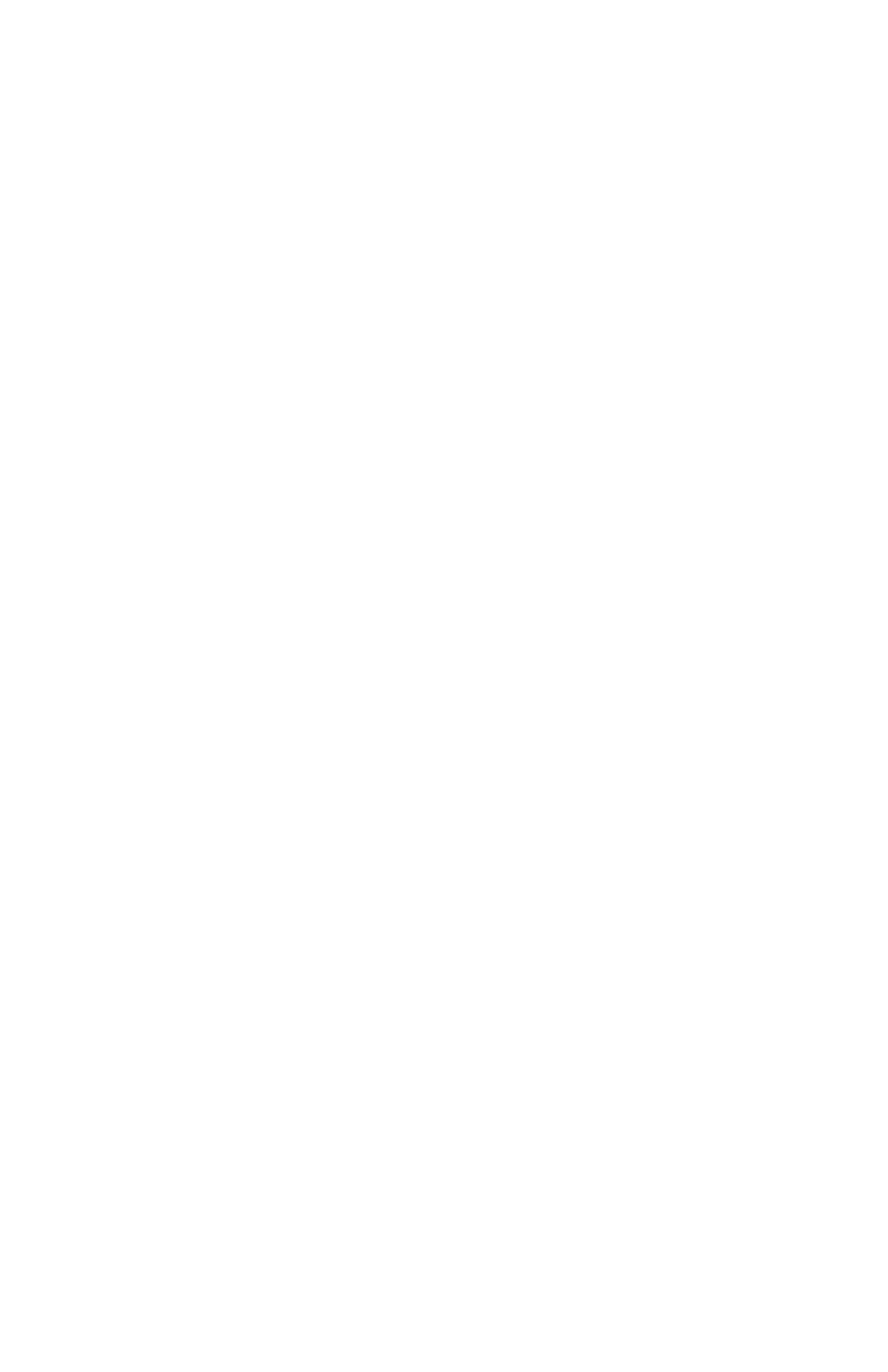### HOW THE PARIS COMMUNE MADE THE REPUBLIC.

Ludwig Boerne said once, with reference to the revolution of '89, 'One man only might have prevented it, namely Adam, supposing that he had been drowned previous to his wedding.' The same remark probably holds good of any great popular movement, and would at all events be especially applicable to the revolution of March 1871. To account for its entangled causes and its dire fatality would be to recite the dark list of unmitigated sufferings which concur in making life a burden to such a large proportion of a so-called civilised mankind; to enter at full into the natural history of the human species; at the very least to review the known and untold records of the French people. There is not a social outburst which has not been made the subject of that kind of harmless speculation, a trouble which the good-natured authors might as well have spared to themselves and the public, as they can hardly hope ever to have exhausted their case; whilst persons of the opposite turn of mind have often indulged in highly virtuous denunciations of the same natural phenomena, who might as well brand the passing storm or inveigh against the raging wave.

Such hollow declamation will at least here be dispensed with. The object of this paper is neither to explain to the outsider a political earthquake, which needs no other apology than its very explosion, nor to draw a fancy sketch of its future consequences. In its growth, particulars, and casualties, it could hardly have been otherwise than it was. The reader is humbly requested to take it for granted that a city of two million men does not, without some show of reason, rise in arms, fight for nine weeks with desperate energy, and leave forty thousand corpses under the ruins of a hundred thoroughfares. The individual opinion of the writer may be that the revolution of '71 shall be ranked by history second to no other, both in importance and fecundity. He may consider it the central event of the century. He certainly holds it as the solemn initiation of the fourth (or labouring) estate to the mystery of power. Those wide aspects of the question, however, will be left aside.

What it is exclusively intended to show here is the quaint process through which the vanquished, the massacred, the exiled of that political struggle have turned out in fact its moral conquerors; and the National Guard of Paris, although crushed to atoms by the monarchical host of Versailles, has, in the strictest sense of the word, succeeded in founding the Republic. The result is not an unparalleled one. It is in keeping, rather, with the historical law which has so many a time absorbed the conquering into the conquered army. Still, in the present instance, that result has been too much obscured by time-serving pharisees not to be worthy of a strict investigation, and this will be attempted in as impartial a spirit as is compatible with earnest conviction.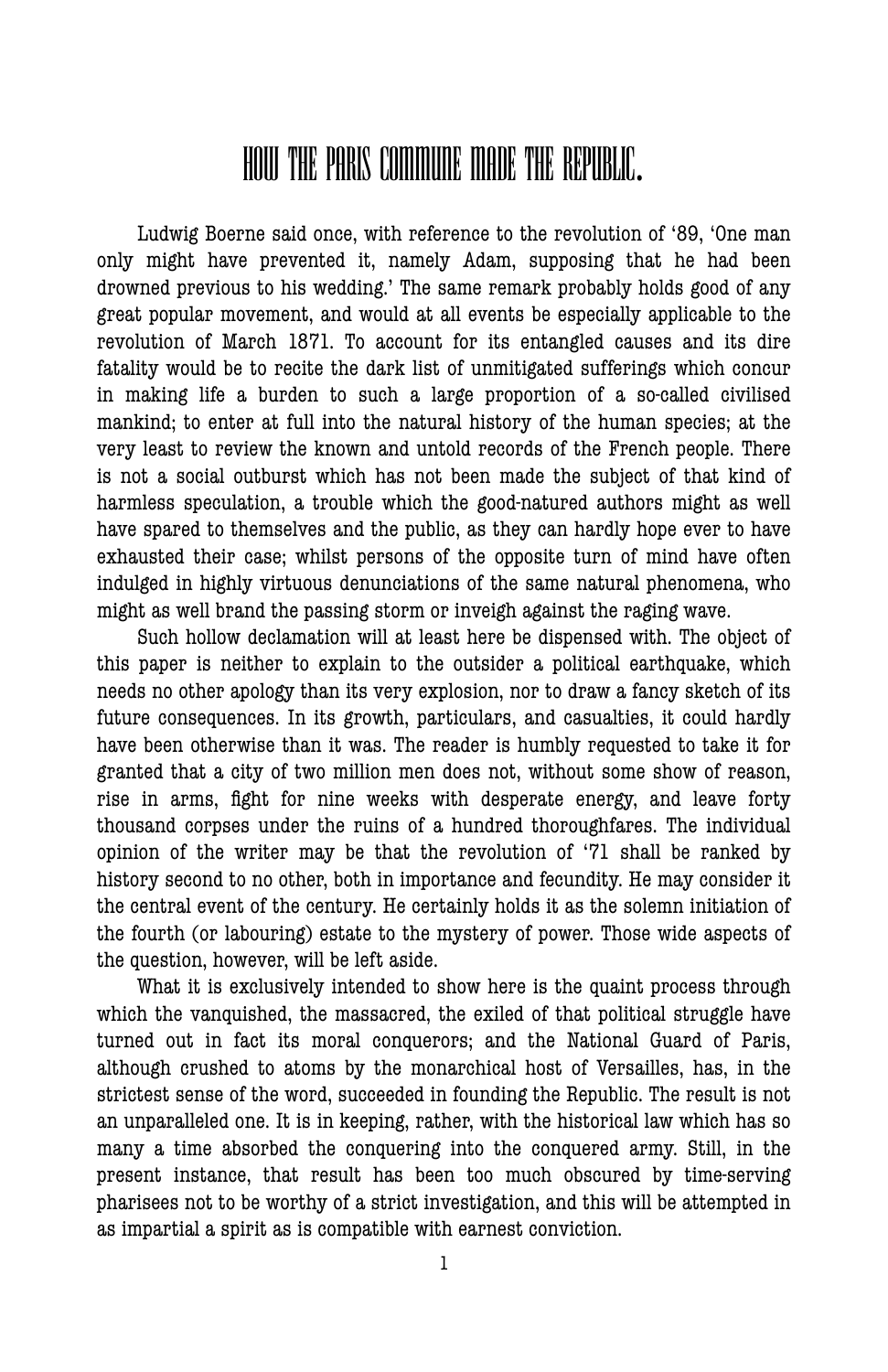#### I. Two Frances.

Paris, in the first half of March 1871, was a most extraordinary sight. The capital of pleasure and the 'cynosure of the world,' now a prisoner within its walls, shaved of its trees, blockaded by a victorious enemy, and hardly breathing after the supreme sufferings of a siege; its palaces and museums still wrapped up in sand-sacks, its roofs shelled, its theatres turned into ambulances; everywhere the traces of the most fearful misery; hunger and disease at every story of its houses; all labour and business suspended for more than half a year; all rents due; one hundred and fifty thousand commercial effects unpaid; every man in arms, every woman in agonies of despair; the refugees of the suburbs still crowding the streets; whole families living or rather starving on the fifteen pence a day allowed to each National Guard, and this miserable pittance threatened with suppression; the regular troops, deprived of their arms by the military convention, encamped on the squares; nearly every person in easy circumstances gone out in a hurry for a holiday after such a terrible trial; every politician of note departed to Bordeaux for the meeting of the Assembly; railways few, telegraphs slow, hardly any regular mails as yet; flour and meat supplies measured with a scanty hand by a diffident foe: such was in broad lines the material situation. Morally, it was darker still. A patriotic and sensitive population, which for six months had trained itself in the expectation of a desperate effort that never came, was labouring under a feeling of bitter humiliation. It was as if it had been, not conquered, but cheated into defeat. With the consciousness of having done individually its very best, it had not even been granted a chance of fighting.

Fancy a champion who had prepared himself, for twenty-six consecutive weeks, for a decisive trial of strength, and who was Wd suddenly, before the competition began, that the umpires had agreed to award the prize to his rival. Suppose the prize is the national honour, five milliards of money, and two provinces. Multiply that man by three hundred thousand odd armed volunteers. Back the total with so many wives who during the same space have spent their days and nights ankle-deep in the snow, on a file at the door of a shop, for the purpose of obtaining half a pound of horse-meat or straw-bread. This was Paris.

Noble, wretched, deluded Paris, who had all along believed in the plan Trochu, and awoke to find that there was no plan! Who had been told, 'Le gouverneur de Paris ne capitulera pas;' and who saw that very same governor resigning in order that his boon companion, Vinoy, might sign a capitulation in his stead!

A strange shadow, that General Trochu; a first-rate military critic, a fluent speaker, and an absolute nonentity. Whenever it was necessary to act, he spoke.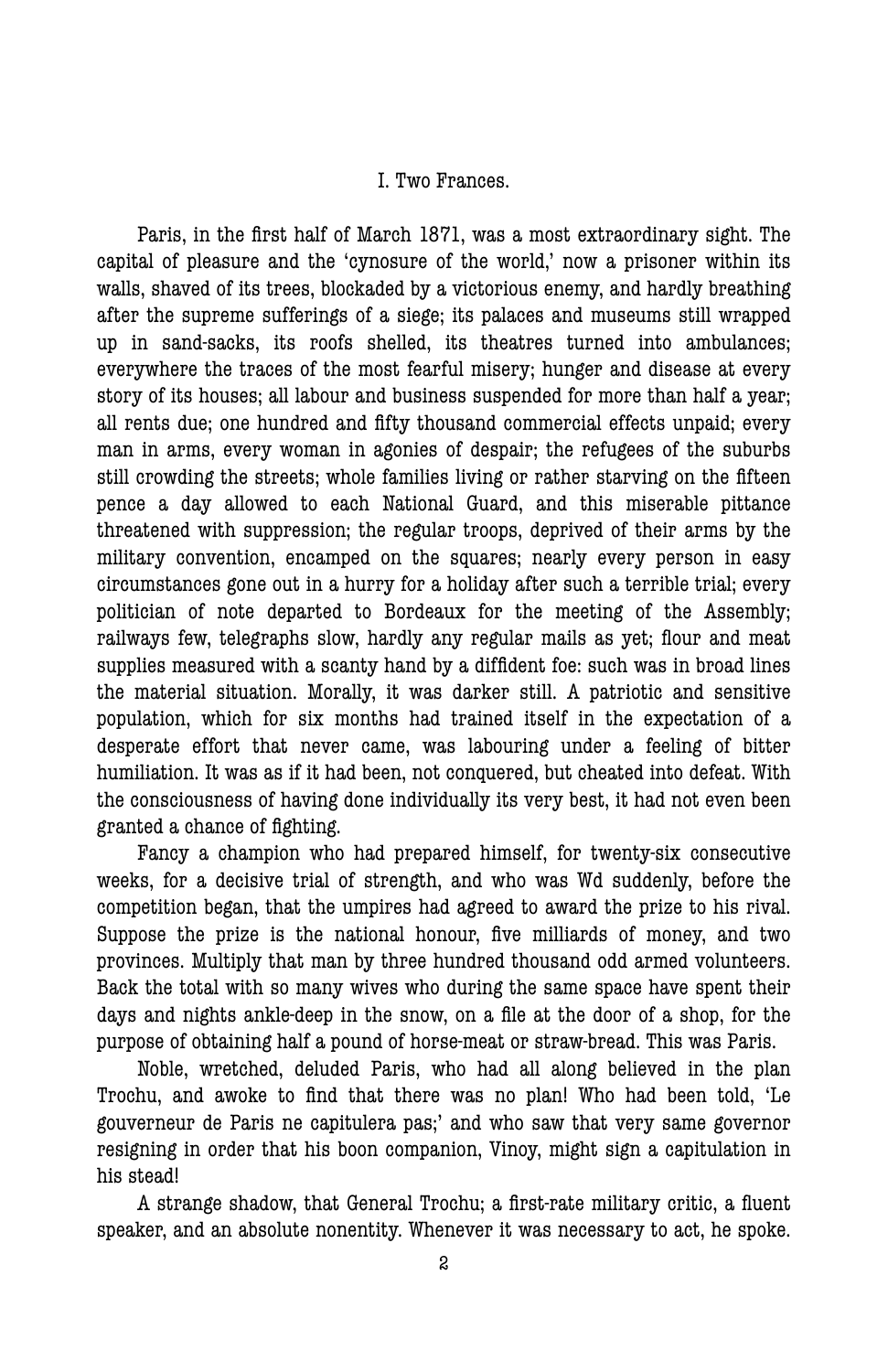On the night of the 4th of September 1870, just as he had been put at the head of the Government of National Defence, he happened to fall upon four quidnuncs in a dark passage of the Hotel de Ville. He button-holed them on the spot, and made a speech of half an hour duration, for their private benefit, on the difficulties of the situation. Meanwhile, the Crown Prince of Germany was advancing on Paris with speed.

Every inch a Breton, a Catholic, and a soldier, as Trochu used to describe himself, he was sincerely afraid of that sceptical and jolly democracy, which he was called to preside over, and utterly unable to realise its idiosyncrasy. The Paris workman or petty employe, it must be admitted, is quite peculiar in his ways, and different from any other being in existence. There is much of the artist in him; he has a sense of humour which is elsewhere the almost exclusive gift of more refined classes, and it was, by a thorough Philistine like General Trochu, really difficult to conceive that so much fighting power should be hidden under that everlasting jocularity.

He mistook it for Bohemianism. From the outset he looked at the hundred and seventy thousand regulars which he had hurriedly summoned to Paris as his only real army. A stupid conception, to say the least, considering that they were for the most part raw recruits, whilst the National Guard included a large percentage of old soldiers of the Crimean, Italian, and Mexican wars. If he hoped to train the former, within a few months, into solid troops, with how much more reason ought he to have entertained the same hope respecting the latter! In fact, as has been shown since by his own confession, he never had faith in either. He had faith in the three-years' system of soldier-training, in the conclusion of peace, procrastination, prayer, the interference of diplomatic or celestial agencies,—everything, in short, except the power of self-help; the conclusion being that, after one or two unsuccessful attempts at breaking the 'iron circle,' Paris, on its last rat sausage, awoke on a bitter morning to learn that Sedan and Metz had a companion, and that the Government of National Defence had lowered its colours.

This, however, was already in March an old story. Weeks had passed on the event. Bygones were bygones. The elections of February 8th had taken place, forty-three Republican deputies, with Louis Blanc, Victor Hugo, and Garibaldi at the head of the poll, had been returned by Paris. Bread was scanty still, but white again. Of the siege only the visible ruins remained, with the arms left to the National Guards. Those arms—those dear breechloaders and brand-new guns —what a comfort to have been able to keep them! Jules Favre has since shed a few extra tears at having been a party to that particular clause of the Franco-German Convention; but how could he have done otherwise, the tragedian? To have back the arms of the National Guards was no easy thing, as subsequent events have shown.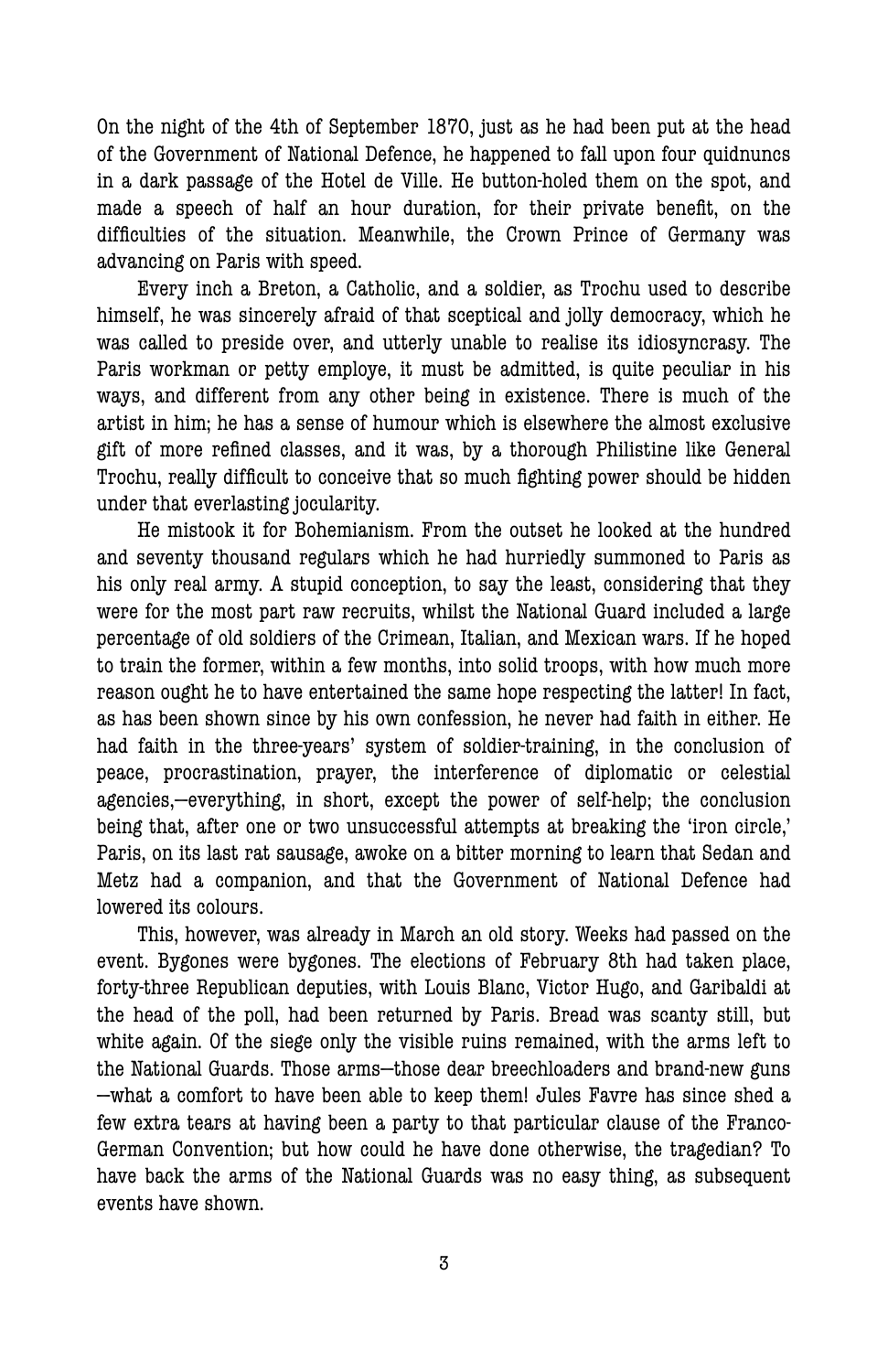Well, they had them, and they meant to retain them for the defence of the Republic. For this was the chief thing now. To keep the Republic, not to slip again in the mire of personal power. This everybody felt, everybody saw—300,000 Parisian voters out of 328,000. To say that Paris had turned Republican would not be correct: it has been so in all times, from Etienne Marcel down to this day. Under the old monarchy as under the last ones, Paris has always looked freely in the face of tyrants, and disposed of them with a wink of the eye, a lampoon, or a laugh. This was why Louis XIV., the model king, wanted to be invisible like a god, and hid his foibles at Versailles. Republicanism is the very temper of Paris, even when Paris itself happens not to be aware of the fact. That it had been pretty well aware of it for the last twenty years may be seen by its votes. In the present instance, however, Republicanism was not a fructification of feeling: it was one of reason. After the dreadful experiences just witnessed, any street-boy understood that it was to France a case of life or death; that the country could only recover from such terrible wounds through the devotion and exertion of every one; that nobody henceforth had a right to abdicate his share of labour and responsibility. As a consequence, it was not Republic in name only which the National Guard wanted—it was Republic as synonymous with Regeneration. It seemed that old institutions alike and old men ought to be put on the retired list. Fresh schools were wanted, fresh morals, fresh leaders. What alone survived the shipwreck, on that sea of desolation, was an intense, a passionate disgust of everything, every one, who had had a hand in it. Work for all, education for all, military training for all, patience and self-government—such was the motto which sprang unanimously from the soul of Paris, and which it embodied in this single word Republic.

It borrowed from it, indeed, a sense of comparative confidence—almost of intimate and subdued joy—which to the uninitiated would have seemed singular under the circumstances. The men had in their eyes, at that very moment of defeat and misery, something bright and healthy. Strange as it may seem to those who have not witnessed it, and who have no idea of the change which the contagion of duty may bring on the most obdurate minds, crime had for months wholly disappeared from Paris. The courts of justice had suspended their sittings from actual want of cases. (The fact has been admitted publicly by M. Claude, for thirty years the head officer of the criminal service at the Prefecture of Police.) There was no more room for sin in those consciences renovated by patriotism. And just then, to symbolise the general feeling of hopefulness, spring brought on the ravaged city its smiles and flowers. Here a sprig shot from the sawn-up stump of a tree; there a patch of grass hastened to hide a ruin. It was now the uncostly fashion for National Guards to adorn with young leaves the muzzle of every gun and rifle. Battalion after battalion marched past in the sun to the tune of the Marseillaise sung out with a feeling and gusto which it was impossible to appreciate without being moved to the bottom of the heart.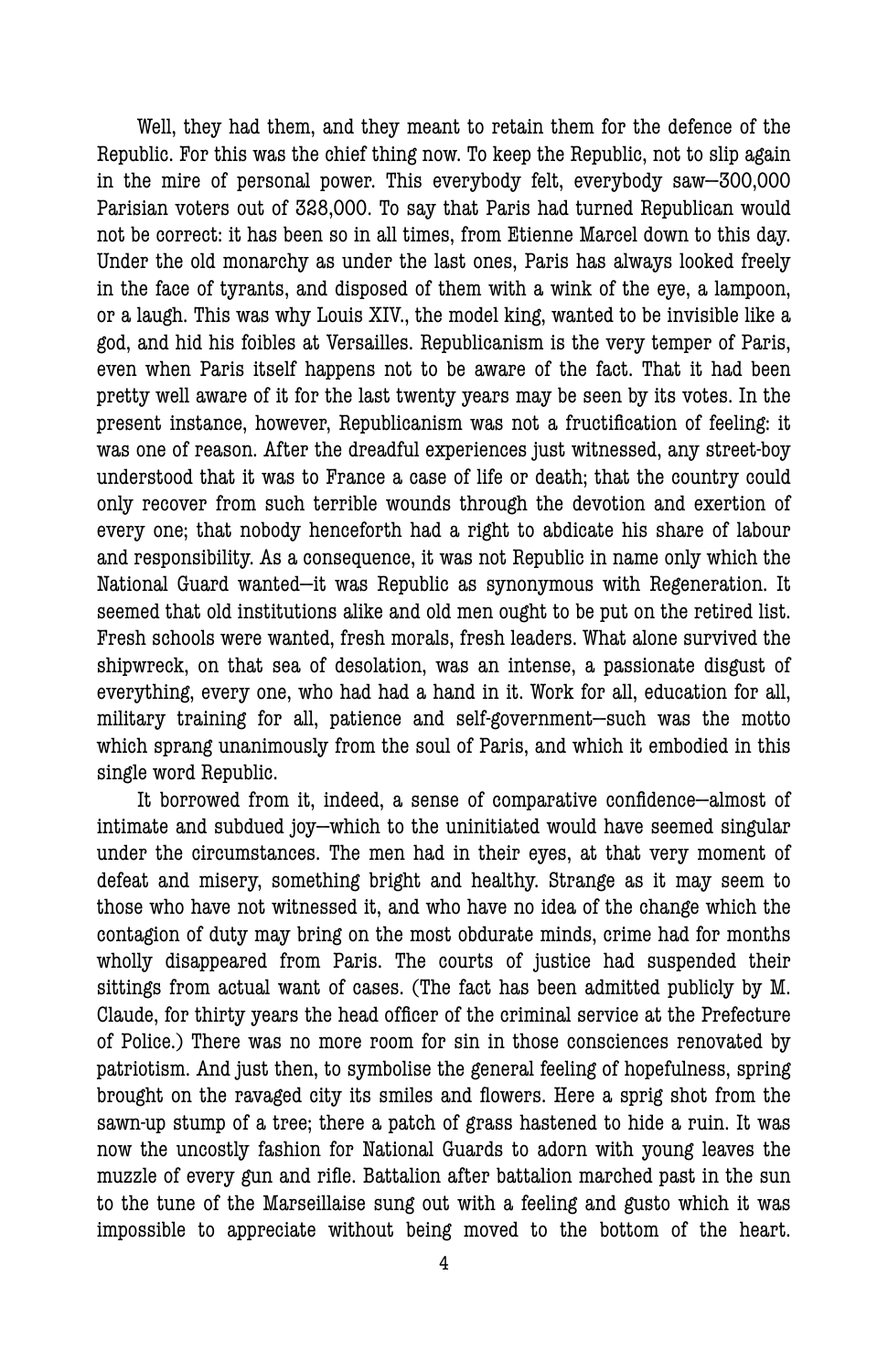Everything in the lukewarm atmosphere seemed to say: 'We are licked, that is a fact. But we are free. It is the turn of the Germans now to learn what an empire is worth!'

That the provinces would follow suit with them the Parisians never for a moment doubted. Have not the provinces in all times traditionally taken their password from the capital? Is not Paris the natural representative as well as the head of the French community? Does it not receive every day, from every department, a fresh supply of new blood, the hope and flower of the country? What America is to the Irishman, India or the Cape to the Scotchman, Oxford and Cambridge to the English public-school boy—the land of promise—Paris is to the French provinces. Frenchmen do not emigrate; they only flock to that one He de France, a wide arena always open to talent and enterprise. They will not take root there; it may be, they will only stay three, five, ten, twenty years, according to their wants, their studies, and their chances; but they will go, and there is hardly a man of some note in the whole country who has not breathed for a time that light bracing air. There is not one who does not possess a son, a brother, a cousin, a friend in it; who does not read a paper printed in it; who is not intensely interested in the book, in the play, in the speech, in the single word, sent from it. Indeed, he takes a kind of pride in everything which is done in Paris. No narrow jealousy, no provincial hatred, can prevail against the pet city. It is emphatically the heart of the country, the vital point of its political, literary, and artistic life. This even foreigners know well and feel intensely. How many of them, like Anacharsis Clootz, having once put their foot in Paris, have at once and for ever turned Parisians! As for Frenchmen, there is probably not one who does not say with Montaigne, from the innermost recesses of his soul, 'Paris a mon cœur dès mon enfance. Je l'aime tendrement, jusques à ses verrues et à ses taches.'

Then, its population is constantly renewed. There is hardly such a thing as a man in possession of a long Parisian pedigree, and, when found, that rara avis will stand a chance of being the most insignificant of badauds. Your Parisian born will frequently die in a country cottage—the hobby of his whole life—or turn out the most travelling of Frenchmen. In fact, Paris is made up of a motley of Bourguignons, Normands, Dauphinois, Auvergnats, Gascons, Picards, &c., who have drifted there through a kind of natural selection, and who have brought to the common mass, every one of them, the characteristic of his province—this one its fire and ardor, another its genius for business, another its steadiness and endurance, or its thrift, or its love of art, and so on. For centuries those distinct features have been mixed up there and combined; they have contributed, each for its part, to the constitution of the national character, and that to such a degree that Paris, and Paris alone, either in itself or through its great spokesmen—Rabelais, Moliere, Voltaire, Diderot, Beaumarchais—is the true and pure image of the French unity.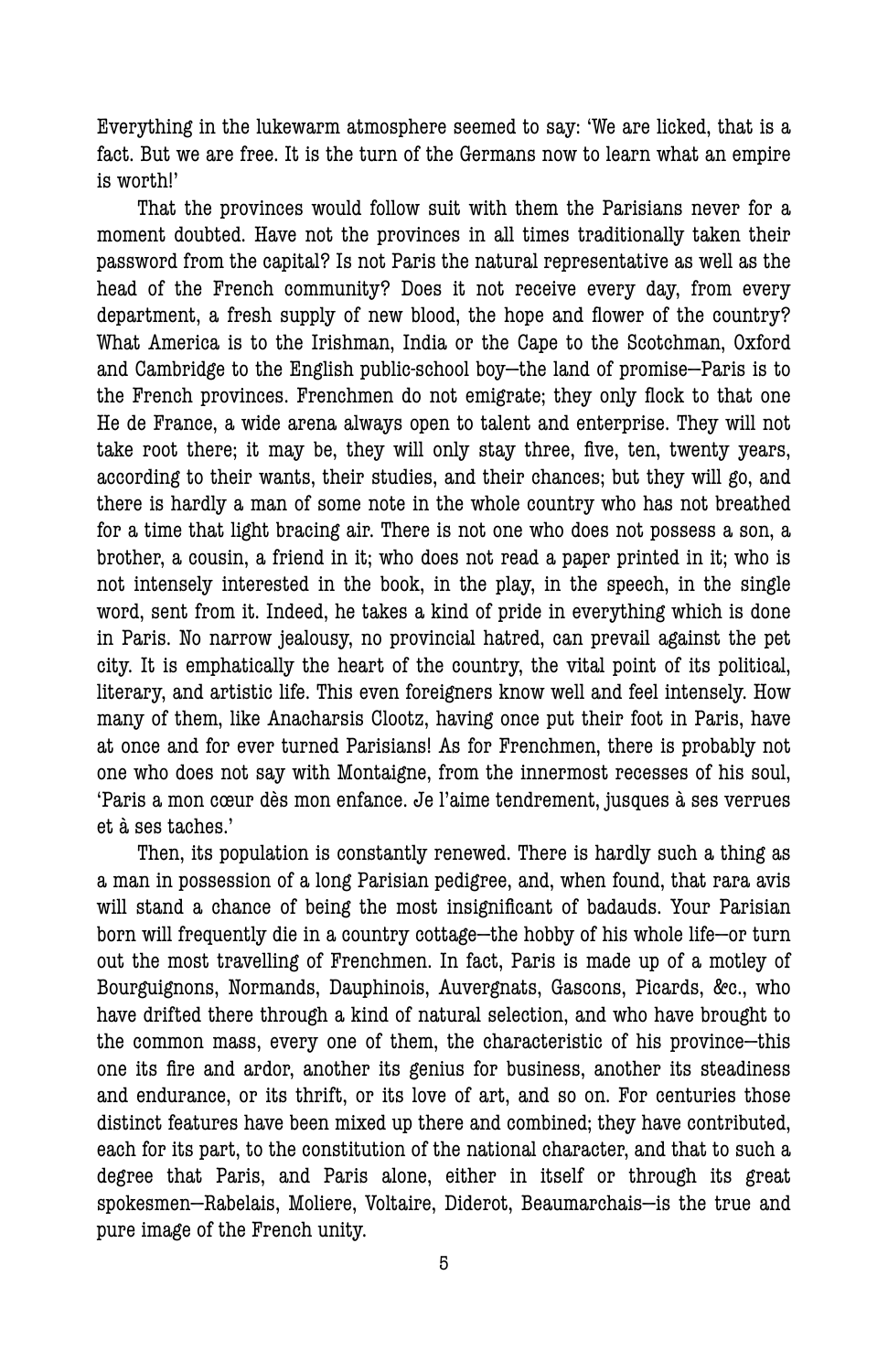Added to this, Paris is not like other great capitals—an agglomeration of distinct boroughs, each with its individual life and features. Paris is a whole—a complete and simple organism. Being less populous than London, for instance, and moreover considerably more concentrated on account of its system of six or seven-storied houses, it rises, breathes, and sleeps, as it were, all at one time. There is no distinct part of it exclusively devoted to business, which is transacted everywhere. If there are a few special places of meeting—the Exchange, the Halles—they stand in the very centre of the city, which seems to radiate around them. So are the newspaper offices, the theatres, and that most Parisian of institutions—the Boulevard, with its wide footpaths, its innumerable cafes, its continuous stream of loungers. Who, living in Paris, could help crossing it once a day, or be it once a week, once a month? It is a universal place of resort—a kind of open-air Parliament, which never gives up sitting, and never stops analysing, questioning, debating, criticising. Such a constant intercourse, suck an incessant exchange of news, ideas, and opinions, no less than the composition of its people, help in making Paris the most representative of capitals; and they are undoubtedly among the chief causes which have given to it such a conspicuous, or rather such an all-absorbing, part in French history.

In 1871, Paris had never doubted that the provinces would follow its lead. Six months before, it had made, on September 4th, the revolution of disgust only to learn that Lyons, Perigueux, and a few other places had done it at the same hour as itself, whilst the other chief cities had hastened to keep pace with it. How to suppose that things would go otherwise, now, than it had been the custom for nearly a hundred years?

Still, it was a mistake. Paris overlooked that the siege had severed its links with the provinces—that for a whole half year it had been entirely insulated, and that every department had, for that time, been left to think for itself. Of the latter fact, in the truer sense of the word, the Parisians had not the least idea. Accustomed as they were to take interest chiefly in their own affairs, they had hardly noticed that they were no more in daily intercourse with the outer world; and however little they may be credited with modesty, they were certainly far from supposing how much their influence was wanted in it. At all events, when the siege ended, everybody supposed that the interregnum was equally at an end; and it was granted, as a matter of course, that Paris was again the intellectual as well as the political capital.

In fact, it was nothing of the kind. Railways and telegraphs, as before stated, were not yet quite in order. Newspapers had either disappeared from sheer dearth of paper and subscribers, or had transported their editorial offices to the new parliamentary head-quarters. The National Assembly and Government were at Bordeaux; so were all the political leaders. Communication was still so difficult between the chief town of the Gironde and Paris that the parliamentary reports were only printed in the latter place six days after date.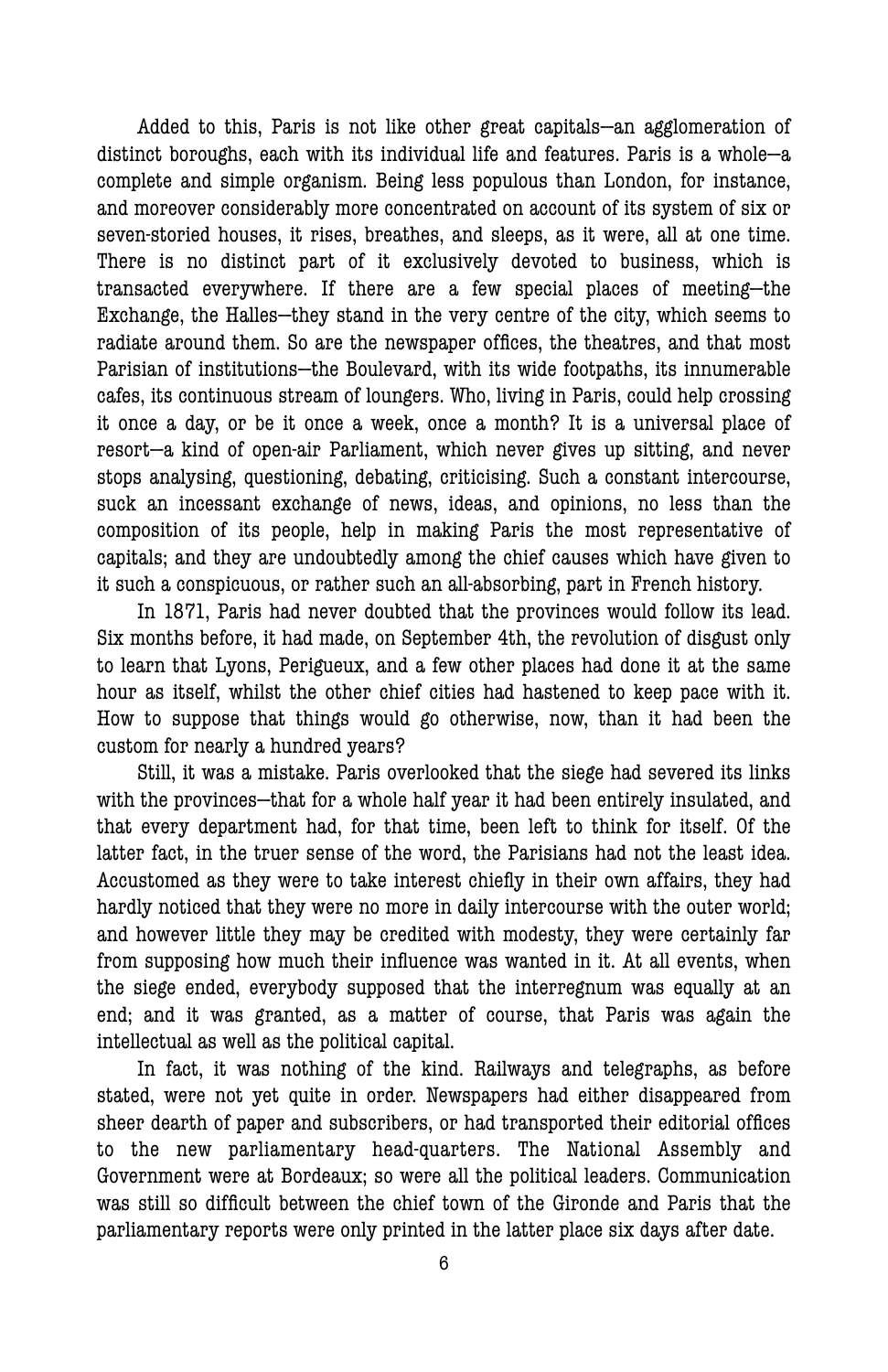The above statement of trivial facts will possibly help in conveying an approximate idea of the absolute surprise which overwhelmed Paris, when the news of what was going on at Bordeaux reached it. It was like a nightmare. An evil spirit who would have tried to sketch out an exact counterpart of every Parisian feeling could not have better succeeded.

Paris had elected Garibaldi amongst its deputies, as a grateful homage to the only foreigner who had put his sword at the service of the French Republic. 'The rural assembly,' as Gaston Cremieux branded it on the occasion, by an appropriate word which cost him his life, began its sittings by hissing down the hero, and covering his voice with outrageous uproar. Paris was of opinion, with every competent general (with Chanzy, Loysel, Billot, Mazure), that the resumption of the war was possible, and preferable to the cession of two provinces. The Assembly had not lost a day in unfurling the noble standard of peace at any price, and from the first moment had thrown the country at the tender mercies of the Prussian Chancellor. Paris was passionately Republican; and it saw suddenly its representatives faced with a majority of monarchists,— 450 out of 750 members.

Monarchists is not even a fit word. They were rabid emigres, men whose very names and language France had never heard since 1815, pontifical Zouaves, devotees of the Sacred Heart; a host of crusaders, who did not merely threaten the Republic, but proclaimed loudly their firm intention of doing away at the same time, and once for all, with every legacy of the Great Revolution.

It looked like one of those transformation scenes only to be seen at pantomimes. Such a miracle, indeed, was this sudden hatching by Voltairian France of a majority of Jesuits' eggs, that it has not ceased to appear suspicious. It is pretty well known that pending the war,—whilst the Republican party, and indeed the youth of the Legitimist party as well, were doing their duty to the front,—the clergy alone had thought of the morrow, remained at home, and actively canvassed their parishes in view of the coming elections. It is no mystery that the coalition of the monarchical leaders, seeing that the Republicans in power represented, or pretended to represent, the war party, had sought their platform on the opposite feeling. It is a fact that the majority of the rural populations were disgusted with the war, and listened only too readily to those who murmured into their ears that their candidates alone could procure 'peace with honour.' Even with such powerful factors at work, however, as superstition and cowardice, the lack of Parisian impulse, the organisation of the clerical army, the presence of a foreign invader, and the hurried haste of general elections—gazetted, countermanded, and concluded within eight days—the return to a French Assembly, in 1871, of a majority of Belcastels savours almost of the impossible.

To account for it, it is necessary to bear in mind two capital facts. The first, that not even one half of the registered voters were either able or willing to take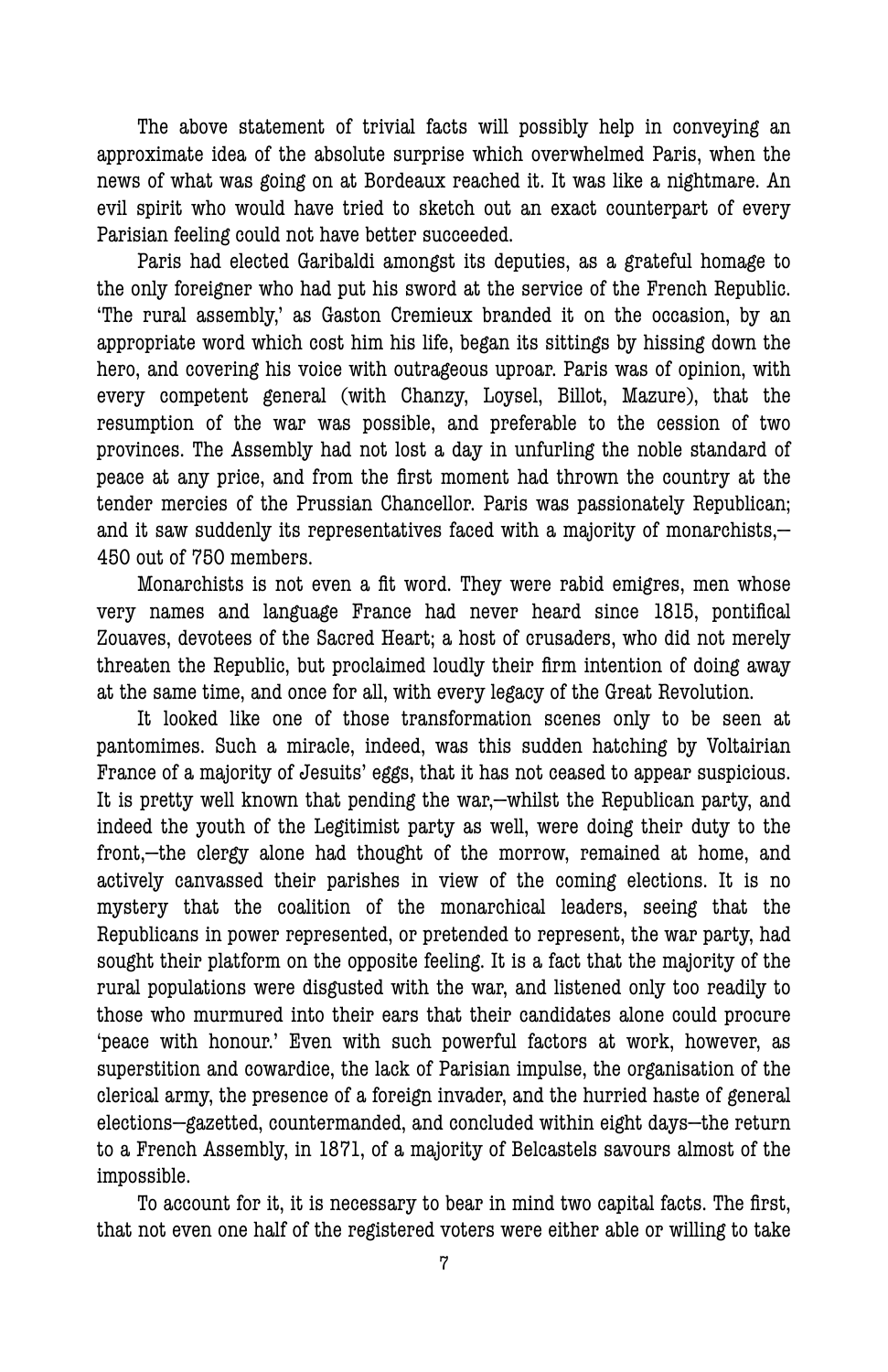part in the ballot. The second, that in no case whatever were the returns seriously investigated. Under pretence of the pressure of circumstances, the elections were validated wholesale, at the rate of 100 or 200 per sitting; in many cases on telegraphic reports. A prominent member of the Left once pointed out that the Assembly of 1871 was perhaps the only Parliament in history which never had any archives. This is saying a good deal, as previous and subsequent elections have shown.

However it may be, one fact was henceforth impressed on every mind—to wit, that Paris and the Assembly were at the two opposite poles. Paris was in arms, and meant to maintain the Republic at any price. The Assembly, whatever its titles and authority were—it had avowedly been elected for the restricted purpose of voting on the question of peace or war—did not even care to conceal that it wanted to make a monarchy. It was as if two Frances had been confronting each other: the one fanatically attached to decayed institutions, in spite of their utter failure; the other passionately resolved on making a clean sweep of the same institutions, and looking for the regeneration of the country to an entirely fresh establishment.

That the irreconcilable antagonism could only end in civil war was obvious from the outset. It only remained for every Frenchman to make a choice between the two parties. By most of us, young as we were, that choice had been made long before. Many joined us who had just opened their eyes to the truth in consequence of the national disaster. Colonel Rossel, for one, was soon to do so in the most characteristic fashion, by sending the following letter of resignation to the Minister of War: 'Mon general,—There are two parties in the country. I do not hesitate in joining the side which has not concluded peace, and which does not include in its ranks generals guilty of capitulation.' A declaration which he completed one month later by writing to a British paper: 'It is not, as you put it, a movement of passing spite, which led me to enter the ranks of the Revolution, but ripe and deliberate disgust with the old order of things which has brought France down to the abyss.'

#### II. M. Thiers.

The man whom the Bordeaux Assembly had just put at the head of affairs was not exactly the sort of person to allay the legitimate misgivings of Republican Paris. To name M. Thiers was to name one of the deadliest adversaries ever encountered in France by democratic principles. Indeed, it may be doubted whether any politician so blinded by personal hatred of the people, and so thoroughly adverse to every article of faith of the Parisian Credo, could have been found in the whole range of the century.

Much, possibly, will be forgiven by history to that grim actor, on account of the last character which he has assumed before the world. It may be our sons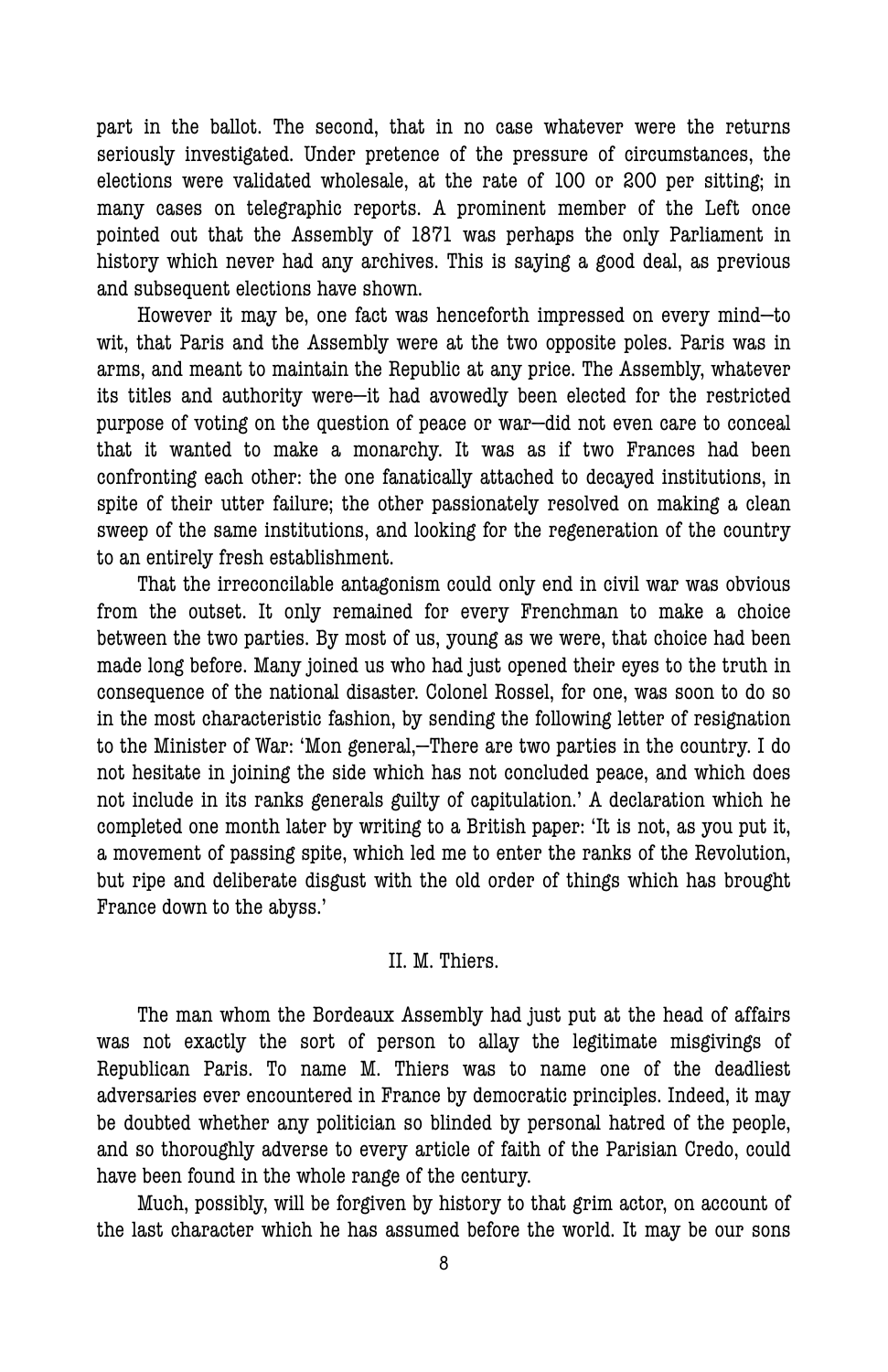will overlook the blood in which the diminutive Moloch has bathed himself, to remember only that he was, after all, the first President of the definitive Republic. As for us who have been the subjects of his vivisection, for us who have paid the cost of his final conversion—thousands with our lives, thousands with our liberty, our country, and our home—we must be forgiven for looking more closely into the realities of the presidential dummy, and showing it, not as a success-worshipping world is pleased to consider it, but as we saw it, as wo were bound to see it, in March 1871—from a moral, from a democratic, and from a republican point of view.

Let the reader fancy for a while that he is a Parisian; that he has earnestly done his duty during the Franco-German war; and that either from mature conviction or from more recent illumination he has come to the conclusion that the regeneration of the fatherland can only result from self-government, practised through universal suffrage, in its logical shape of a Republic. Then let him attempt to picture for himself what would have been his feelings on seeing suddenly placed at the helm, by a monarchist assembly, the most exclusive, the most prejudiced, and the most old-fashioned of royal servants.

M. Thiers was then seventy-four. In point of administrative habits and ideas he might as well have been considered a centenarian, or rather a prehistoric being. Not one single principle which he had imbibed about 1820 from Baron Louis had he ever been known to renounce. He was personally the same enlightened individual who, some forty-five years ago, when a bill was submitted to the Chambers for the construction of the first French line of railways, objected strongly, on the plea that there would be 'no breathing in the tunnels,' and that to grant the permission would be to send the people to certain death. As an economist he was not even as advanced as the physiocrats of the eighteenth century, and he saw hardly further than protection against foreign goods and heavy taxation on raw products. As regards military organisation, he was known to oppose universal service, and was supposed, not without cause, to be adverse to every innovation just consecrated by victory. In morals he was a disciple of Talleyrand. In politics, an Orleanist. Not merely an Orleanist, but the recognised leader and the very incarnation of Orleanism. The chief actor in the original farce of 1830, he had been again and again a Minister under the monarchic bourgeoise; he had enjoyed the pure joy in 1848 of seeing his own creation going to the dogs in the hands of his rival, M. Guizot; finally, he had remained for twenty years in his shrine of the Place St. Georges under the Empire, the sun, the centre, and the god of a constellation of Orleanist worshippers. In his drawing-room, one did not say, 'les princes d'Orleans,' but simply 'les Princes.' Any person in Europe questioned in 1871, and even, probably, in 1872, on that momentous subject, 'What is M. Thiers as a politician?' would have replied at once, 'By all means an Orleanist.'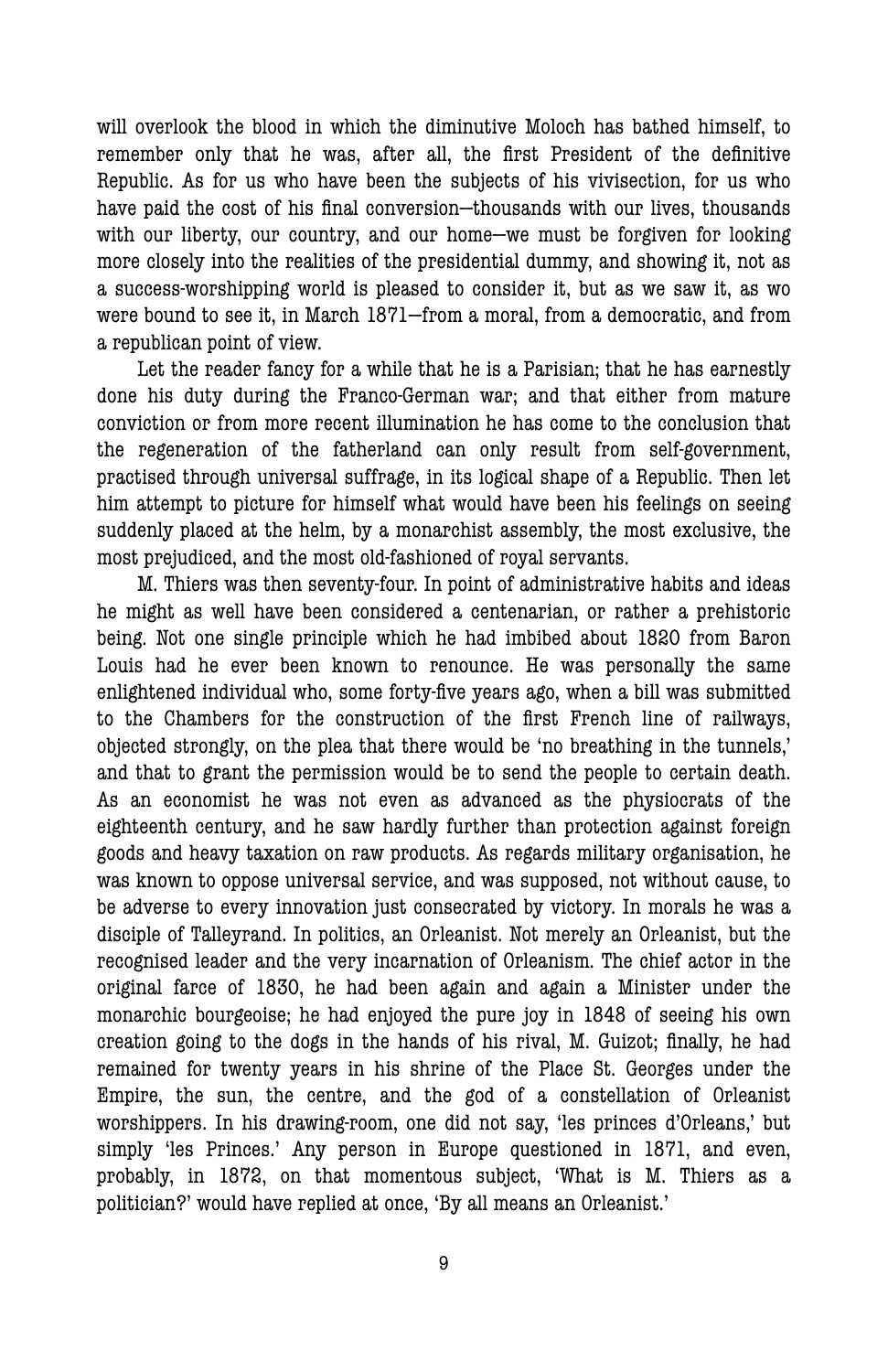To us he was something more; to wit, the systematic, obdurate, and bloody foe of any republican system or democratic advance. From the opening of his career on the morrow of the revolution of 1830, when he confiscated the people's victory for the benefit of Louis Philippe, we had traditionally found him in our way, ready to dispute to us not only the most modest of reforms, but even the right of asserting our political preference. Everything which we admired and we loved he had sternly opposed for a lifetime. Every object of our sympathy, every hero of our youth, he had savagely persecuted. In 1834, at Lyons, he had drowned in torrents of blood the 'insurrection of hunger,' at the conclusion of a civil strife which now, in the dim distance, looks like a horrible rehearsal of the massacres of '71. The Republican party he had year after year condemned to prison, to deportation, or to death, in the persons of Godefroy Cavaignac, Lagrange, Kersausie, Barbes, Blanqui, and thousands of others. The Parisian proletariat he had practised his hand in slaughtering with the abominable Transnonain affair, when his cutthroats, entering a large house full of tenants, murdered indiscriminately men, women, and children. The freedom of defence he had gagged in that epical proces d'avril, the one hundred and twenty political accused of which had for their counsel such men as Lamennais, Auguste Comte, and Pierre Leroux. The freedom of the press he had trampled down with the infamous laws of September 1835. The most elementary rights of labour, the very names of association, meeting, strike, or concerted action, he had unmercifully hunted down through draconian laws and constant prosecution.

A cynical tyrant at home, an habitual dupe abroad, he had been as improvident and short-sighted in connection with the future of Ms own party. After having, as a writer, revived the Napoleonic legend, exalted the crime of the 18th Brumaire, and thus paved the way for the fatidic nephew, who dreamed of completing the intelligent work of the first Bonaparte, M. Thiers, as a Prime Minister, had erected the Arc de Triomphe, put a statue of the 'Petit Caporal' on the column of the Grand Army, and brought back from St. Helena the remains of the useful great man. That, however, was not enough. It was reserved for him, after 1848, to supply the President Louis Bonaparte with the very pretence upon which rested the whole fabric of his coup d'etat.

If there was a conquest of the revolution of 1848 to which the French democracy was still more attached than to the name of Republic, that was most assuredly Universal Suffrage. Whole classes deprived of the freedom of voting will go a long way, as experience shows, without even dreaming of claiming it. But to let a man be for three years in possession of the right of suffrage, and then to snatch it away from him—what tyro in politics would fail to perceive the folly of the reckless proceeding? M. Thiers was no proof against such a gross mistake. At all times hoodwinked with a base hatred of what he used to call the vile multitude (although, or perhaps because, he had himself sprung out of its ranks), he was unable to forgive Universal Suffrage for having, in the first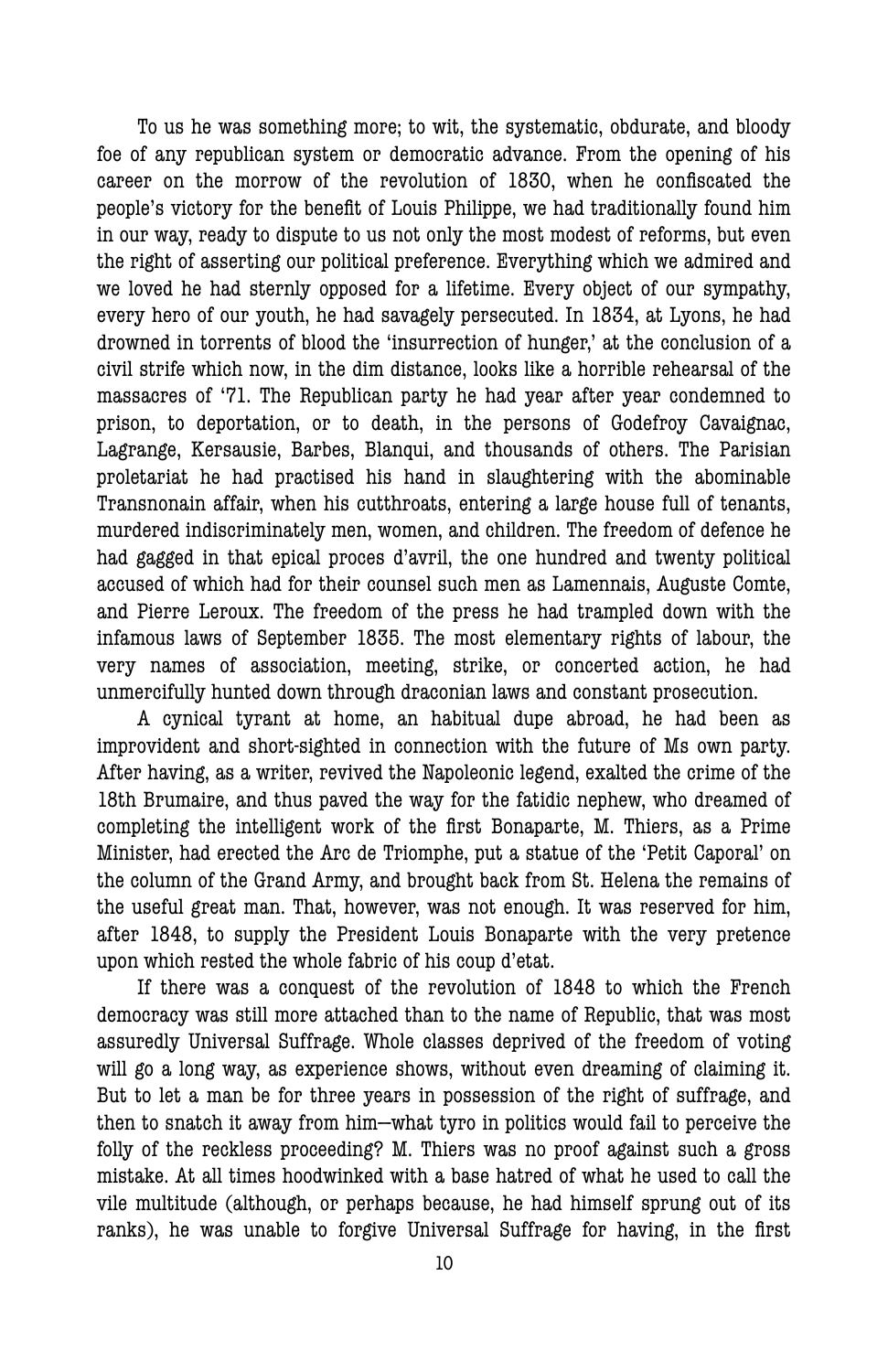instance, declined to give him a seat in the Constituent Assembly. The result, by the way, had been due chiefly to clerical influence, and M. Thiers, suddenly as well as sorely perceiving what a part still remained for the parish priest in the working of Universal Suffrage, had at once, unhesitatingly, turned a new leaf, and become a professed Catholic. The temporal power of the Pope had henceforth no stauncher supporter. So he had his seat at the complementary ballot, under the patronage of the Bishop of Orleans, and he took it with the firm resolve of doing away with Universal Suffrage. The ally of M. de Falloux and the old Duke de Broglie, the managing spirit of the Comite de la Rue de Poitiers, he led the campaign which culminated in the law of May 81st, 1850, and took back the electoral franchise from three million voters out of nine. Meanwhile, through his violent speeches in the Assembly, especially through his unfair replies to the otherwise weak Socialist programme developed by Proudhon, through a perfect shower of cheap pamphlets, he scared the peasantry of France, and trained it for any reaction.

Eighteen months later, the campaign went to its natural conclusion. The Pretender Bonaparte made his coup d'etat, dissolved the Assembly, shot down the defenders of the constitutional law, and took possession of France for the purpose of conducting her personally, through various adventures, to the memorable 'flagrant delit de formation' on the Rhine. The first line in the culprit's proclamation, after recording his own perjury, was the following pointed apology: 'Le suffrage universel est retabli.' At the early hours of the winter morning, when the white bills were posted on the walls of Paris, M. Thiers was arrested in his bed, and shut up in the Mazas gaol. There he was able to reflect in a cell on the danger of glorifying 18th Brumaires, abetting reactions, and playing the cat's-paw to pretenders.

'I wish all those people were dead, that I may write their story,' said W. M. Thackeray. It is not, be it stated, for the vain satisfaction of heaping obloquy on the name of a dead man, however guilty against his country and civilisation, that his career is summed up here. If such a futile aim were in view, it would be easy, forsooth, to find in his life still more revolting pages; to show him, for instance, a Home Minister, bargaining with Simon Deutz, under a tree at night in the Champs Elysees, for the betrayal of the Duchess de Berry; or again, penning the paragraphs which were to appear in the ministerial papers against her womanly honour. As a General Thumb in chambers, or a diplomatist-withthe-boots, M. Thiers would offer an easy prey to criticism; whilst his absurd conceit and unfathomable powers of mendacity could hardly be omitted in a finished sketch. His pretensions to philosophy, his alleged love of art, unreal and Ruolzed like everything in that narrow, selfish, cruel nature of a dwarf, would not fail to lend more than a touch to an altogether unpleasant likeness; and it would be found probably that, thirty years after date, the curiously witty lines written by M. Felix Pyat still hold good, when he burst forth, addressing M.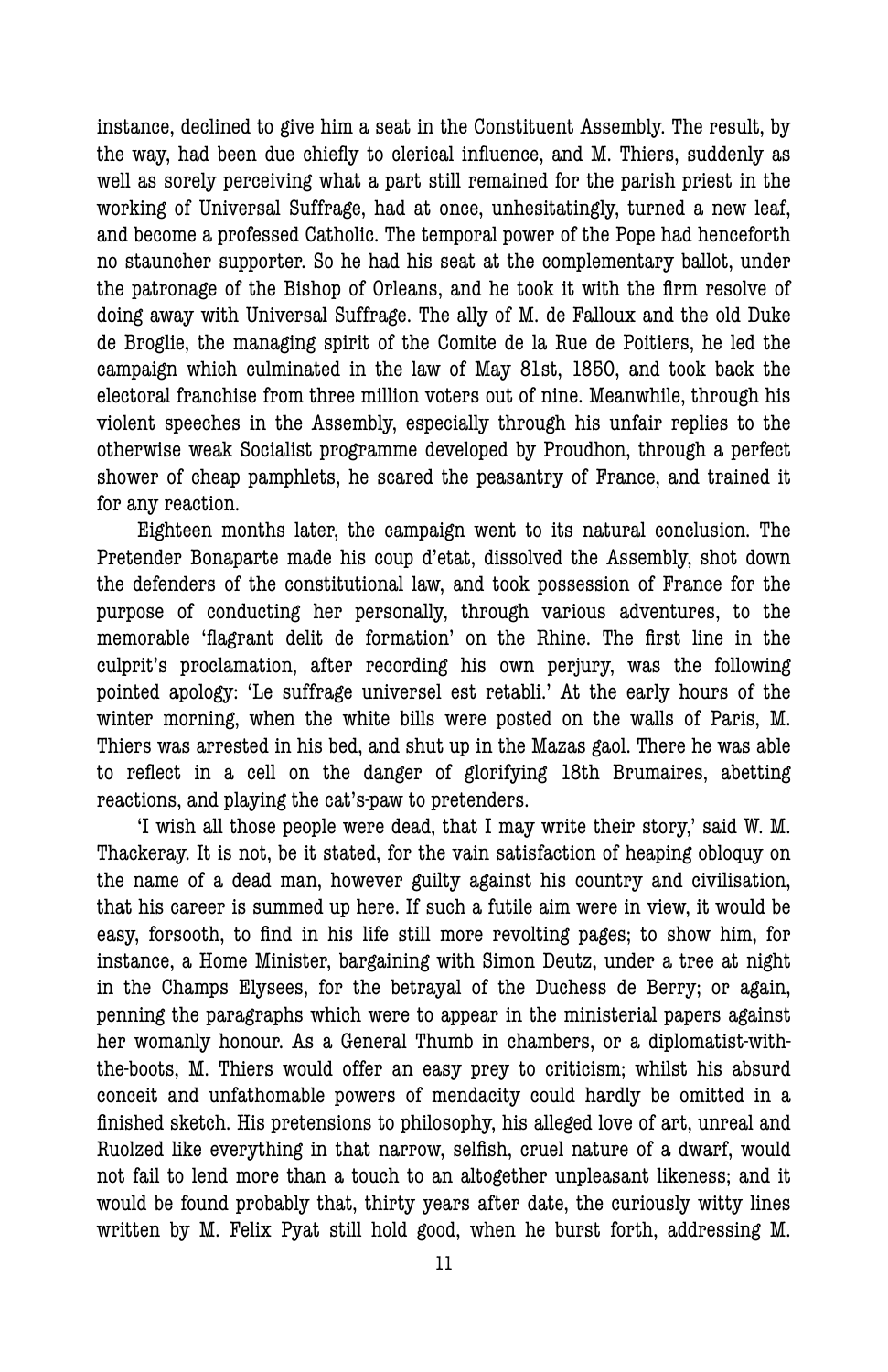Thiers: 'If you look to politics, Napoleon is your hero. If you happen to visit Florence, you can only see Michael Angelo. With you, giants alone have a right to existence. Bonaparte and Buonarotti, these are your gods. What a pity you did not live in their times, and what a place would have been given you by Napoleon in his councils, or by Michael Angelo in his Inferno!' But the review would hardly be a refreshing one. Such a distressing thing it is to find only blemishes in the character of a leader of men, especially when he has for half a century played so conspicuous a part in the history of one's country, that one would jump with sincere joy at a redeeming part, and would be glad to have to point out a word, a deed, a high purpose at least, by which so many and such deficiencies were to some extent atoned for. The attempt would baffle the minutest investigation. There was nothing, absolutely nothing, in that living skinful of business-routine but what is most base and contemptible in the filthy soul of a low shopkeeper. He the rescuer and the saviour of France! The only wonder is that France should have recovered from her wounds in spite of his financial, educational, and foreign treatment. He a representative of the land of Diderot and Turgot! Let no one believe such nonsense. He no more represented it than he loved it—than he loved anything in the world except his own miserable self. The true image of a class at once upstart and degenerate, which has got neither traditions, nor faith, nor culture, nor morality, nor muscle, nor love,—only interests: that he was, by all means.

All that is wanted, however, is to retain and to convey the opinion which the past career of M. Thiers enforced on the minds of the Parisians of 1871, and that opinion can be summed up by stating that he had done no end of harm to the Republican party, either in a direct or an indirect way, whilst he never had to his credit a single liberal, progressive, or simply straightforward measure.

Neither were his latest achievements of a nature to recommend him to our veneration. Although he had always been in the Opposition during the Empire, it was only on sufferance that he had accepted the proclamation of the Republic on September 4th, 1870. 'Eh bien! faites-la, votre republique!' he had been heard squeaking at the top of his shrill voice (as if scolding Judy), when we invaded the Palais Bourbon; and next, he had flatly declined to enter the new government—what, however, nobody offered him. Then, after a few days' sulking, he had seen his way, and began to cut a part for himself in the provisional order of things. Why mince matters? That part was simply that of a traitor. Whilst invaded France had only one thought—to repel the foreign foe—and was making her last stand, as it were, with one soul, M. Thiers thought only of one thing—to appear before the world in the capacity of the indispensable negotiator. Too shrewd an old politician to keep any illusion on the possible results of his beggarly promenade round Europe, perfectly awake as he was to the fact that neither the noble lord who had initiated the league of neutral powers, nor the Imperial nephew of the King of Prussia, nor the freshly beaten Hapsburg, and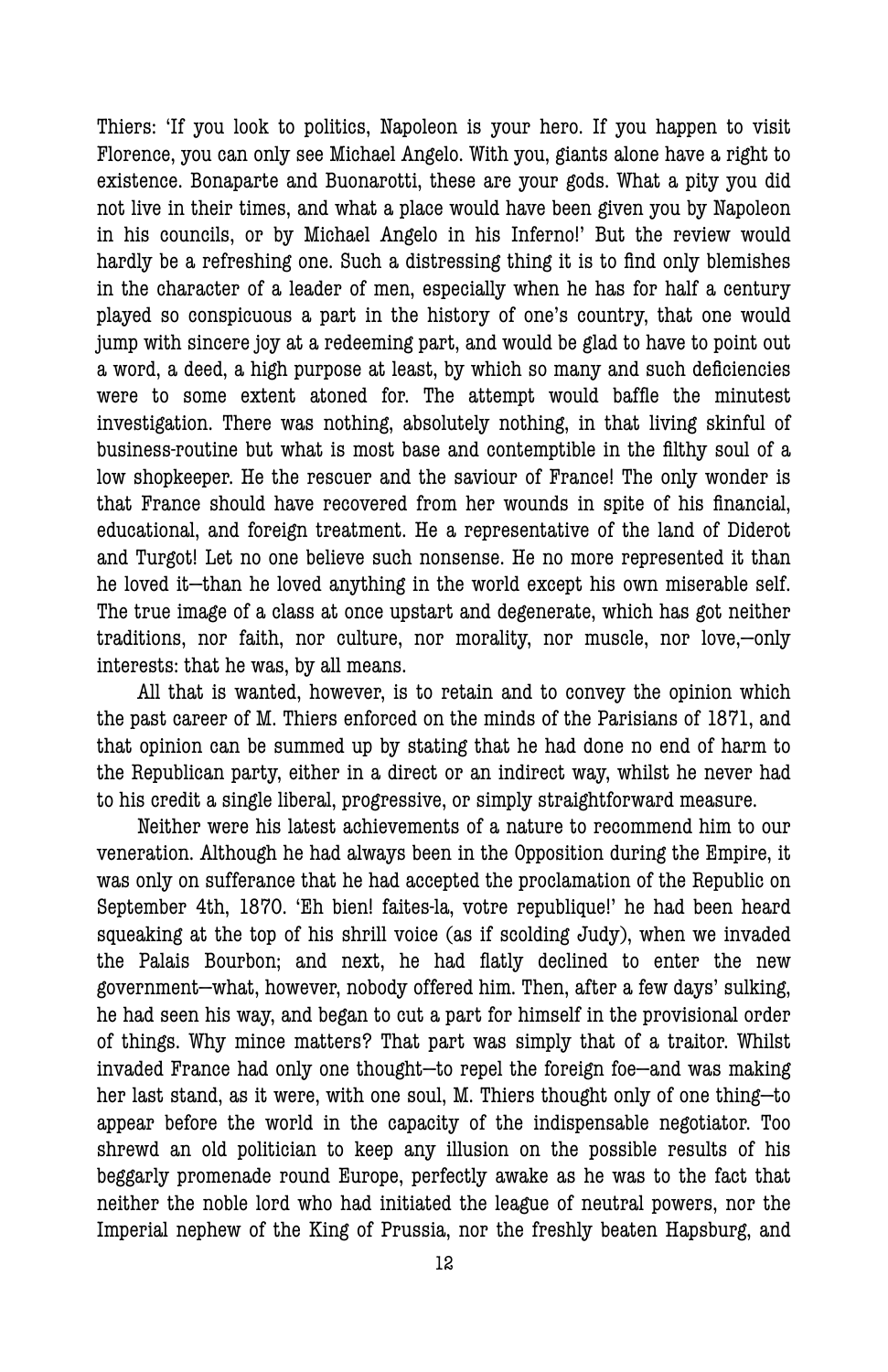still less the gallant pretender to the succession of the temporal power, would move a finger on behalf of France, M. Thiers went none the less on his canvassing tour. When he came back he had done nothing but to pocket a few rebuffs, coupled, of course, with a proportional amount of extra courtesies to his person. His real errand, however, was all the better fulfilled. He had what he wanted—the position of the goody Nestor, who saw and spoke out the truth, in spite of the mad Achilles of national defence.

His foreign job being then at an end, he set to work at home. The rallying point and the centre of the opposition at Tours and Bordeaux, he sent all over France the pass-word which was sure to be eagerly caught by the most narrowminded sections of the middle classes and peasantry—further resistance useless, pence necessary. A characteristic circumstance, which he took personal care to spread at that moment, showed in what light he had just tried to exhibit himself to Europe, and he wanted to be looked at in France as the liquidator elect of the national bankruptcy. 'When Count Bismarck was in Paris, about 1862,' he had related ad nauseam by all the papers at his command, 'M. Thiers was much surprised on a Sunday night at the Prussian statesman calling upon him. They had never met before; but Count Bismarck wanted to make the acquaintance of the illustrious Frenchman. "Confess that you are sulking with your friends and your books," said the iron man, in the course of the conversation; "let me make your peace with the Emperor." M. Thiers spoke of what he owed to his old ideas and associations. "Of course, ideas a man must have," was the prompt reply; "but he ought to scrve them by power."' Such tales as these, at a time when France looked so helpless and friendless, had an immense grasp on the imagination of country folks. Through Bishop Dupanloup he had them circulated amongst the clergy. With him he concocted the list of candidates to the coming elections, and he applied all his genius for intrigue, all the strength of his wide influence, all the prestige of his vaunted statesmanship, in obtaining that double end: an outcry for negotiation and a non-republican Assembly. Personally, he was returned by twenty-three constituencies.

Thus, in the past the professional enemy of the Republic, Universal Suffrage, and democratic aspirations; in the present the great elector and the elected of an Assembly, the characteristics of which were above all ultra-clerical and anti-republican—such were the auspices under which he assumed power. If only that Republic, the foremost, primordial object of our worship, had been maintained in effigy—in name at least! But even such a poor satisfaction we had not. Directly on the opening of the Assembly, the heading 'Republique Francaise' had disappeared from all public deeds. We were under so suspicious and provisional a regime, that there was no name for it in the dictionary. All Republican officials had either resigned or been discarded. M. Thiers himself was dubbed, not President, but 'Chief of the Executive,' a title which we construed, naturally enough, into 'chief executioner.' That the Orleanist leader of forty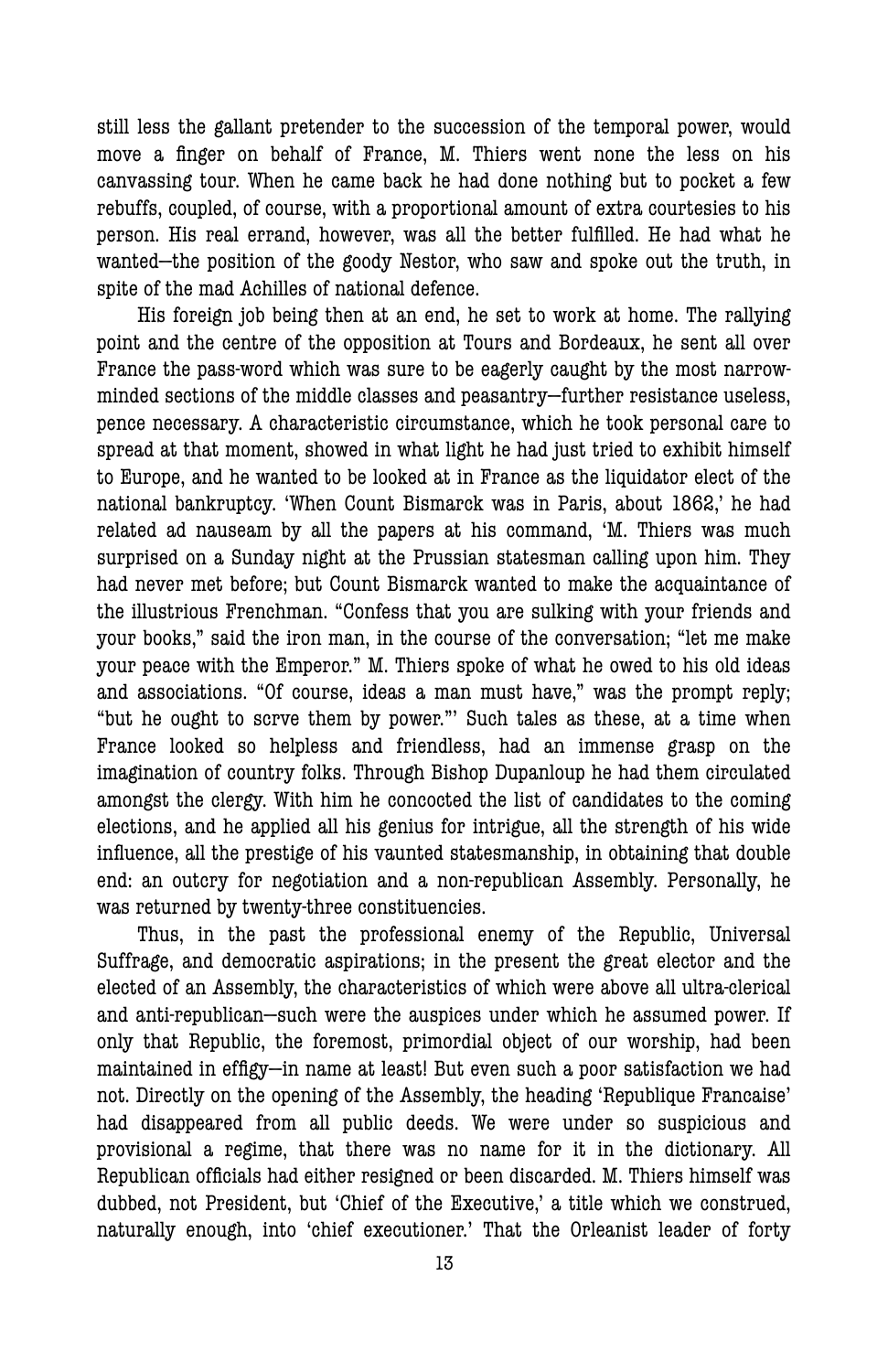years' standing had no other aim in view than to make a bridge for a restoration, nobody in his senses might have doubted, especially considering that this was the admitted object of an Assembly which he had modelled himself. Supposing that he had promised, just then, to uphold the Republic, there is little probability that he would have been trusted. Was he not the same Thiers who had said, in 1848, 'La Republique est le gouvernement qui nous divise le moins,' only to strangle it in his embrace more securely? Did he not belong to the refined school of politicians who profess with their arch-master that speech has only been given to man for the purpose of concealing his thoughts? Even such a poor bone to play with we had not, however. M. Thiers uttered not a word about the form of government. Whatever may have been at that particular moment his innermost intentions he kept to himself. On the other hand, although the war was at an end and the peace signed, a formal state of siege—that is to say, the reign of martial law—was maintained in Paris, and General Vinoy, a man of December, was kept as its governor.

It was under the above circumstances that the Bordeaux Assembly took in succession three measures, which were nothing short of an open challenge to the Parisians. It resolved to transfer its sittings to Versailles instead of Paris, thus depriving the latter of the dignity of a capital; it enacted that all prorogued commercial effects would become due within three days; and insisted on the appointment to the command of the National Guard of M. d'Aurelles de Paladines, a general chiefly known as the docile tool of Bishop Dupanloup. M. Thiers personally had either suggested or approved the three measures; and they were only, to his mind, as he admitted at a later date in the course of a parliamentary inquiry, the prelude to a more direct attack, which was not long to come. On March 12th the Governor of Paris, without a warning, without even a semblance of trial, through a mere stroke of the pen, suppressed five Republican newspapers. No such thing had ever been seen in the worst days of the Empire, and for the last eight months, in spite of the war and the siege, the freedom of the press had been absolute. Any unbiassed mind who will consider the nature of the offence, the situation in which such an extraordinary proceeding took place, as well as the name which was at the bottom of the decree, will easily realise the construction which we were bound to put upon it. At the same time, strenuous efforts were made to induce the National Guards into surrendering two hundred and fifty guns which were in their possession. Those guns, it should be noted, Paris had paid for, through public subscriptions, for the special use of the National Guard, which, in addition, had quit© recently rescued them from imminent Prussian seizure. Diplomacy having failed to succeed, resort to violence was attempted by the Government of M. Thiers. On the morning of March 18th all the available armed forces of the garrison, under the command of General Vinoy, surrounded the parks in which the guns were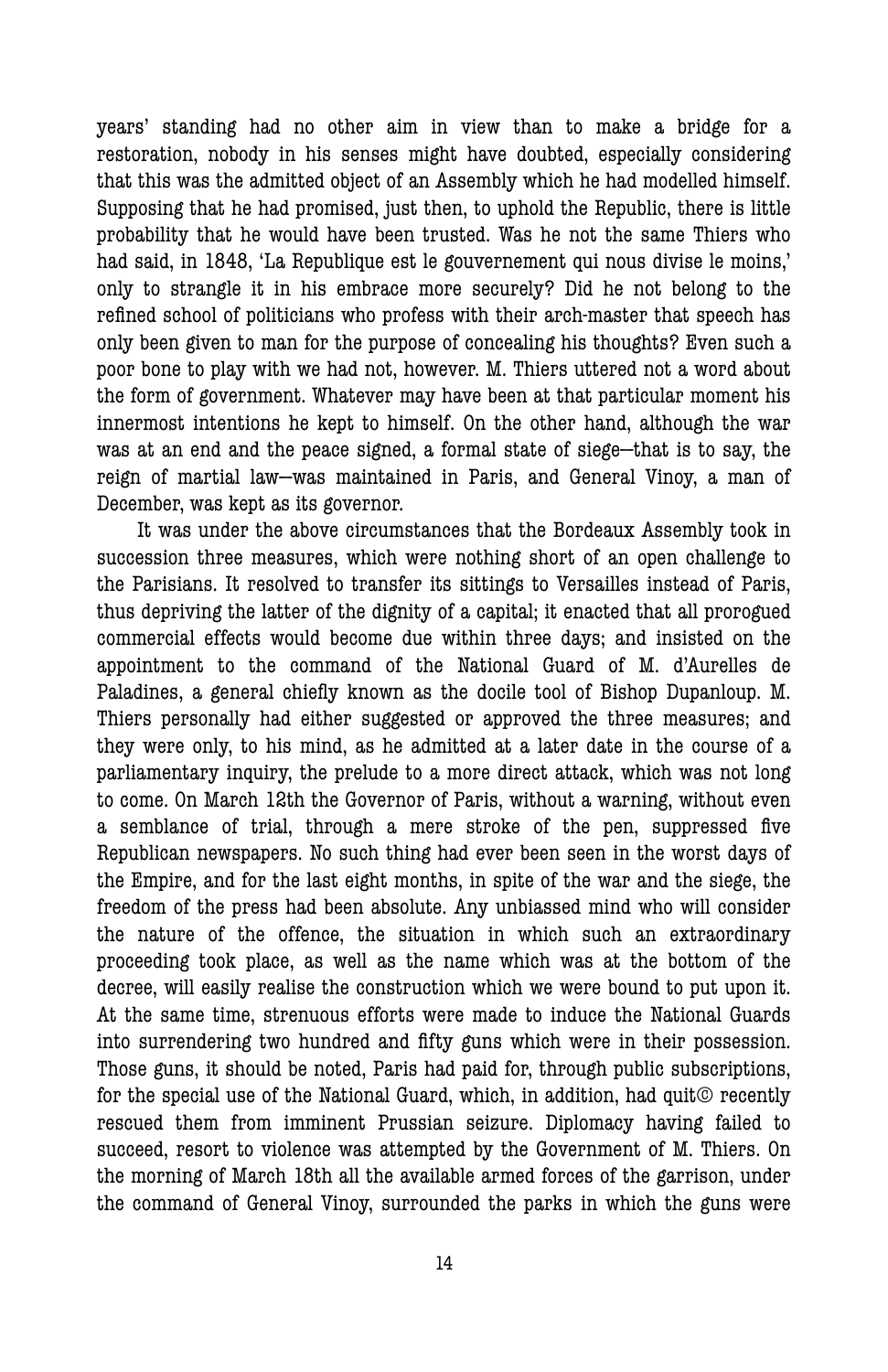kept, whilst numerous warrants of arrest were issued, and white bills posted on the walls addressed the population in the threatening style of evil days.

How the attempt failed ignominiously—how the people of the besieged quarters went in swarms out of their hives, cheered the troops heartily, mixed up in their ranks, disarmed them in a friendly way, and submerged regiment after regiment under a succession of human waves—is still fresh in the recollection of many. The coup was manque. M. Thiers and his Ministers found themselves almost without a soldier, face to face with a roused and indignant capital. It only remained for them to resign or to fly. They chose the latter part, and went to Versailles. Curtain falls on the first act of the tragedy.

To speculate on what would have happened if events had taken a different turn is always hazardous. In many cases the speculation may seem as childish as it is hopeless. Serious minds would object probably to consider what other course British history might have followed if William the Conqueror, for instance, or William HI., had been prevented by a storm from landing in this country. Still, there are situations in which it is difficult to escape the query, and the case of Paris in 1871 is emphatically one of them. What would have been the run of events if the attack of March 18th on the National Guard had been successful, instead of ending in failure?

The two hundred and fifty guns once secured, it is made clear by precedents that M. Thiers would not have stopped there. He would at once have requested the surrender of the rifles, about four hundred thousand in number, which were still in the possession of the civic army. How he might have got them without a battle is less clear. Be it supposed, however, for the sake of theory, that he had, through surprise or persuasion, succeeded in obtaining a general disarmament. Could any one assert, with a show of reason, that within two or three days a monarchy would not have been proclaimed?—when it is borne in mind that immediately on its meeting at Versailles, and in spite of the failure of the Paris coup de main, the majority of the Assembly spoke of nothing but the appointment of the Duke d'Aumale as lieutenant-general of The Realm! It is all very well to rest on the solemn deadlock to which monarchical schemes were doomed at a later date as evidence that they would have collapsed likewise in March 1871. But the case was wholly different. In the first place, there was then no such thing in France as a Bonapartist party to counterbalance both the other monarchist factions. When the déchéance of Napoleon III was confirmed by the Bordeaux Assembly, on March 1st, four votes only were recorded against it. Then the clerical coalition of Orleanists and Legitimists, formed in view of the elections, and in possession of the parliamentary majority, was still fresh. The Orleans Princes were perfectly willing to waive temporarily their own claims in favour of the head of the house; at all events, they were ready to let him have the title, provided they could retain for themselves the reversion, as well as the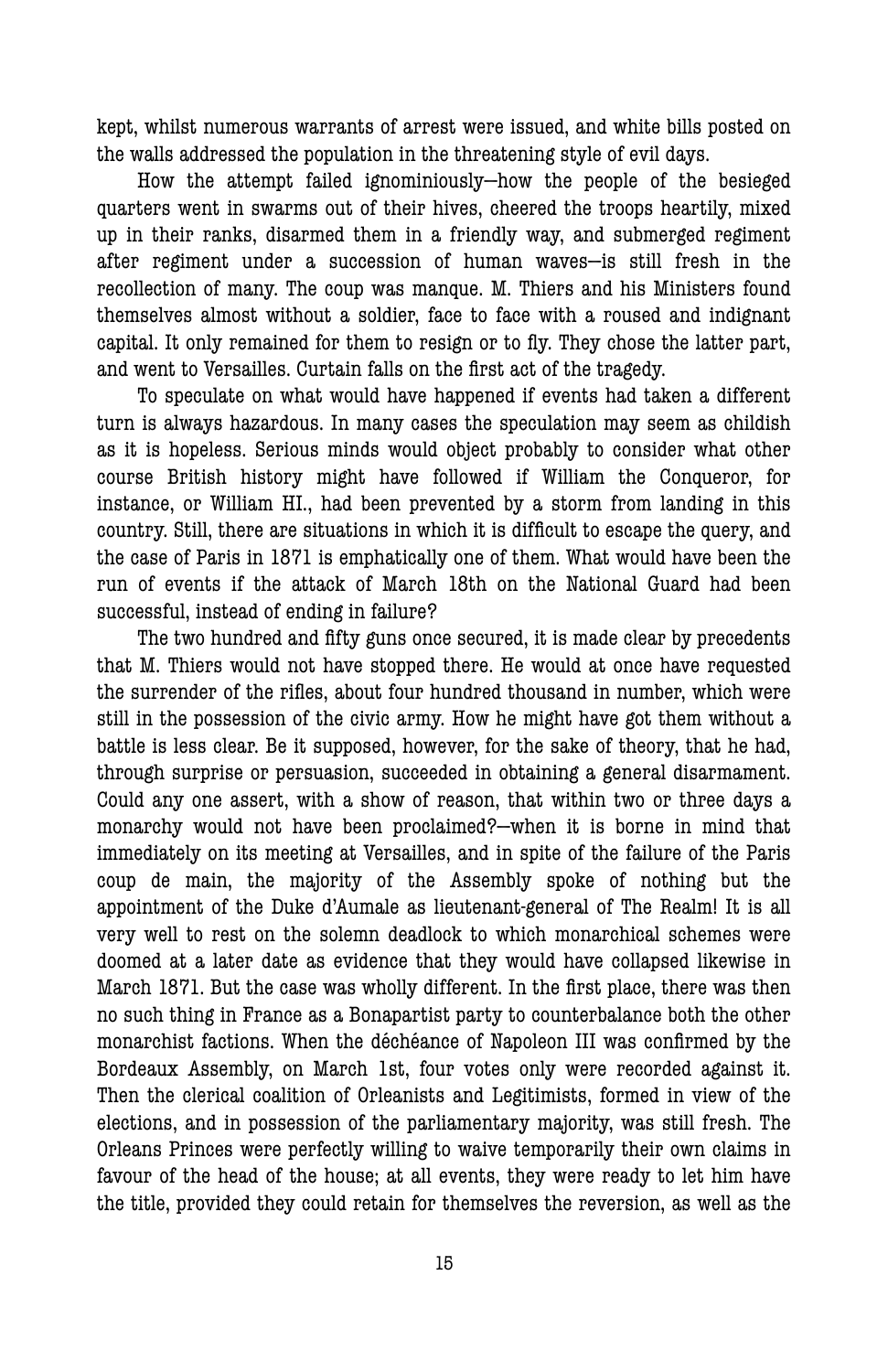realities, of power. Last, but not least, the Republicans in the provinces were just then under the influence of a double defeat, national and electoral.

After the excitation of the war, and the strain which had weighed exclusively on their energies, a reaction had set in. They were stunned by the bewildering succession of events. The overwhelming success of the monarchical coalition, the shifting of the political axis from one side of the compass to the other, the wholesale resignations or dismissals of Republican officials, the sudden apparition of a fresh governmental machinery, had almost completely disabled and scattered our forces. Republicans all over the country were not disheartened, but they felt like stray soldiers after a great battle. They looked around them for a signal-board—for a light—and saw nothing but the wilderness. There was a short interval of hesitation and trouble, when it was doubtful whether every man who had had a share in the work of National Defence would not be put on his trial. It seems strange that patriotism should ever be considered as amounting to high treason. Still this was literally the case. The turn of the franc-fdeurs had come at last. The generous fellows who had spent the time of the war smoking big cigars in Regent-street returned in shoals to stigmatise ns with the nickname of outranciers. We were truly at one of those 'psychological hours' when a monarchical surprise would have been possible, or rather would have become unavoidable on the strength of a military success added to an electoral triumph. In ambiguous situations, high-handed measures are always decisive. Had he won the day, on March 18th, against the Parisians, it is next to certain that M. Thiers would, willingly or unwillingly, have followed the stream of reaction, and have turned out a parliamentary Monk.

As he failed, however, there was now between him and monarchy the width of sixteen miles, a girdle of forts, a line of walls, and a forest of Republican bayonets.

#### III. Jacques Bonhomme in the Chair.

Here is a capital deserted by its Government, and left with no army, no police, no judges, no authority of any kind; with not a public service in working order; what is positively worse, with not as much as a franc in the national safes, whilst an armed population, depending for its daily bread on the stipend which will not be forthcoming to-morrow, is let loose in the streets. The very ideal of anarchy deliberately inflicted on a city replete with art, commercial and financial, treasures. As a matter of course, the scene must be one of wholesale plunder and pillage: every rich house must be broken into; every palace rummaged from cellars to attics; every till ransacked; every public-house overcrowded; every man and woman hopelessly drunk. Theft, disorder, and immorality must be witnessed everywhere. The spectacle must be something like the irruption on the doomed city of a horde of bloodthirsty cannibals. This, not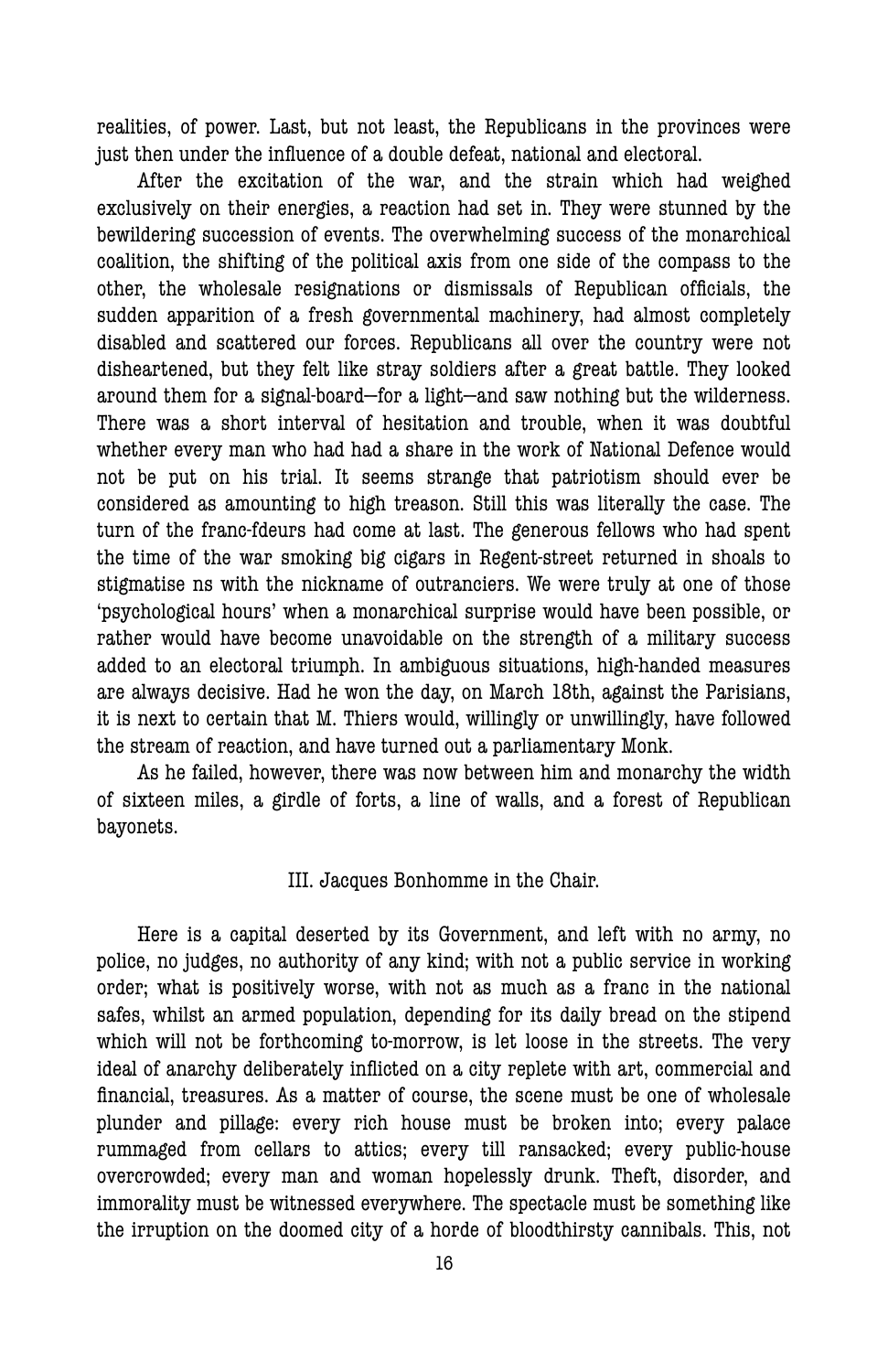unlikely, M. Thiers had expected would be the case; in this at least he was sorely disappointed, and he showed how little he knew that people which he pretended to govern. Not a single instance of disorder had to be recorded. Not even so much as an attempt at pillage or brutality took place over the huge plain of houses and public buildings. Never had Paris looked so simply grand, so conscious of its civic honour, and so quiet. A stranger walking from the Madeleine to the Bastille, on that hazy afternoon of an eventful Saturday of March, would hardly have supposed that there was anything extraordinary going on.

The experiment could perhaps be unsafe in other capitals. But this is the peculiarity and the pride of Paris: it is never more orderly and positively proper than in the whirlwind of a revolution. Thieves and rogues know well that there is no trifling with the honour of its people; prostitutes feel in danger of being pelted—they always keep aloof in such cases. In former insurrections some provident busybody never failed to chalk on the doors of palaces or on the shutters of shops, Mort aux voleurs! The innovation this time was, that nobody even dreamed of the precaution, so useless and chimerical it would have been. Old Prince Metternich, who was not much of the sort of man to fathom a popular undercurrent, used to explain the exemplary moderation of a Parisian mob simply by the force of habit. 'The Parisians are so accustomed to revolutions,' he said, in his cynical way, 'as to feel in them like a grisette in a public ballroom quite at home.' 'Like a priest in the temple' would have been the proper phrase. The fact is, that the first wind of a revolution awakens in the Parisian mind the only faith to which it is still amenable—fraternity, love of mankind. A moral phenomenon at once takes place which it would be as absurd to deny as futile to ridicule, and which may be described as the sudden absorption of every individual will or temper into the common soul of the city. A general transformation is witnessed. Ordinary pursuits, vanities, and vices are provisionally cast off as a worn-out set of clothes; private interests are silenced; the humblest being feels intensely that, holding as he does a vote and a rifle, he keeps a portion of the national sovereignty, and is exalted in his own estimation to the dignity of a king on coronation day. Look at that troup of choristers waiting in the amphitheatre of a concert-hall. Some are handsome, others are ugly; some are gay, others are sad; this one is a hero of private devotion, another a confirmed drunkard or something worse; they chat and they laugh, or quarrel or be quiet, according to their individual leanings. As a whole, a more motley crowd, a more dismal-looking one, it would be difficult to assemble. Presently the conductor strikes a light dry blow on his desk; a silence, then singing begins, every soul merges in the common work; choristers there are no more, but only a choir, with a single will, the cadence—a single aim, harmony. Thus for the Parisians on insurrection days; there is not one of them who does not feel a chorister in the grand festival.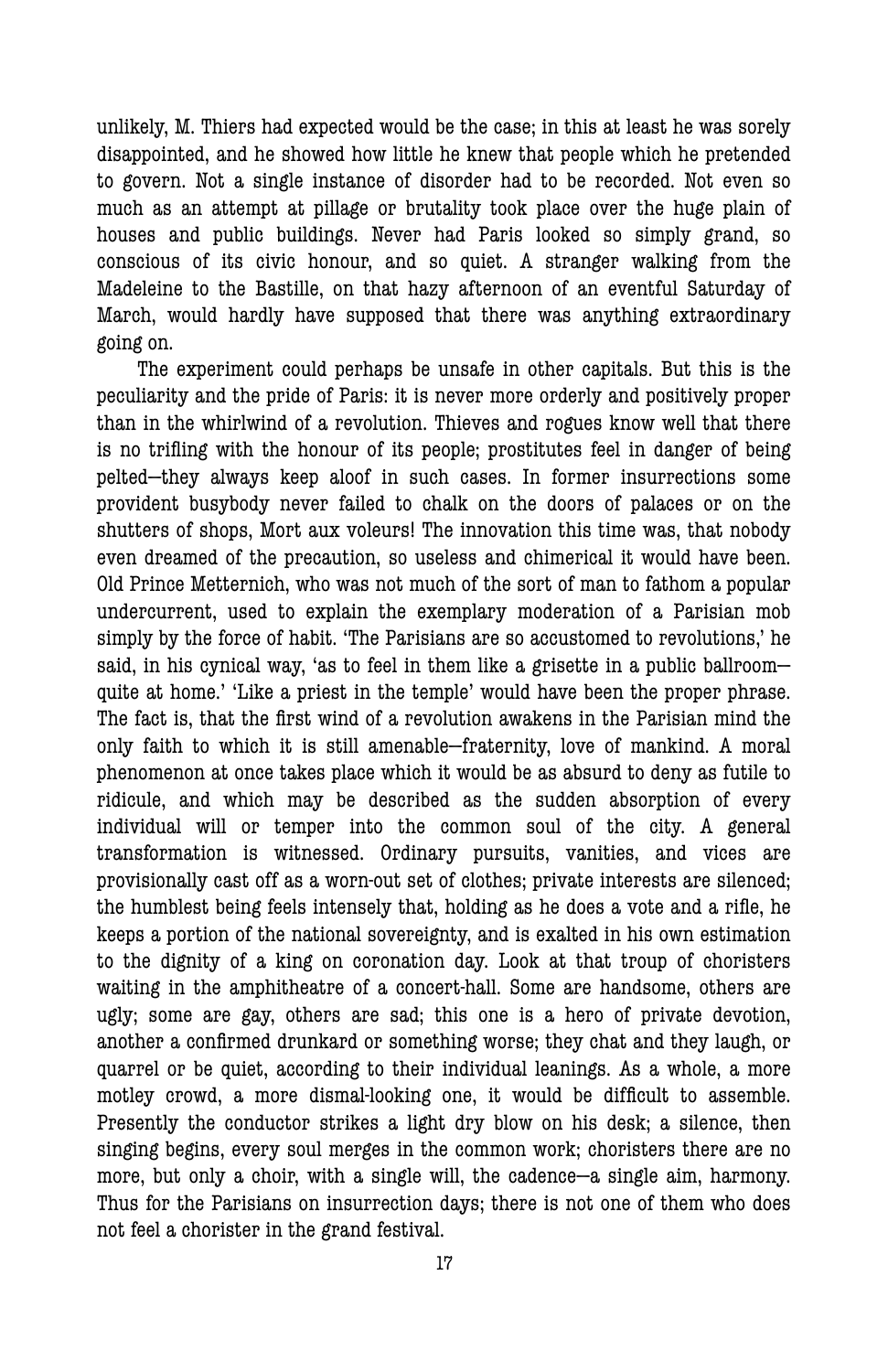What perhaps makes the change more striking is the common error of the foreign tourist, who only sees in Paris its outward glitter of theatres and cafes, shops and restaurants, couturiers and hairdressers, male dancers and painted women. Naturally enough, he fails to perceive that this machinery of fast life is chiefly reserved for the use of a few thousand native Sybarites, with the addition of his own virtuous self from abroad. He does not know that under that veil is the real Paris, the Paris of skilled workmen and zealous artists, of thinkers and students, who never give up revolving in -their collective mind the problem of social perfectibility.

As for a Government, never mind that trifling detail. The Parisians know well enough that for one lost two will be found, at the very least. So that at midnight, after the closing of the theatres, they go to bed, perfectly convinced that the Republic is safe, as it is in the hands of the civic army, and that at breakfast to-morrow they can hardly fail to find in their paper that a fresh set of ministers has sat down in the armchairs just left vacant.

Neither are they mistaken. On the morning of March 19th, the official bills posted on the walls, and dated from the Hotel de Ville, are signed by the Comite Central. This, it seems, is the title of the new body which has assumed the reins of the public team. But what is that Comite Central? A score or so of obscure names, of nobodies, whom not a living soul knows, who for the first time, perhaps, are seen in print. Bootmakers, it may be, or counterjumpers, railwayporters or chimney-sweeps or passers-by. Is that not awful? What does that mean? Nil mirari as much as you like. Still, this is a little too hot even for a Parisian. Am I to be governed by the Great Unknown?

Why not, sir? Have you not had enough of the Great Known for the last few years, and more especially for the last few months? Known men for your generals in the field, and your ministers in council, and your diplomatists in the conference-room? Don't you see where they have led you? Why would you not try entirely new men? They can hardly do worse than their predecessors, and it is quite possible that they will do much better.

All right. I am not a prejudiced individual. Let us see.

Well, honestly, those people are no such fools, after all. They find money, feed Paris, know how to maintain order; they speak a clear simple French, and go to the point at once. 'The Republic was threatened; we want to uphold it. The public offices were deserted; we have thought it our duty to attempt their reorganisation. Let Paris, which has been for a quarter of a century deprived of the right which belongs to the poorest hamlet, that of electing its communal council, proceed at once to municipal elections. We do not want to impose ourselves on the people, but merely to do duty during the interregnum. As evidence of our good-will, we summon the electors to the ballot-boxes on the shortest possible notice—for the day after to-morrow, March 22d. Vive la République!' Wonder of wonders! A de-facto Government speaking only to state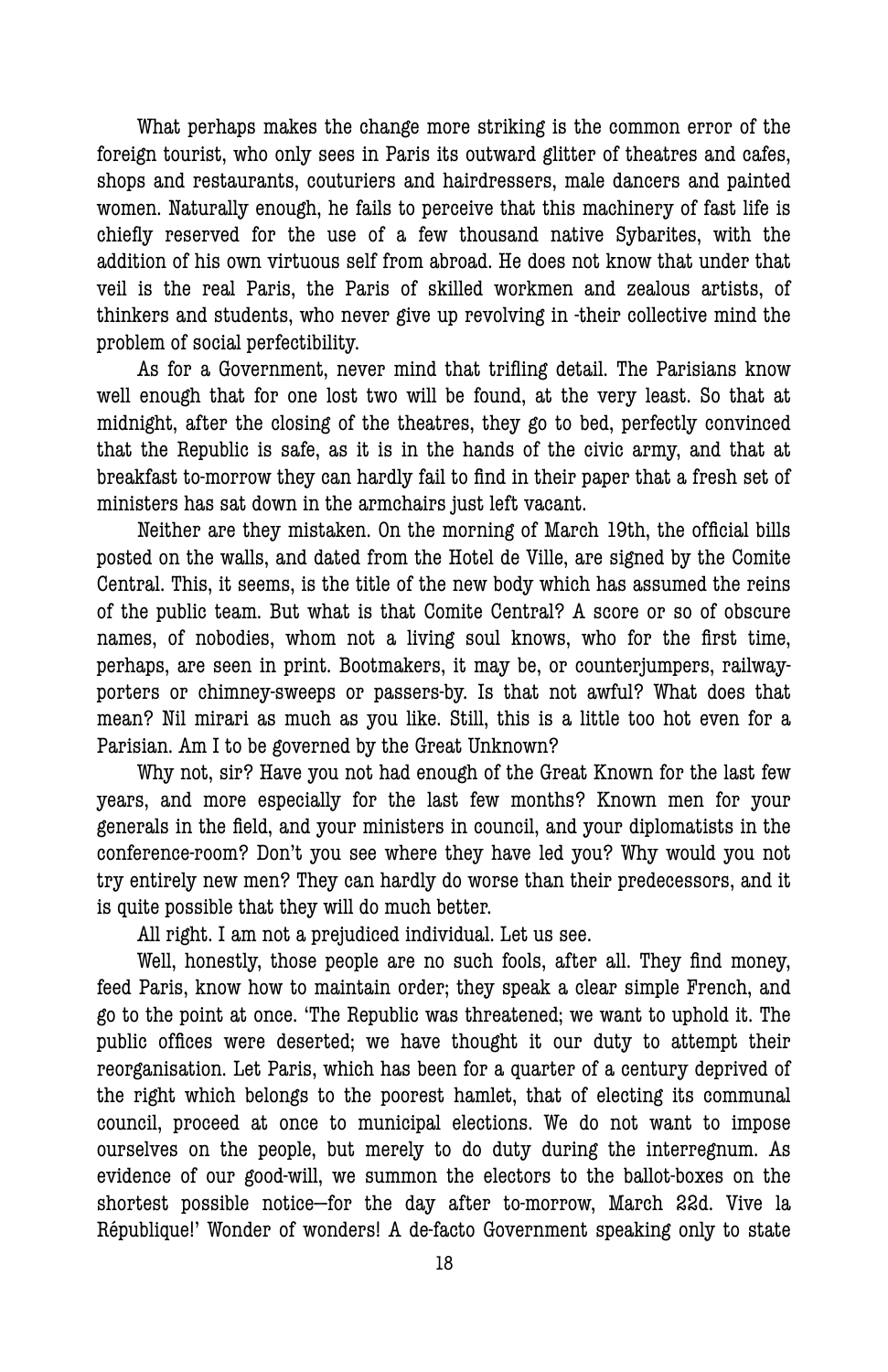that it wants to get out of the way—which assumes power merely to record its readiness to abdicate! Rulers just sprung out of the darkness who want to plunge back in it! This went home to the heart of the Philistines, and did much to reconcile them to the idea.

On the other hand, the Comité Central was not such a mushroom production as it looked at first sight. In revolutionary as in parliamentary life, the attributes of power very seldom fell to the lot of such men as were not virtually before in possession of it. It was only on the evening of March 18th that the Comité Central assumed openly the direction of affairs; in fact, for more than a week it had been in existence, and had taken the lead of Parisian opinion. Born from the very heart of the situation, it bore deeply impressed every one of its characteristics. Thus, for the last seven months, every citizen having been a soldier as well, the Central Committee was a body at once civic and military; the ruling idea of the population being to maintain the Republic, the only mandate given to the Central Committee, accepted and proclaimed by it, was to provide for that end. The idea of confederating for that purpose all the battalions of the National Guard into a general league was so natural and so logical, that it had dawned quite simultaneously in several brains about the first week of February. Two organisations, independent one of the other, began at the same time to work towards that one goal; a few days had hardly elapsed when they agreed to amalgamate under a common name, which was Federation of the National Guard. A public meeting held at the Vaux Hall on the 15th of February laid the basis of the alliance; another held on the 25th resolved that every Parisian battalion would be requested to send delegates to a general meeting, at which the definitive principles of the association would be debated. In all that, nothing was secret or occult; everything took place openly, publicly, and freely; no exclusion was pronounced, all adhesions were solicited through the press. On the 3d of March the grand caucus was held, in which the battalion delegates framed the statutes of the league.

Said in substance their preamble: 'The Republic is the only rational and lawful government. It is the natural right of an army of volunteers like the National Guard to elect and to dismiss its officers.' The programme of Paris thus set up, the federal pact was defined in a succession often articles. Each company, battalion, and legion (or collective force of an arrondissement) were to send delegates to company, battalion, and legion councils, in which both the privates and the officers would be represented, and which would be the governing body of each respective unit. The supreme power over the organisation was to be vested in a central committee, composed of three delegates by arrondissement, elected by the council of the legion, and one chief of battalion by legion, delegated by his brotherofficers. No simpler and fairer organisation, none better adapted to the existing distribution of the civic force and to the semi-military habits contracted during the siege, could have been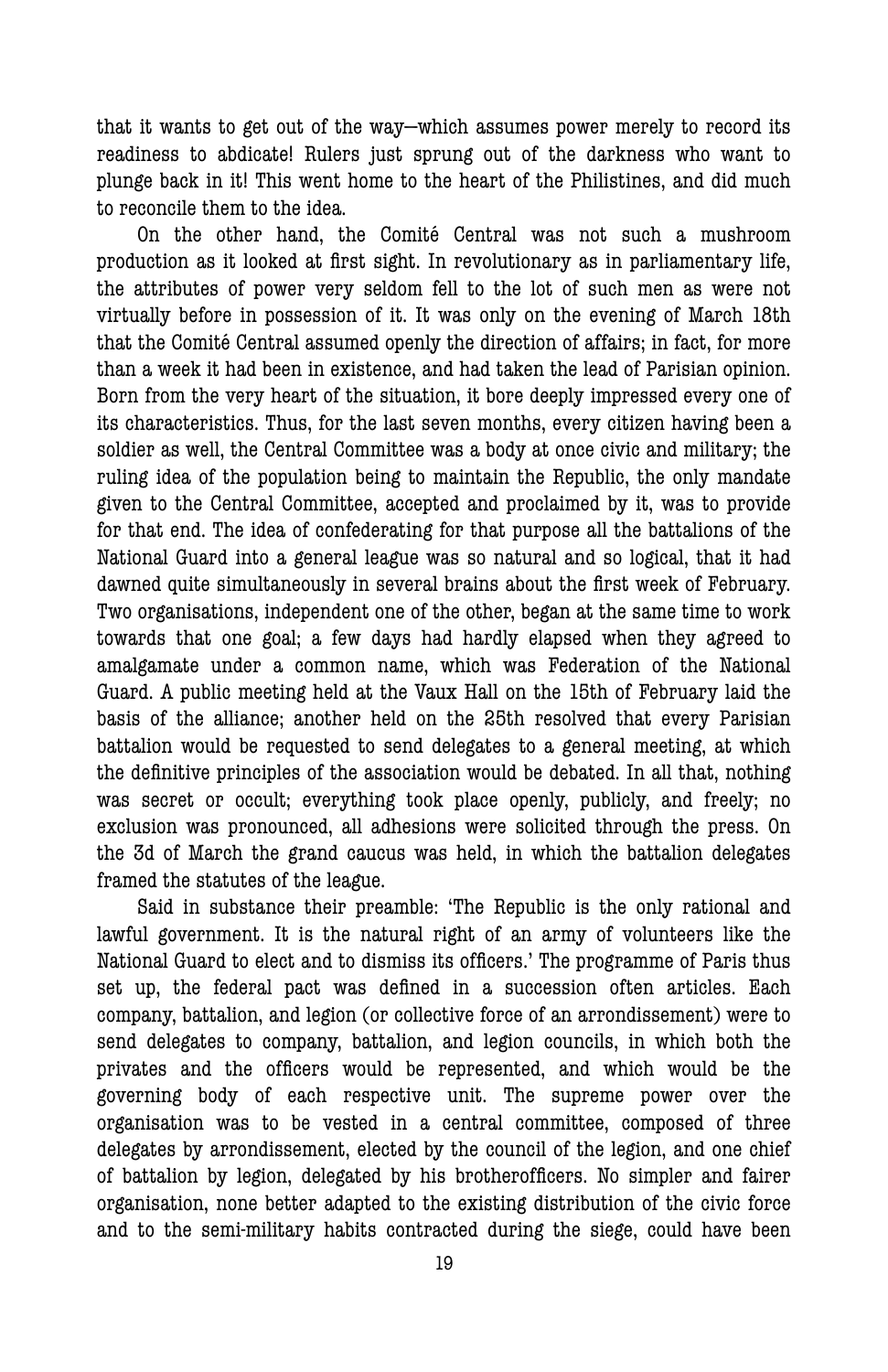contrived. It may as well be stated here that this masterpiece of statesmanship was mainly due to Moreau and Varlin, both workmen, both superior and rare beings, who were soon to pay with the penalty of summary assassination by the Versaillists the leading part which they took in that initial deed of the Revolution. On the 13th March two hundred and fifteen battalions out of two hundred and forty had adhered to the statutes of the Federation, had renewed their body of officers, and sent their delegates to the Central Committee. When the latter took possession of the Hotel de Ville, it was consequently the most regular Government which had ever taken its credentials from an insurrection, since it was the outcome of a free election, openly prepared and performed by nine parts out of ten of the responsible population.

Obscure citizens its members mostly were. But did not that very circumstance, of which Versailles was soon to make such capital, bear testimony to their intelligence and honesty? If these individuals, with nothing in them of the professional politician, with no name, no money, no journals at their command, had succeeded, through the most elaborate mode of selection, in winning the confidence and obtaining the mandate, first of their brother National Guards, then of their battalion, next of their legion,—was it not the best evidence that they were conspicuous for some quality which singled them out emphatically as representative men? So they were too. To a man, earnest patriots, staunch Republicans, brave, upright, well-meaning fellows; a triple character which they had obtained from those most discriminating and fastidious of constituencies, the company in whose ranks they had just made a winter campaign, the guard-room of a battalion, the glass house of a Parisian neighbourhood. So honest, indeed, that they began to get fidgety as soon as they found themselves treading on the official carpets. Never had they dreamed of such a thing. They felt uneasy, as if they had been walking in somebody else's shoes. 'Let us go,' they said at once; 'we were not elected as a Government, but as the managing body of the National Guard. Let us keep within the bounds of our mandate, and let Paris elect its Commune.'

The Commune! That had been for the last few months the war-cry of the besieged Parisians. But, again, what was the Commune?

From an obsidional point of view it was the right claimed by the Parisians, against a Government as obviously foolish as it was self-appointed, of participating through elected representatives in the direction of the defence. From a municipal point of view it was the claim of Paris to a common council. From a revolutionary point of view it was something higher and more to the point, to wit, the condensation of Parisian wills and energies into an exclusively Parisian assembly, resting on the armed organisation of the city by sections, for the purpose of demurring to a treacherous verdict of universal suffrage, and appealing from abused France to France better informed.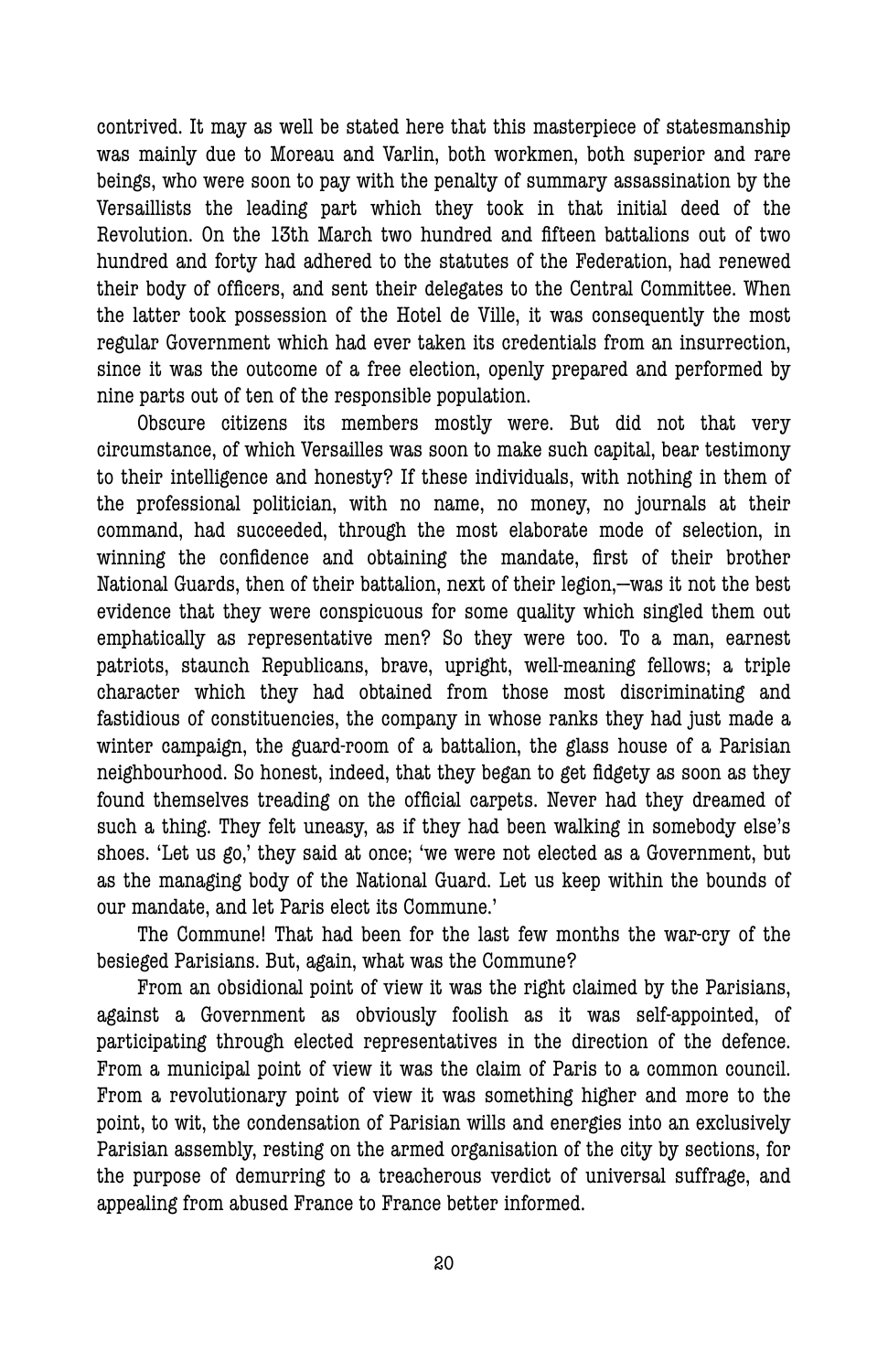The notion was not a new discovery. For the last ninety years the Commune has been the historical remedy consistently resorted to by Paris against the stupidity of rural constituencies. Whenever the remedy has been applied, the wave of barbarity has fallen back, and the nation has been able to reconsider its verdicts. Whenever the remedy has been suppressed, the power of mind has been conquered by material interests, the brain by the stomach, Paris by the provinces. Look at the rise and fall of the Revolution of 1789-94: it is all in the rise and fall of the Paris Commune. This 14th of July of ours, the capture of the Bastille, the admitted landmark of the enfranchisement of mankind—who made it but the people of Paris, under the leadership of a body of men who, on the morrow of their triumph, turned out the first and spontaneous Paris Commune? The great Republican warning to Royalty on June 20, 1792—who delivered it but the second Commune? The decisive rising of August 10,1792, which sealed the doom of 'Right Divine'—who made it but a third Commune, elected for that special purpose by all the advanced sections of the capital? Above all, who but the same council initiated the struggle against that faction of hopeless babblers, the Girondins, who for the sake of speechifying would have lost the Republic, the Revolution, and the national independence at one time? Who but the fourth Commune purged the Convention of that scourge, and enforced on it its greatest measures of internal and external policy? Paris, always Paris, embodied in its Commune. When Robespierre strikes his first blow at the Commune, he unconsciously greases the cleaver which is to-morrow to fall on his own neck. No sooner have the Thermidorians suppressed the Commune than the disarmament of the sections ensues, and in a few weeks Paris is virtually in the hands of the Royalists, whom it becomes necessary to treat to grapeshot on the 13th of Vendemiaire. But now the Commune is no more; Paris is stilled; and no sooner has the reaction been crushed under one shape than it revives under another, to definitely triumph with Bonaparte. Generations follow generations, and the same phenomenon reappears persistently. First in 1830 and the year immediately following, next in 1848, the laborious evolution pursued by continental Europe is in the ascendant as long as the spirit of Paris is alive, and on the wane as long as partial risings and massacres have thinned the ranks of its democratic army. So intimately, then, is the Paris Commune (either virtual or positive) associated with the progress of the foregoing Revolution, from its feudal and territorial down to its industrial phase, that there is but one proper name for that institution, to wit, the special and chief organ of the movement; an adventitious organ called into existence by the function would be the true Darwinian definition. If the laws of social science were as precise and as well ascertained as the laws of Kepler, it would indeed be possible to determine at what future date analogous causes are sure to bring back again similar effects.

Thus, and through the same natural process, it came to pass that, the Republic and the Revolution alike being threatened in March 1871, the Commune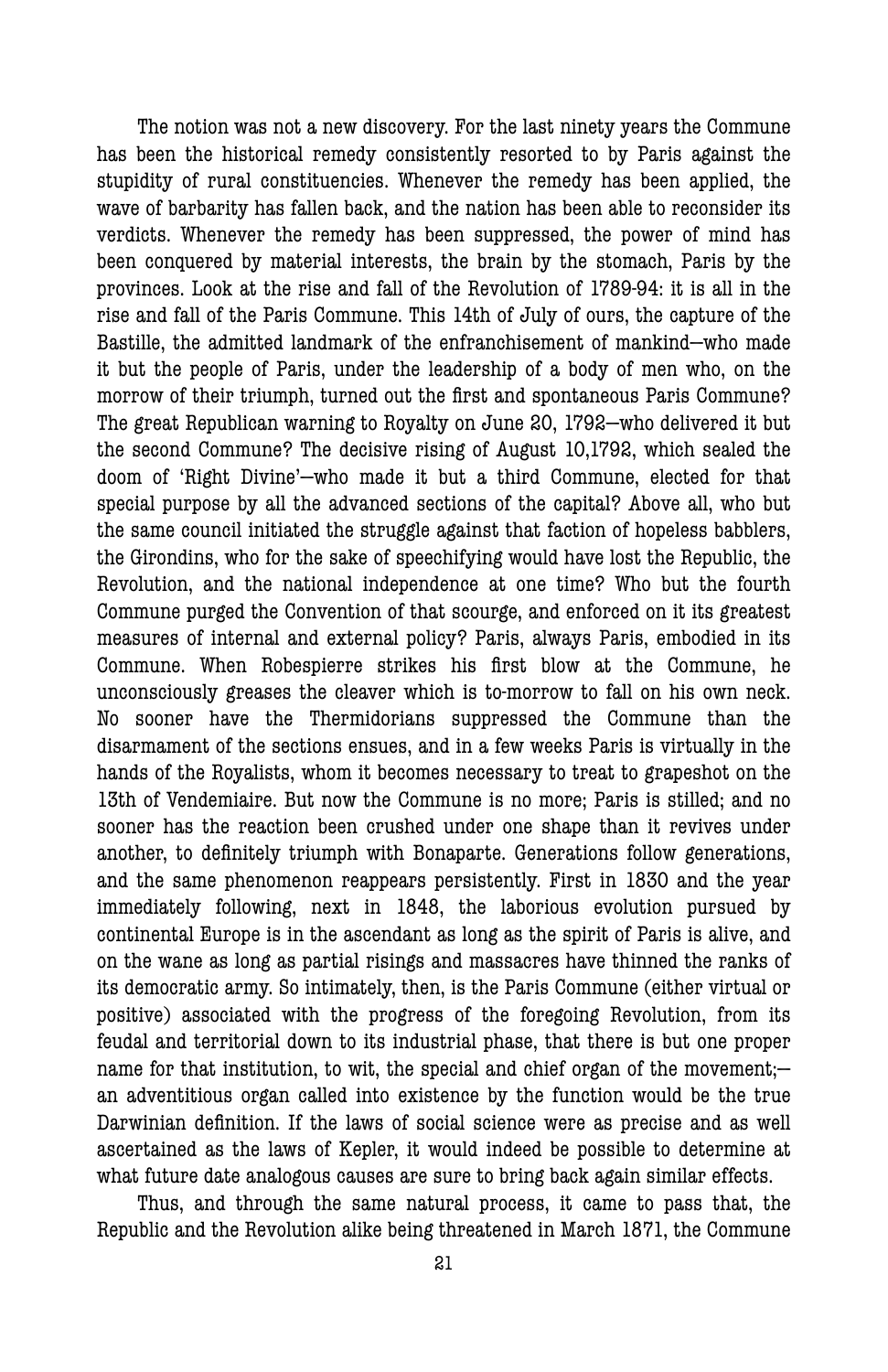was anew called to the front. Ultima ratio appealed to by Paris, be it noted, not for its own sake, but for the soke of mankind at large. For it cannot be supposed that in its misery Paris was forgetful of its historical mission. No sham, that mission; no creation of morbid vanity or pedantic conceit: a reality resting on a century of continuous, self-denying, heroical experiment, through a long dreary way paved with the bones of our martyrs. To make a stand for the rights of man was to our sense the truest and noblest revanche of the national defeat. As much as we loved and revered the sweet Germany of times gone by—the Germany of Mozart, Beethoven, and Froebel—as much as we kept under our fraternal gaze the Germany which proceeds from our own Encyclopaedists—that of Goethe and Dr. Gall, Buechner and Karl Marx—as little could we have recognised the attributes of intellectual leadership in the poor ironclad Germany of Bismarck and Moltke. Letting solitary old men bow to brute force, fall in the grotesque error of mistaking for the end of France the wreck of the Bonapartist fabric—a light, rotten, impudent, stucco decoration—and forget in one day what the world owes to Paris, we at least did not despair of the clear, bright, intrepid genius of our race. In what proved bitterest to our national pride, and most threatening for our immediate future, we chose to see only a further step in advance. Whatever our particular country seemed to lose as a nation, we resolved that she should gain as a factor of civilisation.

And, in fact, what better ground could we have desired for a trial of reconstruction? Around us ruins on every side, material, political, and moral ruins heaped up not by us, but by a succession of so-called conservative rulers. The praetorian guard of Caesarion—in custody. Himself an exile. M. Thiers a runaway. The German host was still there, it is true; but we knew well enough that the 'protagonist of progress' did merely want our purse, and of money-bags there were plenty in France.

So it was that the fifth Paris Commune bloomed on a spring morning, a flower of freedom and hope and human love.

There was no canvassing or individual appeal to electors. The Central Committee interfered in no way with the ballot, only recommending to the voters, through a proclamation, that they should 'choose honest men from their own ranks, amongst those who did not court their suffrages.' All the practical arrangements for the vote were made by the citizens themselves in each section. Freely and openly, of their own choice, in the full conscience of their civic rights, 227,300 voters sent us to the Communal Council, at the rate of one representative per 20,000 inhabitants. This gave ninety Councillors, of whom about one-third were manual workmen, and all heartily devoted to the cause of labour. We polled, some of us, more suffrages than any deputy of Paris had ever obtained within the last twenty years under the regime of district constituencies. On the other hand, our election was legally valid, as, after much negotiating and cavilling, the mayors and deputies of Paris, acting in the name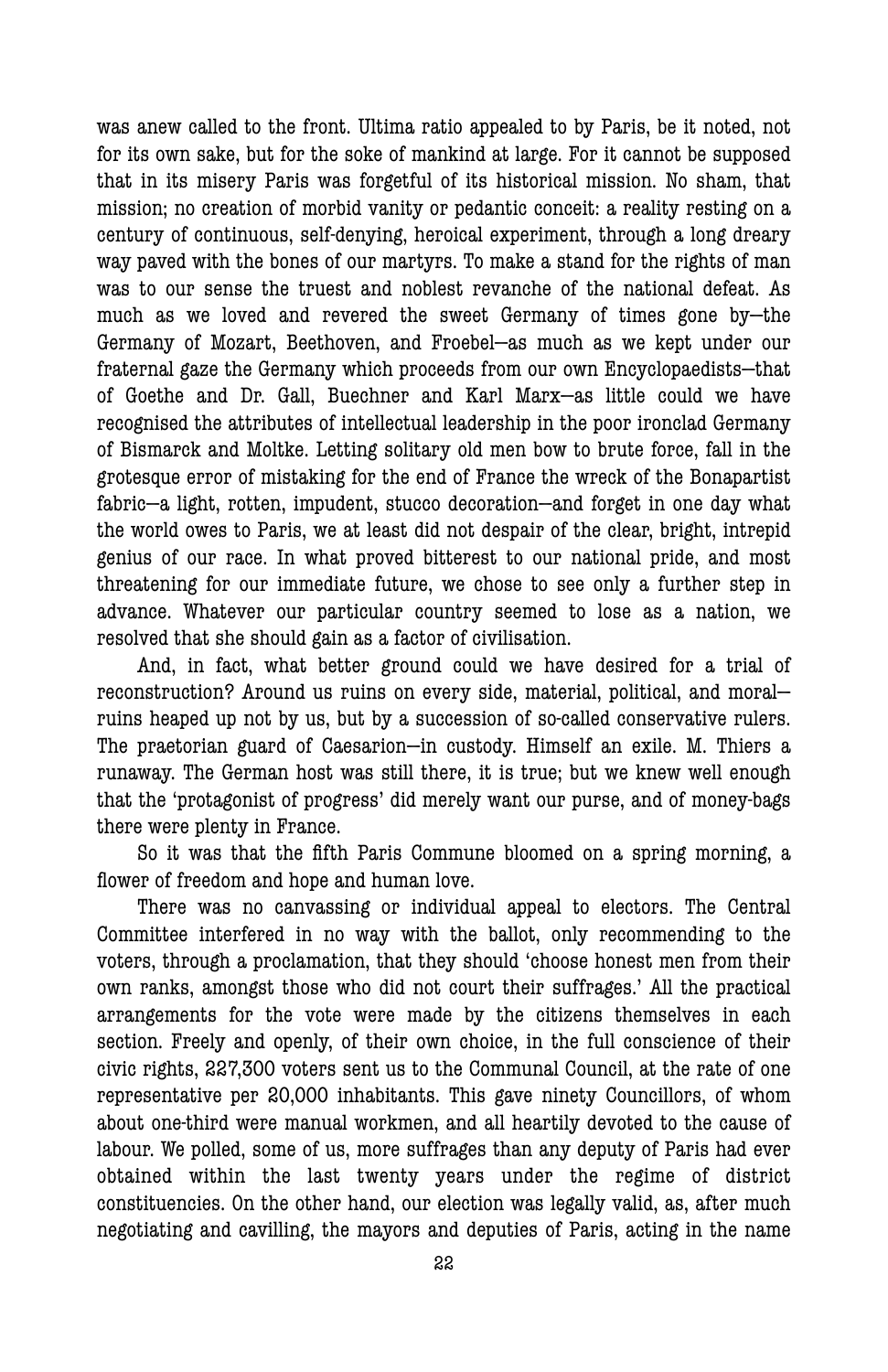and with the consent of the Cabinet, had agreed to sign with the Central Committee the convocation of electors.

Since the days of the Federation of '89, never had so impressive a scene been witnessed as when, on the afternoon following the ballot, the Committee delivered up its provisional powers to the newly-elected Commune, and two hundred thousand National Guards installed us at the Hotel de Ville. Confidence and enthusiasm were the order of the day. It seemed to be, and it really was, the dawn of a new era. Millions of human beings lined the squares and the streets, appeared at the windows, covered the roofs. Deafening acclamations arose to heaven. Drums were beating, clarions saluting, flags and handkerchiefs waving, whilst the great voice of the guns rolled on the banks of the Seine. Paris felt triumphant over misfortune, and rejoiced in its strength. The Republic was safe; the grim phantom of civil war, everybody thought, driven away for ever. France could not fail to follow the lead of Paris, as usual. Under the collective pressure of the country called back to its senses, the untoward Assembly could not persist in inflicting on us its presence any more. Having had their way on the question of peace or war, the only pretext for their hurried and irregular convocation, the rural fogeys would have to be satisfied. A dissolution was only a matter of weeks, to be enforced through general petitions. A Constituent Assembly would be soon elected; and France would be able to proceed quietly, this time in the right direction, to the work of reconstruction before her, whilst Paris would retain in her progress the proper share of influence which belonged to the head city. Such were, at a glance, the hopes and illusions of two million Parisians.

When the last round of artillery had vanished in the air, and Paris, having achieved the bringing forth of its Commune, looked around its walls, it saw that it was quite alone and had claimed in deserto.

IV. The Idyll at Versailles.

Civil war might still have been averted. It would have been sufficient for the Assembly just convened at Versailles to proclaim the Republic, and to accept, as an accomplished fact, the election of the Communal Council, which was only, after all, the spontaneous recuperation by Paris of a natural and admitted right. To that very simple remedy, however, there were two obstacles: the Assembly wanted to eschew at any price a proclamation of the Republic, and, more than ever, it was part of M. Thiers's policy to build a new lease of power for himself upon a civil struggle. It need hardly be stated that, in consequence of the 18th March business, his personal prestige had undergone, even amongst his warmest supporters, no insignificant shock. There is no such wet blanket in politics as failure. His reckless attack on the National Guard, his lack of military foresight, no less than his hasty retreat from the capital, had rudely damaged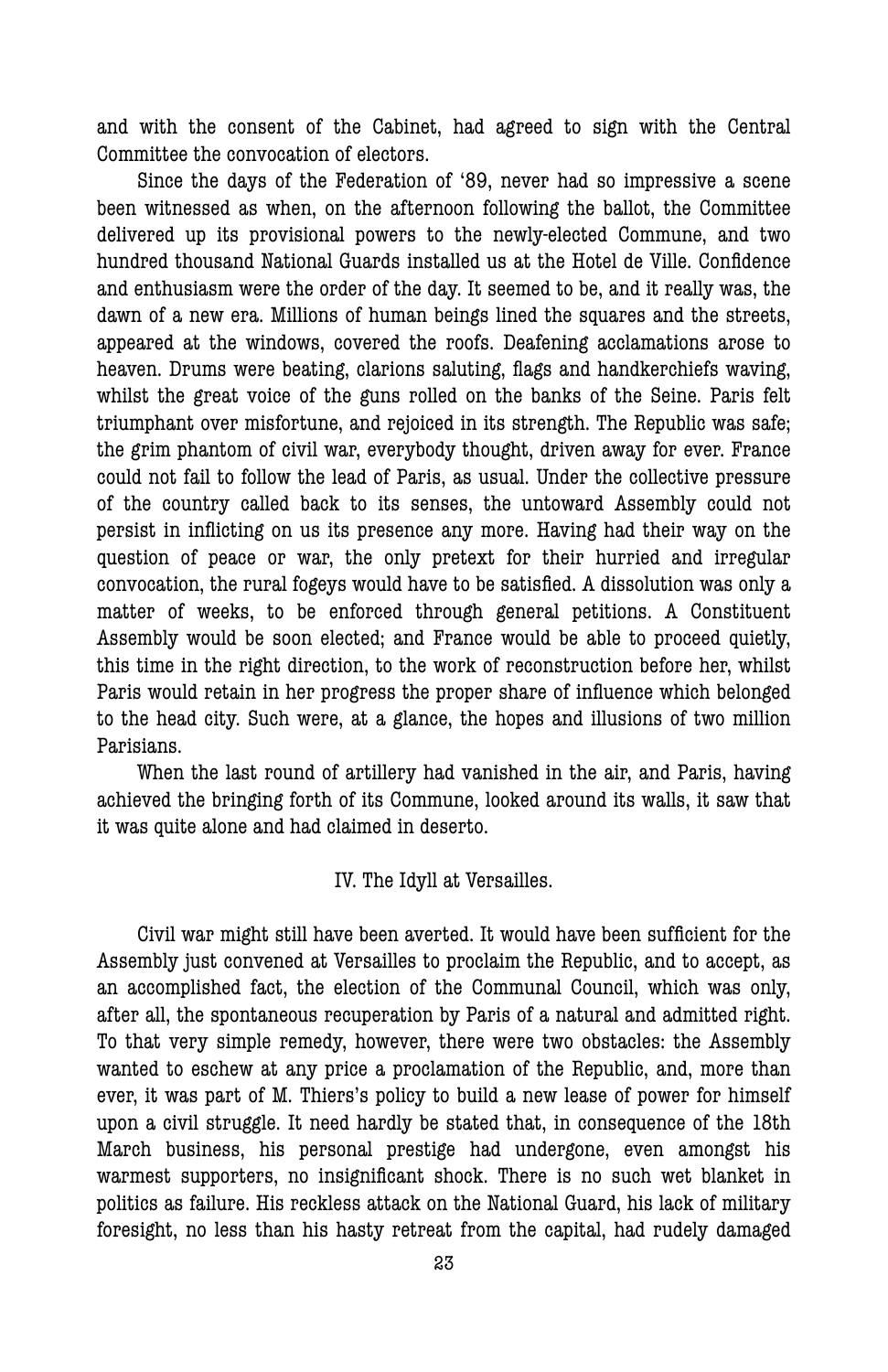his moral position. The Monarchist majority, when it met at Versailles after the recess, was of course more bent than ever on its pet schemes, but at the same time somewhat shaken in its confidence towards its chosen leader. M. Thiers's ability was questioned; his number of years suggested; his loyalism began to be suspected by members fresh from their provincial conventicles. The great peaceor-war nuisance once cleared to their satisfaction, the Royalists flocked back to the Assembly perfectly resolved in taking at once a decisive step towards a restoration. Now M. Thiers had sense enough to perceive that anything in that line would be the complete justification of the Paris movement, put one half of the provinces at our back, and afford us an overwhelming force. He saw no less clearly that if he did not subscribe to the will of the majority, the majority would not be long in providing for a more docile tool.

A senile greed of power was the distinctive feature of the man. After a quarter of a century spent in almost hopeless opposition, he had grasped the Premiership at last. Was he to see it again wrung out of his reach, this time for ever? Rather shell ten cities, or slaughter a million men. A civil war was the only way out of the difficulty. Civil war be let loose. Against the childish impatience of the Assembly it would act as a toy and a diversion; to General Thumb personally, it would afford the life-long wished-for opportunity of mounting his military hobby. 'First of all we must overcome Republican Paris!' he implored from the fifteen delegates of the majority, in that momentous nightsitting of the 20th of March, in which they only spoke of putting in power a younger man—the Duke d'Aumale. As M. Thiers expostulated in his specious way, however, as he unfolded his plans to them, they admitted that they had perhaps as well, after all, let him indorse the odium of a civil war and draw the chestnuts out of the fire, whilst 'the Princes' would wait behind the scenes as a reserve.

Now, to conquer Paris, it was necessary first to prevent the provinces from joining in the movement, next to assemble a powerful army. Towards the latter aim the position and actual condition of Versailles were especially favourable. At all times a great place of arms, replete with barracks, arsenals, drilling-grounds, and military conveniences, located on a high plateau in a commanding position over Paris, and surrounded with the natural defence of dense woods, the city of Louis XIV had just been used as the head-quarters of the German besiegers, and, as such, hedged with formidable works, all directed against our walls. Whilst our communications with the provinces were cut, those of Versailles had been, in inverse ratio, extended and improved. It had been in fact, for the last six months, the strategical capital of the most perfect military organisation of the century. M. Thiers found, so to say, the German nest still warm from the last occupiers. With such a position as a standing ground, all the prefects and generals at his bidding, all the telegraph wires and railways in his hands, and a raw material of some six hundred thousand gendarmes, sailors, marines,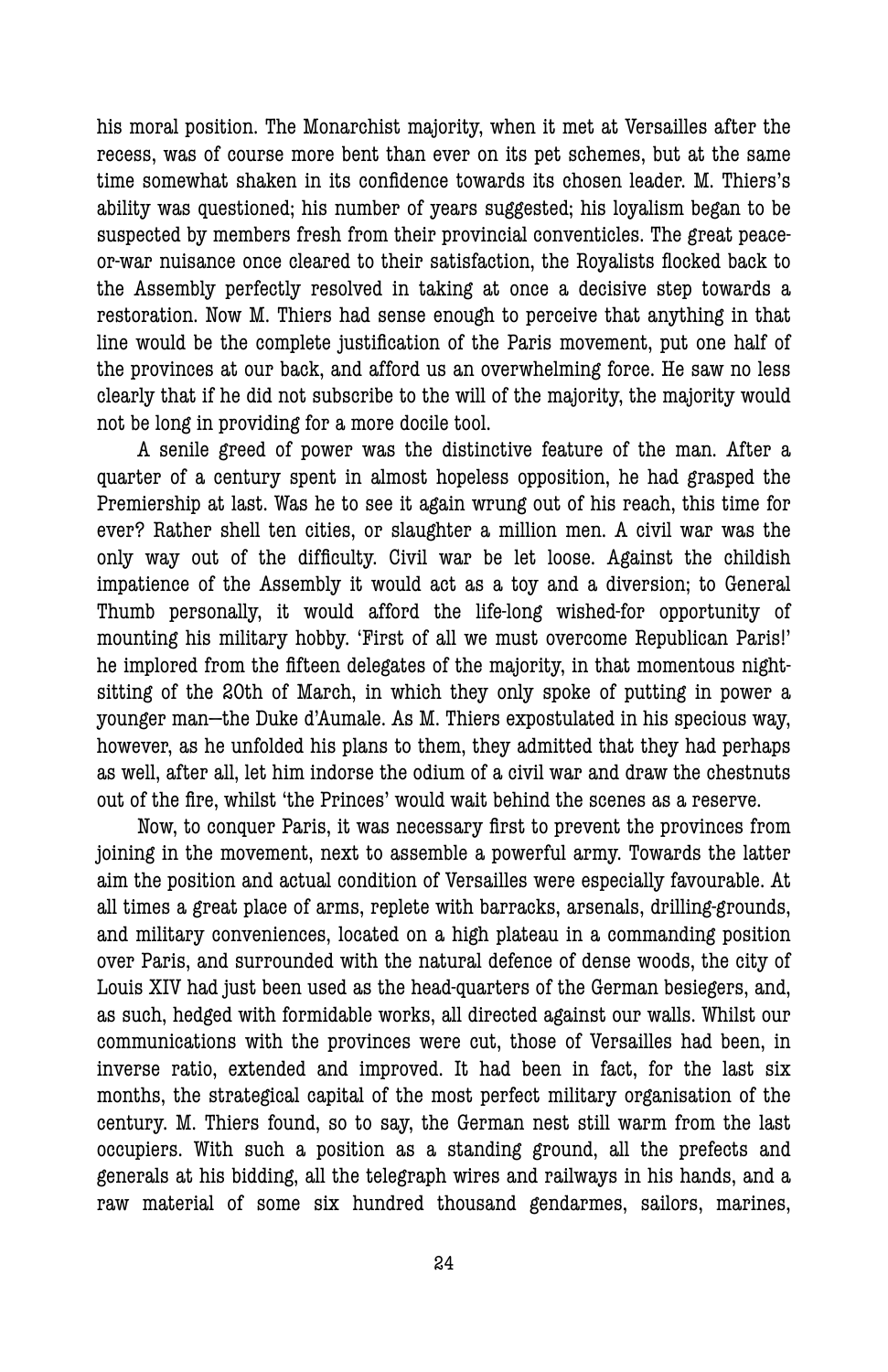recruits or common soldiers at his command, M. Thiers had, indeed, no very difficult task before him when he wanted to set an army on foot.

With regard to preventing the provinces from joining the movement, the task was easier still. They knew nothing of the Paris feeling, and sang no longer to the tune. It was only necessary to maintain an efficient blockade around the roused capital, to prevent its voice from being overheard, and to misrepresent its revolution as a wanton outburst of folly and crime, greediness arid evil passions. The members of the Comite Central and the Commune were unknown, or at the most rising, men; how easy to assume that they were professional knaves, thieves, and murderers, born foes of order and civilisation! Not a few Republican leaders in Paris, partly out of personal spite at being discarded by the population, partly out of lassitude or prudence, had chosen to keep aloof from an affray in which it was already clear that heads were at stake; how convenient to use their abstention as a conclusive argument! If only one of the acknowledged spokesmen of the conventional Republican party might be got to take the cudgels on behalf of the Assembly, and to denounce Paris to the indignation of the provinces, what a party stroke!

The man was found—nay, he courted the favour of performing the work of lie and calumny. As early as the 21st March, at the very first public sitting of the Assembly, that accomplished rhetor ascended the hastily got-up rostrum in the theatre of Versailles, and there, for a whole hour, he distilled the venom of his musical tongue upon the population which for so many years had returned him to parliament, and which had just granted him six months' credit of hunger, only to be led by him down the lowest depths of capitulation. 'Wretches,' ' miscreants,' ' scoundrels,'' in pursuit of he knew not what rapacious and bloody ideal;' ' cowards, who, after daring not to face the foreign foe, had reserved their blows for the fatherland.' Such were some of the compliments with which the hero of Ferrieres deigned to couple his introduction of our names to a gaping world. The 'satisfaction of low appetites,' that is what we had in view. 'Theft and pillage,' these were our aims. 'Murder and brutality,' such were our means. A lot of mutinous soldiers, themselves threatened with summary punishment, having on the 18th March shot two generals, Lecomte and Clement Thomas, we Parisians, two millions of us, who had no more to do with the accident than the Mikado or the Pope of Home, were of course the responsible authors of the deed. As for the members of the Assembly, they had only to look to their own safety, if they did not want to share in the same fate.

It is hard to realise what an evil impression such a desperate attack from the mouth of M. Jules Favre may have made at such a moment on a sensitive majority, only too ready to listen to such tales. But now, considered in the faraway past by the light of the surrounding events, what a sad heart-rending farce it looks! Pillagers, indeed—those National Guards who during nine weeks have fought without requiring anything but ammunition for themselves and bread for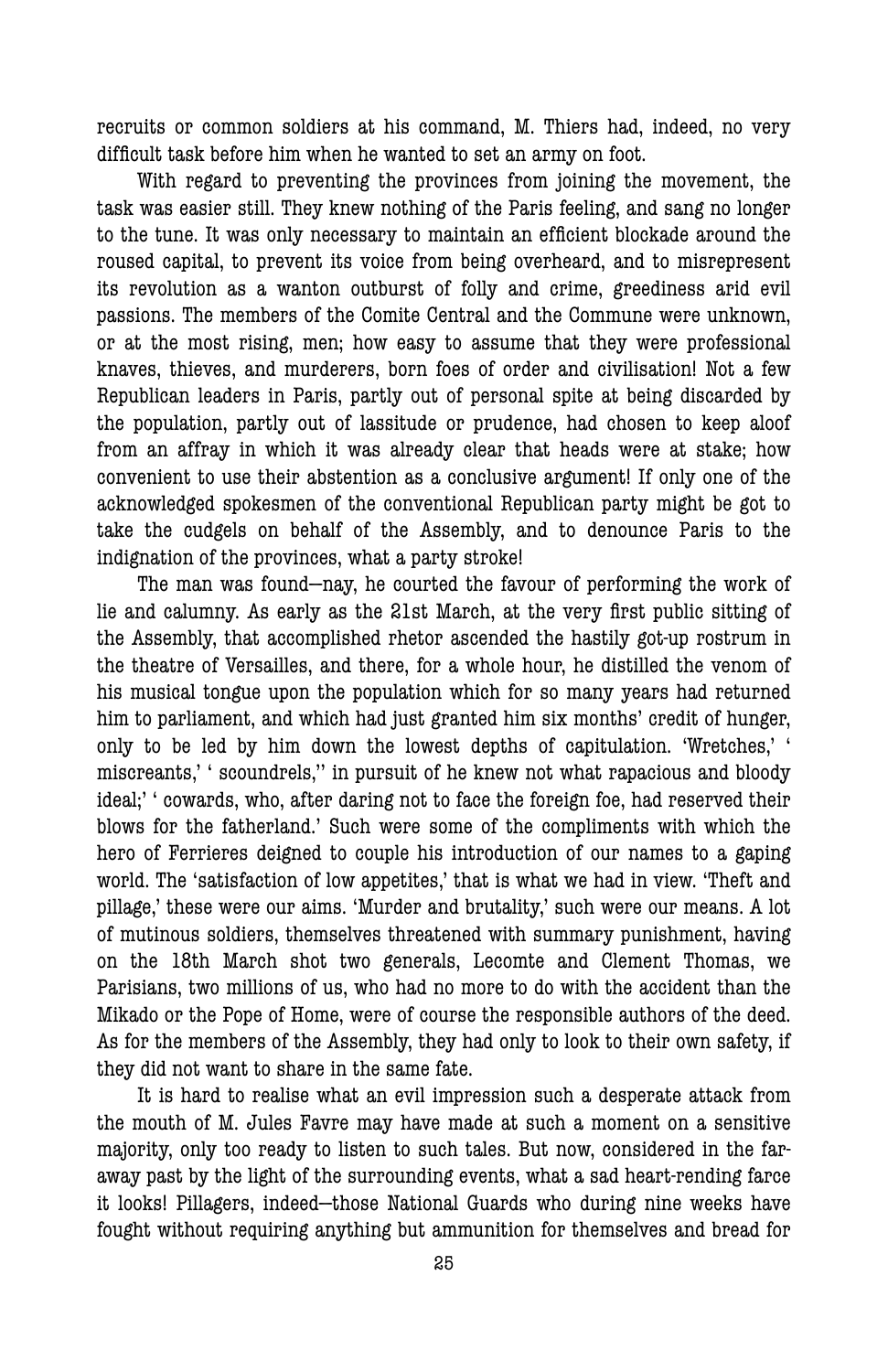their wives and children! Strange murderers, who, during a reign of two months, had to record one single assassination in Paris, and that at the hands of one of M. Thiers's Breton mobiles! Cowards, who have known no surrender, and died by the thousand for their cause! After all, those men whom honest M. Jules Favre denounced as the scum and the dregs of mankind, they have since undergone the most telling tests in the world—power and misfortune. For two whole months they were practically masters of Paris, of a budget of three millions sterling, of a reserve of ten millions in State securities, of all the treasures of the richest city in continental Europe—then thousands of them, conquered and prisoners, have undergone the most searching investigation at the hands of a merciless and unscrupulous foe; whilst thousands of others, driven into foreign lands, have had to face, year after year, all the hardships and suggestions of supreme distress. Workmen, professors, barristers, medical or literary men, employes, merchants, or artists—they have had to struggle for life on their own merits, with none of the unconscious but powerful supports afforded by habit, accumulated wealth, or familiar surroundings. Well, who are those in their number who would have cause for being ashamed of themselves, and who could not, on the contrary, cast on their accuser the smile of scorn and pity? Why, there is now but one simile for the unfortunate man in the whole range of history and literature, to wit, the 'Last Patriarch' in Little Dorrit, when Mr. Pranks, having first shot off the brimmed hat, proceeds to snip off the sacred locks that flowed on the venerable shoulders.

Like the Last Patriarch, M. Jules Favre has turned to be one of those sham contributors to the ' Great Social Exhibition,' who, with white beard and shorn upper lip, impose on an abused public 'outward accessories in lieu of internal character.' Hardly had three months elapsed after the day when he had fulminated against us his last philippic, and kindly requested from every civilised Government that it would decline to afford a refuge to such hardened malefactors as we were, when he had personally to appear at an assizes court, and there to plead guilty to crimes which, but for the prescription by time, would have secured him a berth for life at hard labour. He, a lawyer and a legislator, a Puritan, a judge wrapped up in his toga—he had lived for years with a married woman; he had committed forgery by declaring three adulterous children in succession to the public registrar as the legitimate offspring of himself and wife; he had secured for them, under a will, the money of a half-idiotic customer of his, who could not properly have left it to himself; he had repeated his forgeries at the vestry of the church which he used to attend punctually on every Sunday; he had, in short, for three or four consecutive lustres, made a mess of family, religion, and property. Alas, poor humanity! Let no one hurl the first stone at the sinner, by all means. But to think that the man, when he coiled around us his Ciceronian periods, actually writhed under a sense of his own indignity! What a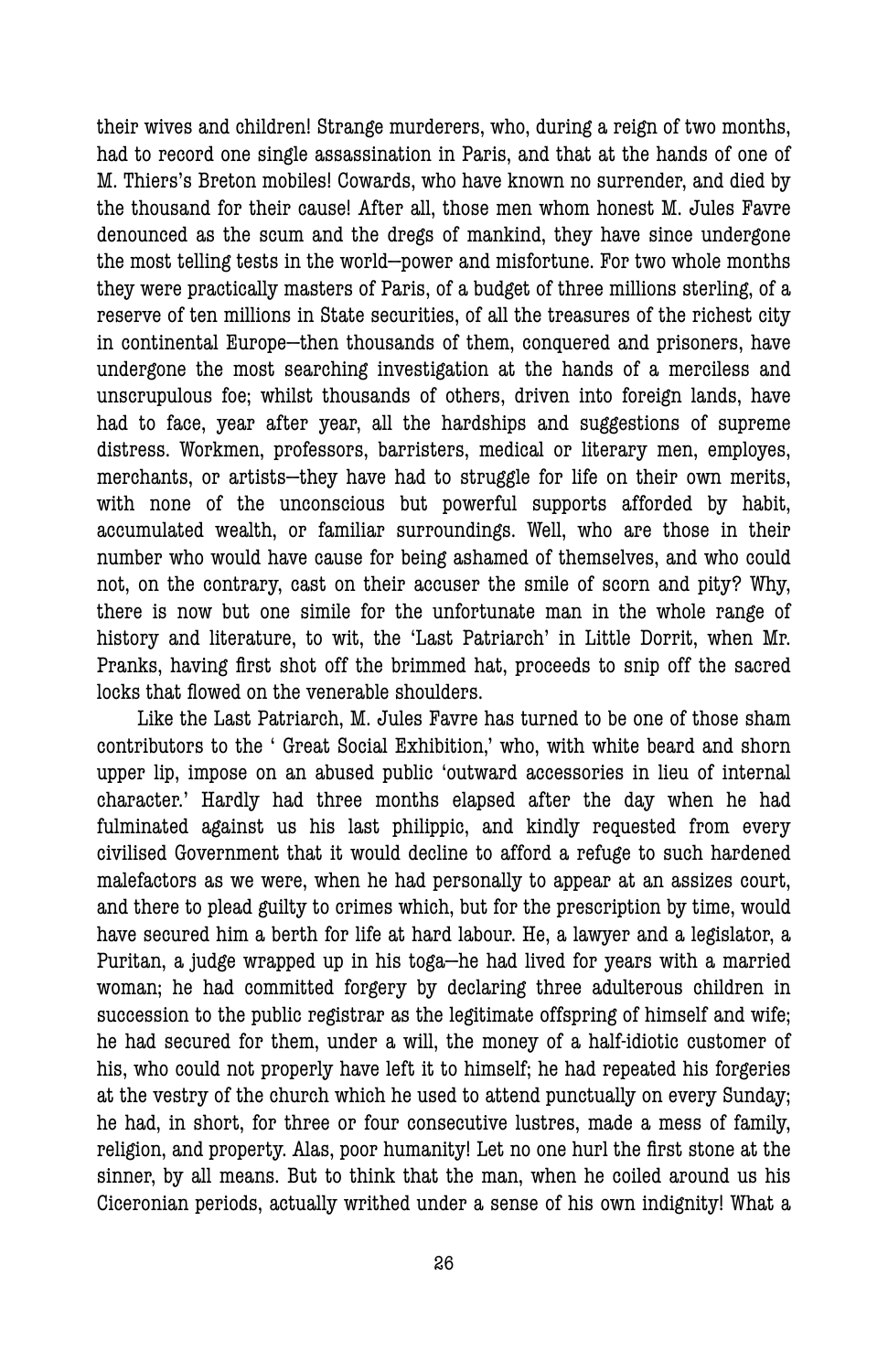comment on his well-balanced quousque tandems, and what a dressing to our wounds!

For the present, however, the mask still partly adhered to his austere face. He had only such trifles to make amends for as the absurd bombast of his defiances to Bismarck, his pas un pouce with lachrymal sauce, his partiality for the strategical powers of Trochu, and his diplomatic achievement of an armistice signed on behalf of the whole of France whilst he was himself besieged in Paris a piece of statesmanship for which, had Frenchmen at the time been in their senses, there would have been but one jurisdiction, to wit, a drum court-martial —especially considering that his harebrained announcement of it to the east provinces, which were not included in the articles, had for its immediate consequence the slaughtering of some thousands' extra men, and the total disaster of the Clinchant army; an infelicitous performance, to say the least, and one which would perhaps have enforced the advisability of silence and mourning on an average politician. But M. Favre was too much of a desperado to stop half way. The more consideration escaped his grasp, the more power looked necessary. He fastened to his ministerial portfolio like a drowning man to a plank; and he knew well, at the same time, that to the eyes of the Assembly his only unredeemable crime was to pass as a Republican. So that, finding a pretext at once for cancelling the notion, and exercising his biting propensities against a whole city, he could not resist the temptation. As far back as 1848 Ribeyrolles had classed him in the genus rattlesnake. He bore out the definition in 1871 by rushing at us with such sibilant alacrity that this time he broke up his fang, and he emptied—let us hope for ever—his poison-gland.

And now let the deputies and mayors of Paris make their weak attempt at pacification, and solicit from the Assembly the passing of a municipal bill. It is with vociferations and indignant cries that 'urgency' is refused for the proposition. Let one of them modestly request that the simple phrase 'Vive la Republique' should be added at the conclusion of a proclamation which only spoke of 'order.' Frantic noes will arise from nearly all the benches, and the suggestion will be trampled down with uproarious contempt. Let another hint that the Government is being led to 'launch the country into an unfortunate course of events,' he will be nearly knocked down from the rostrum.

Meanwhile, M. Thiers was not forfeiting that character for practicability which Prince Gortschakoff had given him in 1863. The Russian Chancellor had just seen him leave the roulette-table at Baden with a gain of five pounds, when he prophesied: 'M. Thiers is sure to return in power some day; he is so practical!' In fact, the time which the Parisians spent in negotiating with his delegates or electing their Commune in the most approved manner, he had put to good account: crushing in the bud the partial risings which had taken place at Lyons, Marseilles, St. Etienne, Le Creusot, Toulouse, Narbonne, or Limoges; calling to Versailles all the available forces which he could scrape out all over the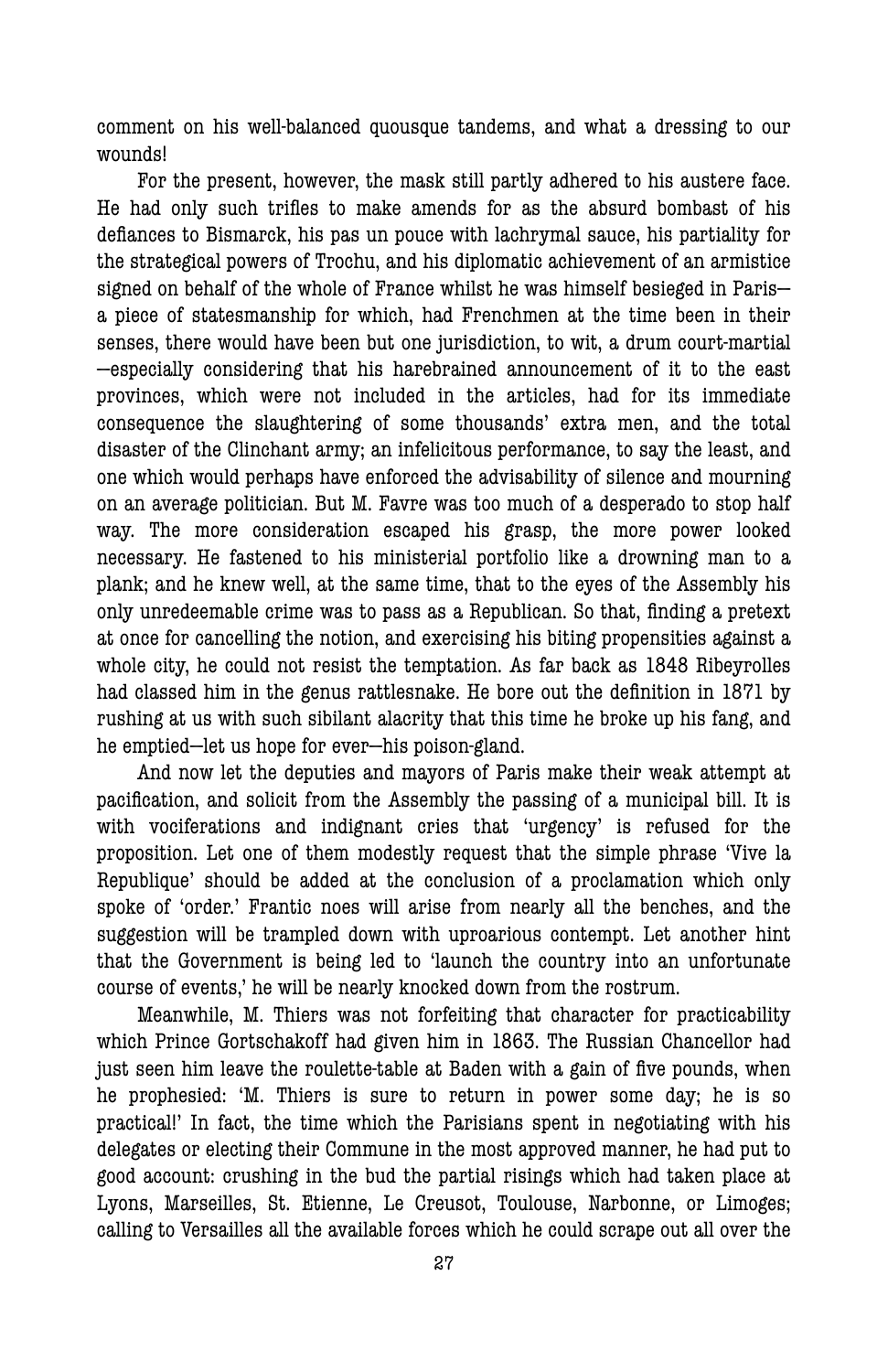territory; above all, cantoning them into separate camps, and submitting them to the process of merciless drilling. Taught by the experience of the last few days that he could not rely on troops which would have had the least intercourse with the population of Paris, he sent them far away in the provinces and exchanged them for fresh regiments. On the front he put gendarmes, ex-policemen, and Breton volunteers. All of these he treated every morning, by way of example, to three or four military executions on the most trifling pretences. Officers and men were forbidden to leave their barracks, forbidden to read any newspapers whatever, as well as horrified with ghastly stories about what was going on. Paris, they were told, had fallen into the hands of a gang of ruffians, who ruled it by terror, pillaged the public and private buildings, let loose all the worst characters from the gaols, indulged in every excess, and, above all, had decreed death against any wearer of red trousers. To speak, or even to listen, to such miscreants was in itself a danger and a crime. Soldiers were cautioned that their only duty was to shoot at a National Guard whenever they saw his uniform. By dint of such an appropriate training, M. Thiers had by the end of March about thirty thousand men whom he could trust, with a fair prospect of increasing his strength within a few days to five or six times that total.

Versailles had by that time assumed the strangest appearance ever seen since the days of Coblentz. The rumour being current, not without foundation, that an unlimited secret-money budget has been opened for M. Thiers by the Commission des Quinze, the mere smell of it, added to the reactionist exodus from Paris, has been sufficient to fill all the hotels and lodgings in the town. Together with the deputies, for whom tables d'hote and dormitories are provided in the old palace, and their retinue of Royalist conspirers, swarms of financial sharks, camp-followers, army-contractors, professional spies, would-be agents, mercenary scribblers, generals without an army, officers with more lace than service, Parisian loafers, cosmopolitan parasites, male and female intriguers—all the dregs of the Bonapartist regime, tossed up with the dross of the national defeat, have congregated there. Every one with his pet scheme for overcoming Paris; every one boasting that he can do what his competitors will never achieve, wanting to unbosom his plan for the benefit of the Chief of the Executive, but, failing the latter's ear, satisfied with that of the passer-by. There is but one point upon which all agree, to wit, their hatred of Paris and the Republic. All the refinements of fashion are seen mingled with all the deformities of ignorance. Vice, driven away from the Boulevards, is triumphant round the Piece des Suisses. Diminutive newspapers are pouring in from every corner, stuffed with the most extraordinary legends of the Hotel de Ville—idle lies, false news, infamous inventions, such as only the imagination combined of feuilletonistes out of work and habitual sharpers could devise. Concentrated in the limited compass of the palace and the park, reactionary feeling ferments, fumes, and approaches explosion. A dense impenetrable fog of misconception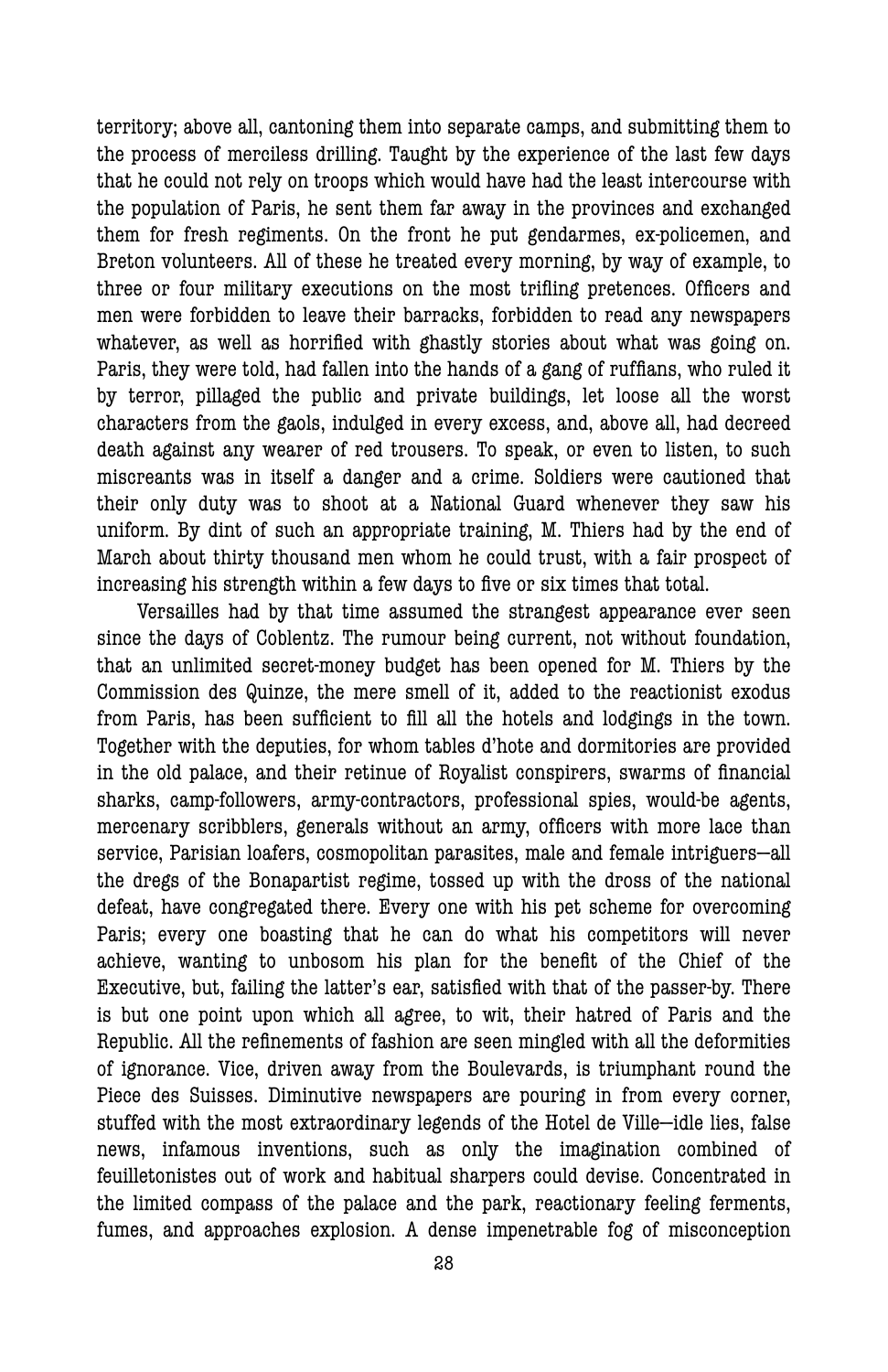and hatred is day by day rising from that focus of corruption and prejudices the epitome of an old world in dissolution. M. Thiers begins to feel that the time has come for hurrying on hostilities, lest he should be carried away by the storm, or he should have to face a Seine-et-Oise Vendee as well as a Paris Commune.

This is not an account of the civil war proper. It is not intended to describe the military operations which were, after two months of strenuous exertion, to culminate in the recapture of Paris against the National Guard. What it is part of the subject to mention, however, is the fact that the first shot was fired by order of M. Thiers, at the Courbevoie Bridge, on the 2d of April, and that from that day the design was obvious, on the side of the Versaillist leaders, of provoking the people of Paris to any deeds of revenge through their merciless mode of warfare. Thus, after that first outpost engagement, several National Guards who had been made prisoners were summarily shot within sight of the Parisian lines. It was on the following day that the Marquis de Galiffet, having surprised in the Isle de la Grande Jatte three federes who were quietly breakfasting on the grass, inaugurated his memorable exploits by having them shot on the public square of the village of Chatou. On the 4th again, General Vinoy submitted to the same process Duval and several other brave men who had been surrounded and overtaken on the Plateau de Chatillon. Again, our ambulances were purposely shelled, batteries of siege erected against Paris, and the same men who, two months before, were so loud in their protests about the German army firing on the Faubourg St. Germain or the Pantheon, did not shrink from covering with French shells the Champs Elysees and the Arc de Triomphe.

To describe the indignation of the Parisians in the face of such wanton and unwarrantable outrages would be superfluous. Everybody may well realise in what light a population barely out of the pangs and horrors of a siege could have looked at those who gave such orders. Still, for more than two months, be it stated to the everlasting honour of Paris, the National Guards bore such provocation without retaliating. Day after day they saw all the recognised laws of war violated in their own selves, their houses shelled, their brother-guards slaughtered in cold blood, their wounded massacred on the field, and as far as they were concerned they had the manliness of abstaining from such abominable practices. Whenever prisoners fell into our hands, their lives were respected, and for the moat part they were let free in Paris. When at last, under the pressure of public indignation, it was indispensable to provide for some means of putting a bar to Versaillist atrocities, the decree on the hostages was enacted; an extreme measure, no doubt, a dreadful one, but one which the nature of the war waged against us enforced absolutely. It would have been impossible to resist any longer the outcry of our people.

The decree provided that any person suspected of intelligence with the enemy would be liable to arrest, committed for trial before a jury of twelve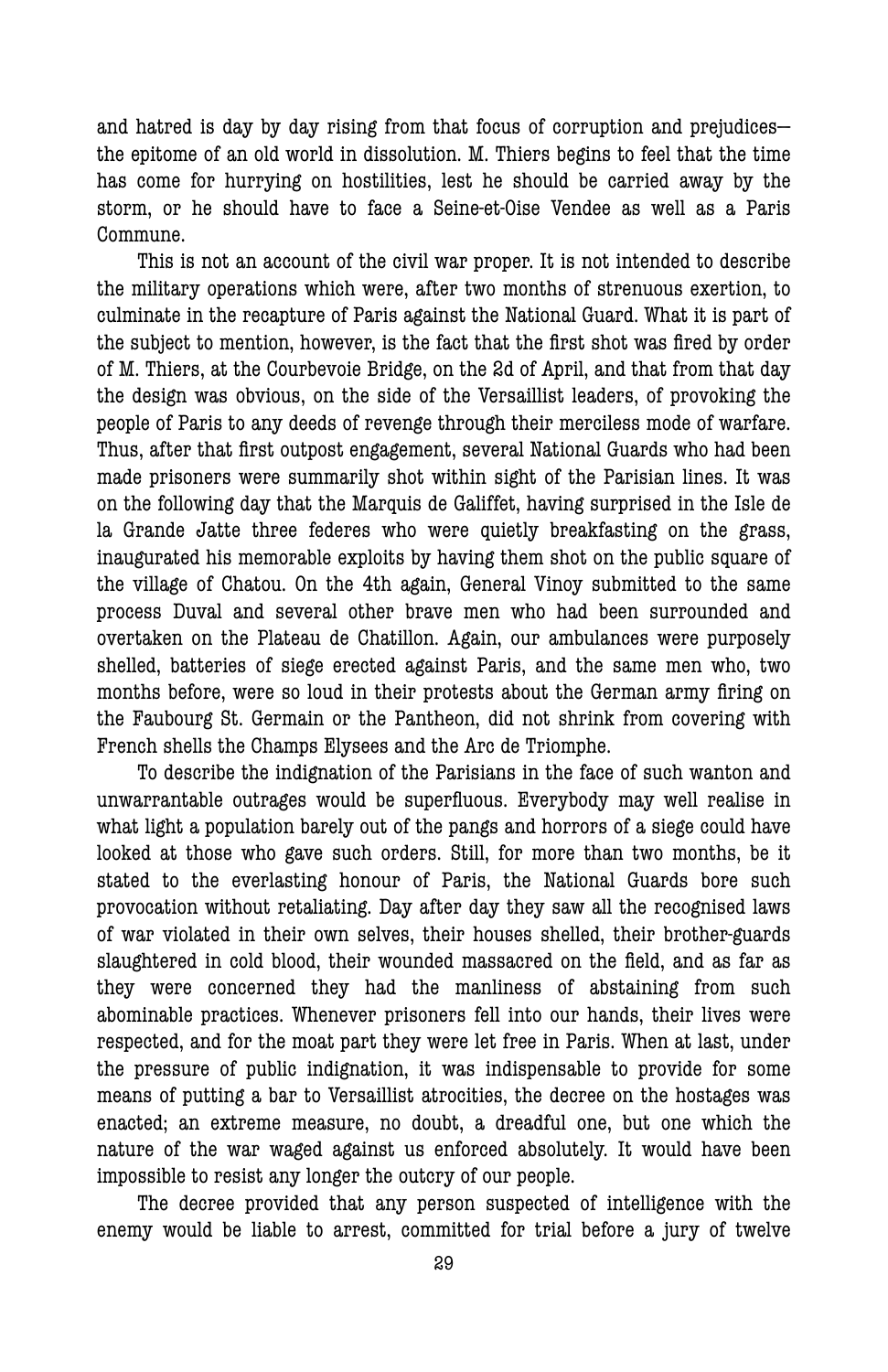National Guards, when found guilty declared a hostage, and, as such, liable to be shot if the Versaillists went on shooting prisoners of war. The practice of taking hostages in such cases, it should be remarked, is universally admitted by the law of nations. As a rule, hostages are chosen at will by the military commander, and kept at his discretion. The special feature of our decree was that, to assume the character of hostage it would be necessary, (1) to be personally charged of intelligence with the enemy; (2) to be tried by a jury of citizens drawn by  $lot$ ; (3) to be found guilty.

The best evidence of the efficacy of the measure was that no sooner had it been adopted than the Versaillists suspended their assassinations of prisoners. On the other hand, the Commune deferred for a while putting its prisoners on their trial, so that none of them did in reality assume the official character of a hostage, and that there was every chance for them of escaping with their life after a short term of the mildest possible imprisonment, if only their party kept within the limits of civilised warfare.

The real nature of the decree could not be better illustrated than by the fact that, M. Thiers having in his hands our valued friend M. Blanqui, we offered, in the course of a protracted negotiation, the details of which are a matter of notoriety, to exchange the latter against any number of our prisoners, the Archbishop of Paris included. That the unhappy prelate's arrest should have been one of the first performed by the National Guard is only too easily accounted for when one bears in mind the nature of the struggle just going on, and the leading part which the clergy had just played in the declaration of war with Germany, and then in the conclusion of peace, as well as the election of a monarchical Assembly. There can be no doubt that, given the popular excitement in Paris and the provocation of the Versaillists, Archbishop Darboy was at first much safer in the Mazas gaol than he could have been in his palace. His arrest, on the other hand, led to the seizure of papers which would have made his condemnation by a Parisian jury, as a political offender, amount to a certainty. To those amongst us who looked at the question, not from a sensational or fanatical, but only from a political, point of view, it need hardly be stated that the whole affair seemed much to be lamented, and that we would rather have seen the Archbishop out of Paris than inside it. This was one of our chief reasons for proposing an exchange of prisoners; and the Archbishop himself entered so far in our views as to repeatedly urge on M. Thiers the advisability of adhering to the proposal—once through an autograph letter, which Canon Lagarde carried out to Versailles, taking his oath that he would return, by the way, but, Regulus unlike, totally forgetting to abide by his word.

M. Thiers, however, in spite of the most pressing insistence, declined to entertain the idea of an exchange. Such a tame arrangement was not at all what he wanted. It was one of the requirements of his policy that the population of Paris should be driven to excesses for the purpose of scaring the provinces, that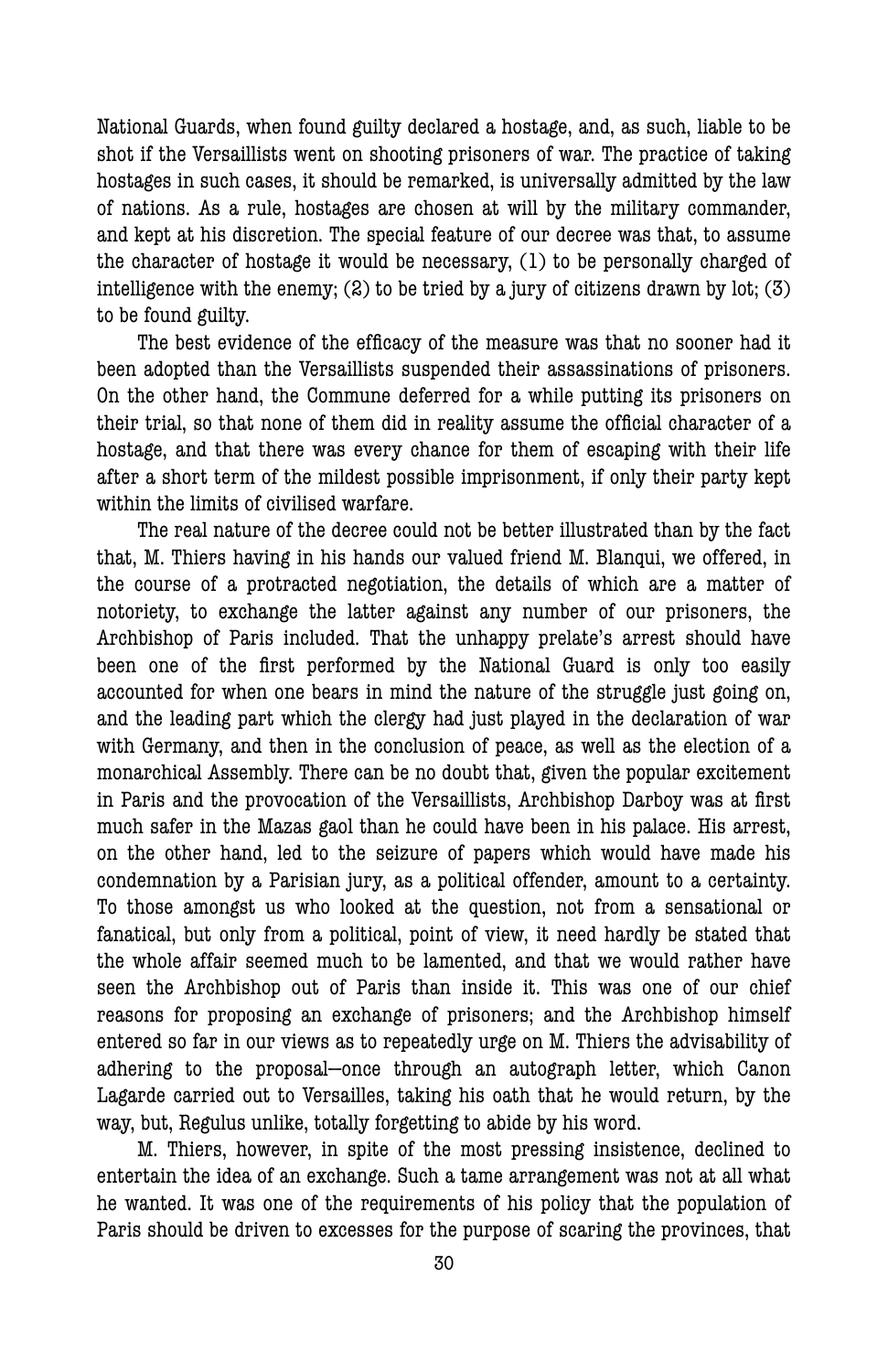some of the hostages at least should be shot, some of the public buildings of the capital set on fire. It will be shown hereafter through what foul and Machiavellian means he attained those particular ends.

#### V. Lazarus Wide Awake.

The great mishap of the Commune, as a fighting power, was that it failed to lay its hand upon a Carnot, or upon a Bouchotte, or be it upon the small-change out of either of those 'organisers of victory.' Gallant officers we had, first-rate brigadiers and colonels, who knew how to hold a position and to die upon it—men that any army might have been proud of—but not a general able to manage an army corps, or a war secretary worth the name. No less than four or five of them we tried in succession, always making a point -of granting them a fair trial first, and next a prison-cell. It was of no avail. Once, with Rossel, we thought that we had discovered the right man. He was undoubtedly a clever one, and a distinguished general officer he would have turned out some day in a regular and learned army, if M. Thiers had allowed him to live; but he never understood as much as the ABC of a revolutionary force. He acted like a talented pianist who would try his hand on a violin without any special knowledge of the instrument, played out of tune, perceived his mistake, and then, finding fault with everybody but himself, ended in open insubordination. On the whole, our forces kept steadily dwindling away, from losses in the field or desertions at home, whilst the Versaillist army kept no less steadily doubling its strength every fortnight. Having started with a total of perhaps one hundred thousand able-bodied National Guards under arms, we had no more than half that total at the end of one month, and less than forty thousand men by the middle of May. This was only to be expected, considering that every Parisian soldier was a volunteer (in most cases a married one), who had to enlist anew, so to say, every morning, and to see whether he thought fit or not to remain in our ranks. But it ought to have been the province of a war secretary to provide a remedy, and towards that end nothing was ever done.

From a military point of view ultimate defeat amounted consequently to a certainty. It was merely a question of time—one might say, a question of arithmetic. The catastrophe took place by the end of May, and a more crushing one it could hardly have been. However crushing, nevertheless, it came too late for the Monarchists, and was to them a barren victory; for when the Paris Government was annihilated its political task was fulfilled, and France was again a convert to the Republic.

Curiously enough, the first notion of the fact which was conveyed to the mind of M. Thiers came from rather an unexpected quarter, to wit, from rural common councils. By the beginning of April, Marseilles, Lyons, Toulouse, and the other big cities which, on the first news of the outrage of March 18th, had attempted an independent rising, were handcuffed, gagged, and blessed with a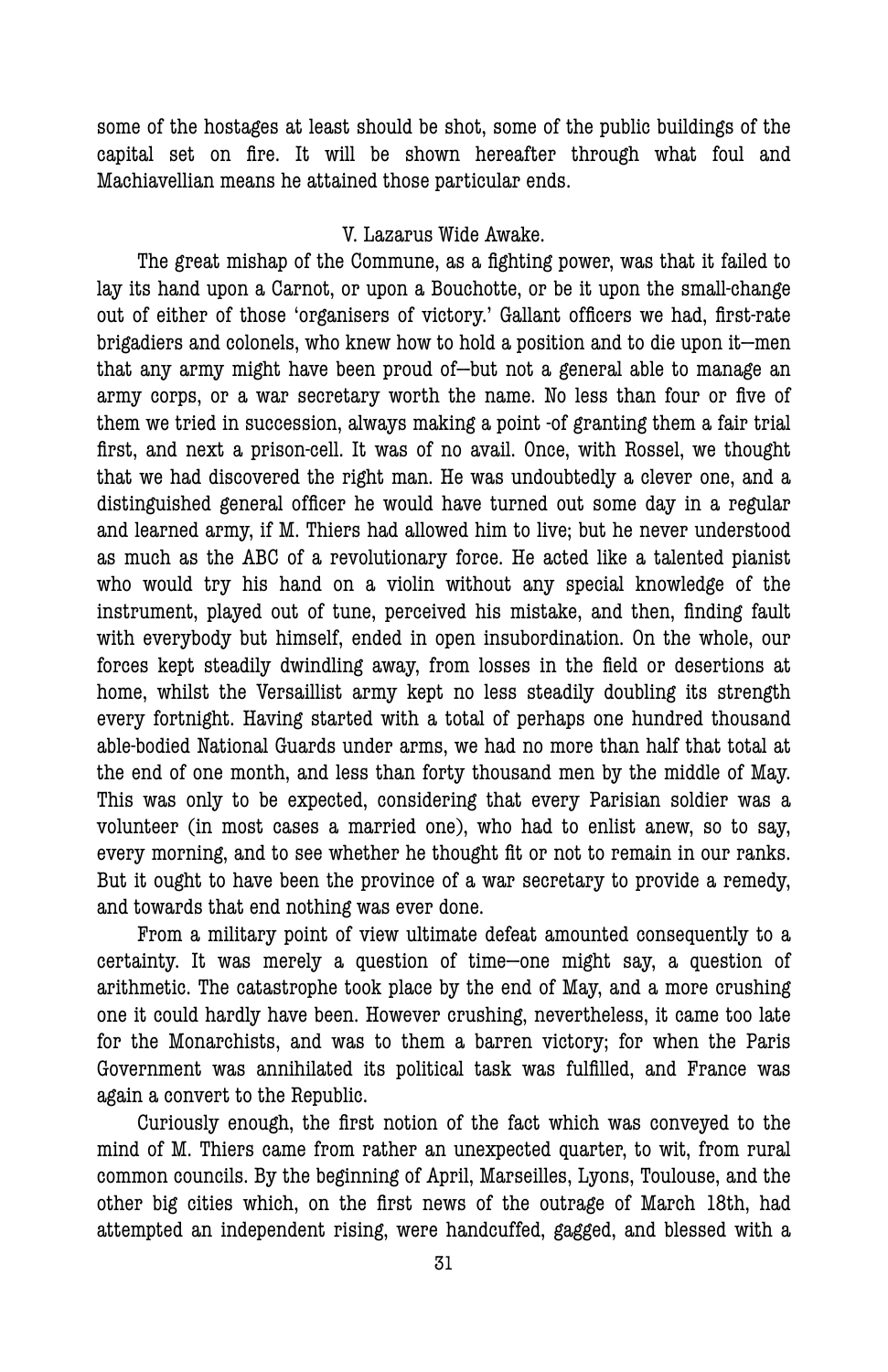state of siege. The weakness of the command over the Parisian army had been tested by the Versaillists, and it was clear to them that nothing beyond obstinate resistance was to be dreaded from the Communal host. For two or three weeks the Government of M. Thiers had presented its own version of facts to France, and the Journal Official of Versailles alone might tell to what compliments we were treated by the parliamentary leaders. It occurred to their minds that a few thousand addresses from the common councils, bespeaking unbounded confidence in the Assembly, could not but strengthen their moral position; and at once the whole array of prefects, sub-prefects, justices of the peace, policeofficers, and gendarmes was set to work all over the country. How could the result have been considered doubtful? The common councils, elected years ago, dated from the Empire. They heard nothing but appalling tales of Red Paris. Hardly two months before, rural France had returned a Monarchical majority, and now it was canvassed at high pressure by the whole official apparatus. Was it possible to admit that it would not grant its unqualified support to the same majority, now confronted by a handful of insurgents?

Of course not. Addresses went in by shoals, every one ripe with overflowing effusion of loyalty to the lawful and worshipful Assembly. Still, there was in nine out of ten of those addresses something extraordinary and unforeseen—a trifle, a flaw. They expressed, at the same time as then- loyalty, their full confidence that the Assembly was bent on consolidating the Republic.

This was too shocking to be tolerated, and a remedy was at once provided for. The Assembly which had so fiercely declined, twenty days before, to grant a Municipal Organisation Bill, was now exceedingly eager to pass one in a hurry, and to decree that municipal elections should be held everywhere without delay. The measure, thought the statesmen of the majority, would at the same time dispose of the Parisian assumption that the Assembly was adverse to municipal freedom, and get the ground clear from those paltry common councils which had just betrayed Republican velleities. That the municipal elections should not be in keeping with the legislative elections, which had just put themselves in power, they could not for a moment have admitted, especially as the bugbear of tbe Parisian insurrection, they supposed, was sure to tell on rural minds.

Again they were mistaken. With the usual blindness of men in office, they forgot totally by what process they had succeeded in grasping it. Having been returned to the Assembly quite independently of their Monarchical principles, which they had taken good care not to proclaim, and simply as the candidates of peace at any price, they were so dazzled at finding themselves in a majority as to fancy that they had been elected as Monarchists as well, and that France rural France at least—was at their back. A more egregious illusion—we Parisians knew well, and experience was to prove—could not have been entertained. In fact, the French peasant who had given them his vote did not care a bit either for them personally or for any monarchy. He had lent his ear in February to the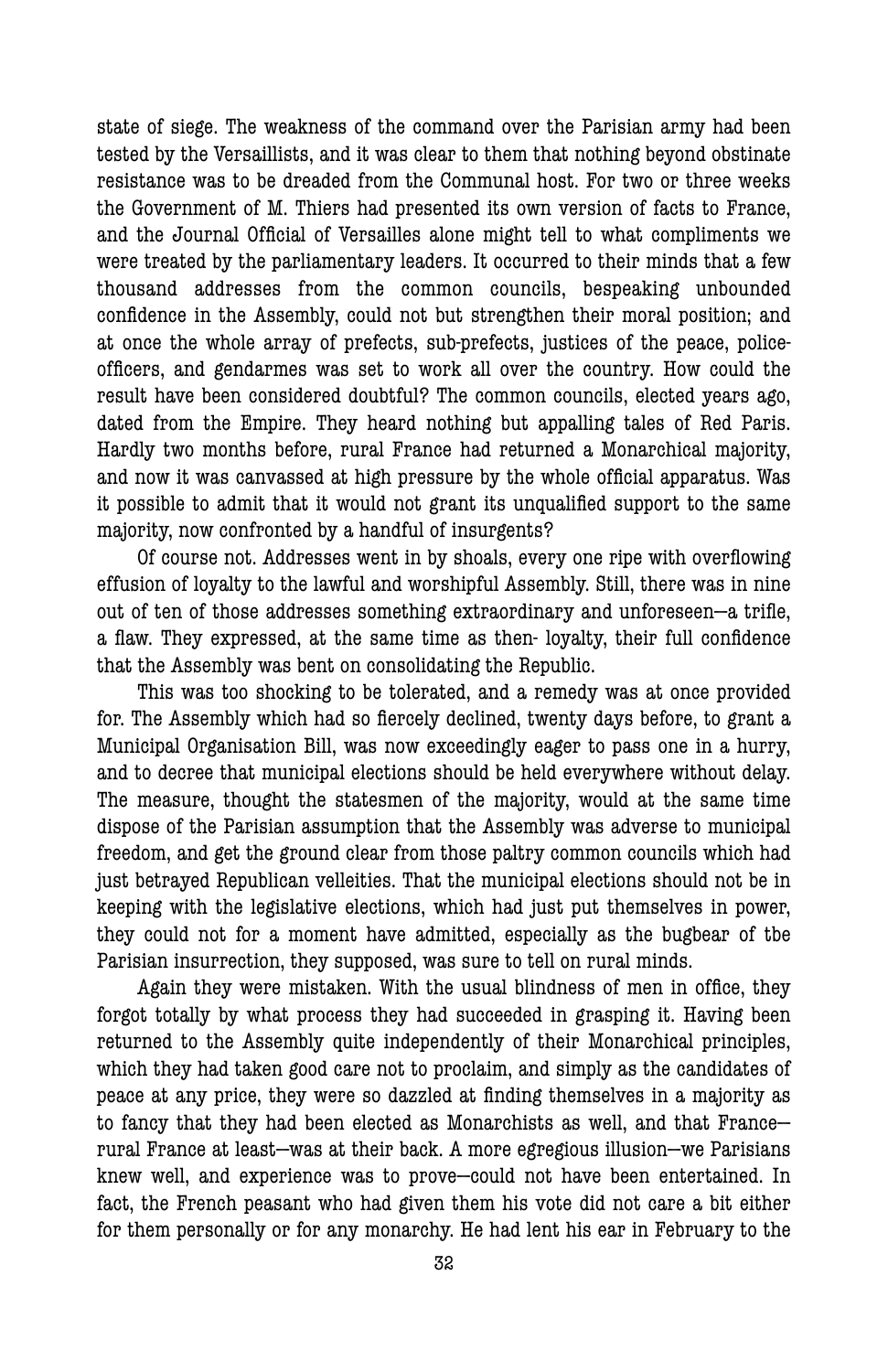parish priest, because the parish priest preached a welcome sermon—the cessation of war, the return of a soldier son to his home, the resumption of tillage and business. But now, in April, the case was wholly different. Peace was signed, matters were squared, and it began even to be hinted that this very peace, so long wished for at village firesides, was a disastrous one, the enormous burden of which would of course fall on the peasant. This caused him to reflect a good deal on the instability of empires or realms, the cost of civil lists, the fallacy of candidates, and the danger of personal power.

To fully realise of what a paramount importance in French politics is the rural factor, it should be remembered that France, a country ruled by universal suffrage, numbers 19,000,000 inhabitants engaged in agricultural pursuits, as against 9,000,000 engaged in manufactures or industry, 3,500,000 in trades, 1,500,000 in liberal professions, and 2,500,000 living on 'independent means.' Now, of the 19,000,000 (or 53 per cent of the population) engaged in agricultural pursuits, nearly 11,000,000 cultivate their own property, nearly 6,000,000 are farmers, and only 2,000,000 odd are labourers. This shows at a glance what a conservative spirit must at bottom be possessed by the agricultural body. Indeed, 'Conservation with a vengeance' is the true motto, the one ruling idea, of the French rustic, whose life and soul may be said to be sunk in his own bit of land. He knows, too, in a kind of dim legendary way, that for that property he is indebted to the Great Revolution, either directly—through the purchase by his grandfather of some cut of biens nationaux—or indirectly, through the working of the laws on inheritance, which never cease dividing the land ad infinitum. That land, he has been told, belonged before to the old nobility and to the clergy, who cannot (he feels sure) have given up the hope of securing it again. So deep a sense of the fact he retains, that the notion may be said to have been for the last ninety years the axis of his policy. Only to lay his hand on that bit of soil he gave his support to the Convention; to keep it, he gave his support to the Directoire, which confirmed his tenure, and to Bonaparte, who was to his eyes the armed soldier of the new order of things against allied Europe. The fifteen years of the Restoration he spent in agonies of terror lest his property titles should turn out to be disputed. The Revolution of 1830 he greeted as a fresh insurance against all contestation; and so blind a love he bore to his ever-caressed and all-absorbing furrow that he was not even thankful to the Revolution of 1848, which brought him the right to vote, but no land. Finally, to cast him on the side of Louis Bonaparte in 1851, it was sufficient for the conspirers of December to allege that the Republicans were partageux, who wanted his land to themselves. In 1871, again, M. Thiers and his friends had calculated that the same scare might lead to a similar effect for their own benefit, and they felt confident that they had only to play freely with the name of Commune. But this time the tables were turned against them.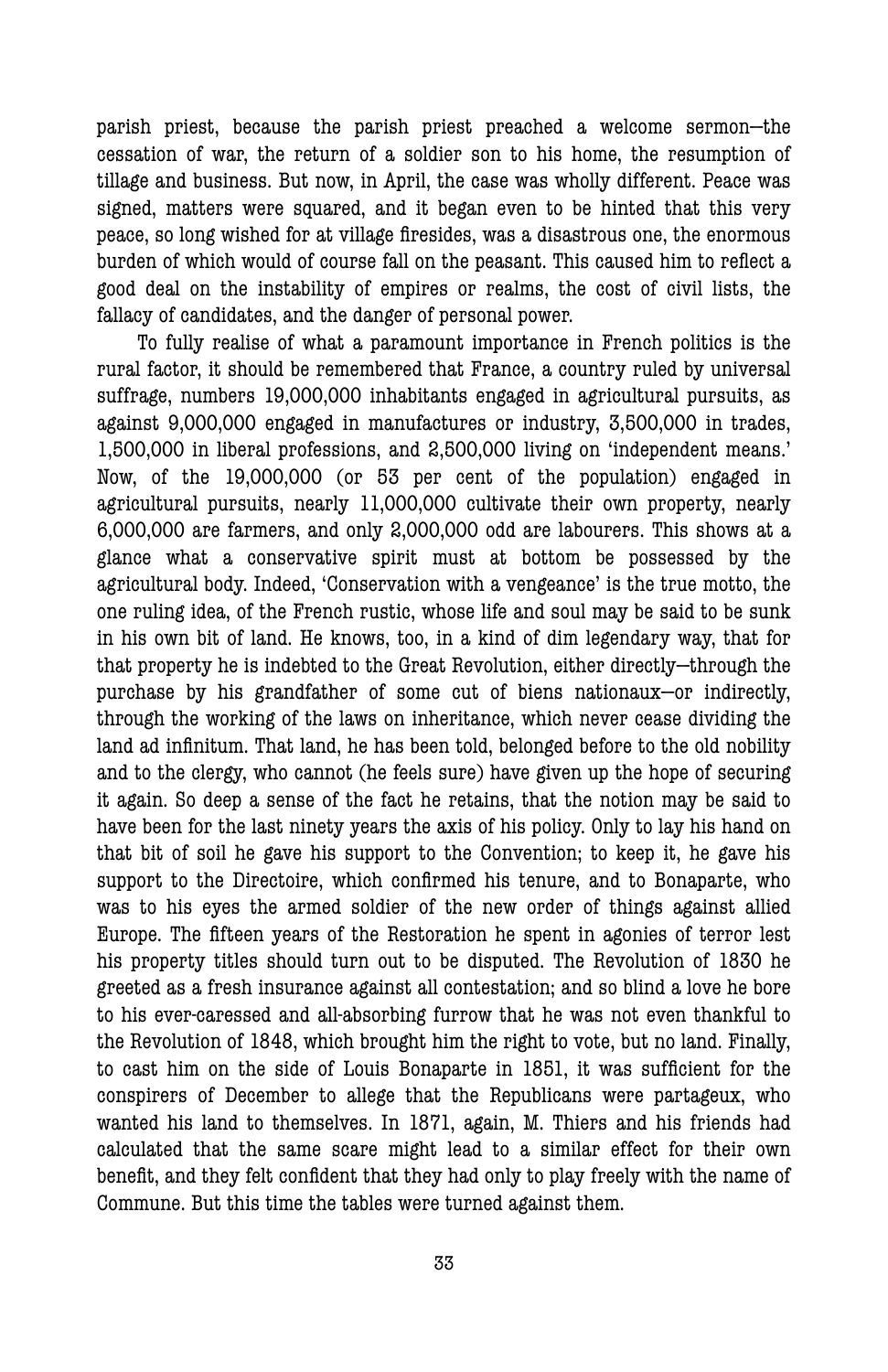The report of our guns had awakened at last from its deadly torpor the Republican party in the provinces. There was no official word or telegram from Versailles—no printed or spoken fallacy—which could hide the fact that Paris stood the champion of Republic and the Assembly the champion of Monarchy. At once the counterpart of what had taken place two months before was beheld. The Monarchists, feeling convinced that the dread of the spectre rouge would be more than sufficient to retain the rural voters on their side, awaited quietly the tide of reaction which was sure to follow the fall of Paris and to lead their craft into harbour. The Republicans, perceiving clearly that they were lost past reprieve unless they attempted a supreme effort, hastened to put to good account the unexpected delay which our resistance afforded them. It was like the rising of a cataleptic. One by one all the towns were seen bestirring themselves. From the Rhone and the Bouches du Rhone, the Haute Garonne and the Gironde, the Nord and the Seine Inferieure, the emotion spread gradually to the Drome, Var, Vaucluse, Haute Loire, Nievre, Herault, Ariege, Pyrenees Orientales. Within a few days there was hardly a department in which the Republicans were not wide awake to the importance of the crisis. They set to work, actively canvassing the country, showing the peasant where his interest lay, what a monarchy of Right Divine, as the majority of the Assembly dreamed of restoring, was sure to bring back—old abuses, wars without an end, increase of taxes, clerical tyranny, and—who knows?—perhaps a remodelling of the tenure of land; certainly early resumption by the clergy of a considerable portion of the territory. The rustic listened, and, according to his wont, followed the bent of his own interest. Marshal Bugeaud said in 1848: 'Cavaignac c'est la Republique, Louis Bonaparte c'est l'inconnu: je vote pour l'inconnu.' Rural France said now: 'The Republic is the status quo; a Restoration would be the unknown: I give my suffrage to the status quo.' Everywhere the municipal elections, held by the end of April, at the height of the civil strife, were a triumph for the Republic.

As an immediate consequence, a sudden impetus was given to the movement by that success, beyond all expectations. Republican leagues were established under the thin pretence of conciliation; a few bold spirits suggested the advisability of a general federation of all the municipalities just elected to oppose the schemes of the Assembly. Short of the resort to brute force, which was not in keeping with the temper of the provinces, France stood now morally on the side of Paris. The Versaillist leaders felt it keenly. They hastened to take efficient measures to prevent the proposed congress of the municipalities, which would have struck the death-blow to their political fabric; but it was beyond their power to stop the continuous stream of deputations which rolled towards Paris and Versailles. To us the delegates from the provinces never failed to say: 'Hold on, you champions of the Republic; hold on as long as possible, and victory is with us!' To M. Thiers they said: 'You can see France wants the Republic. What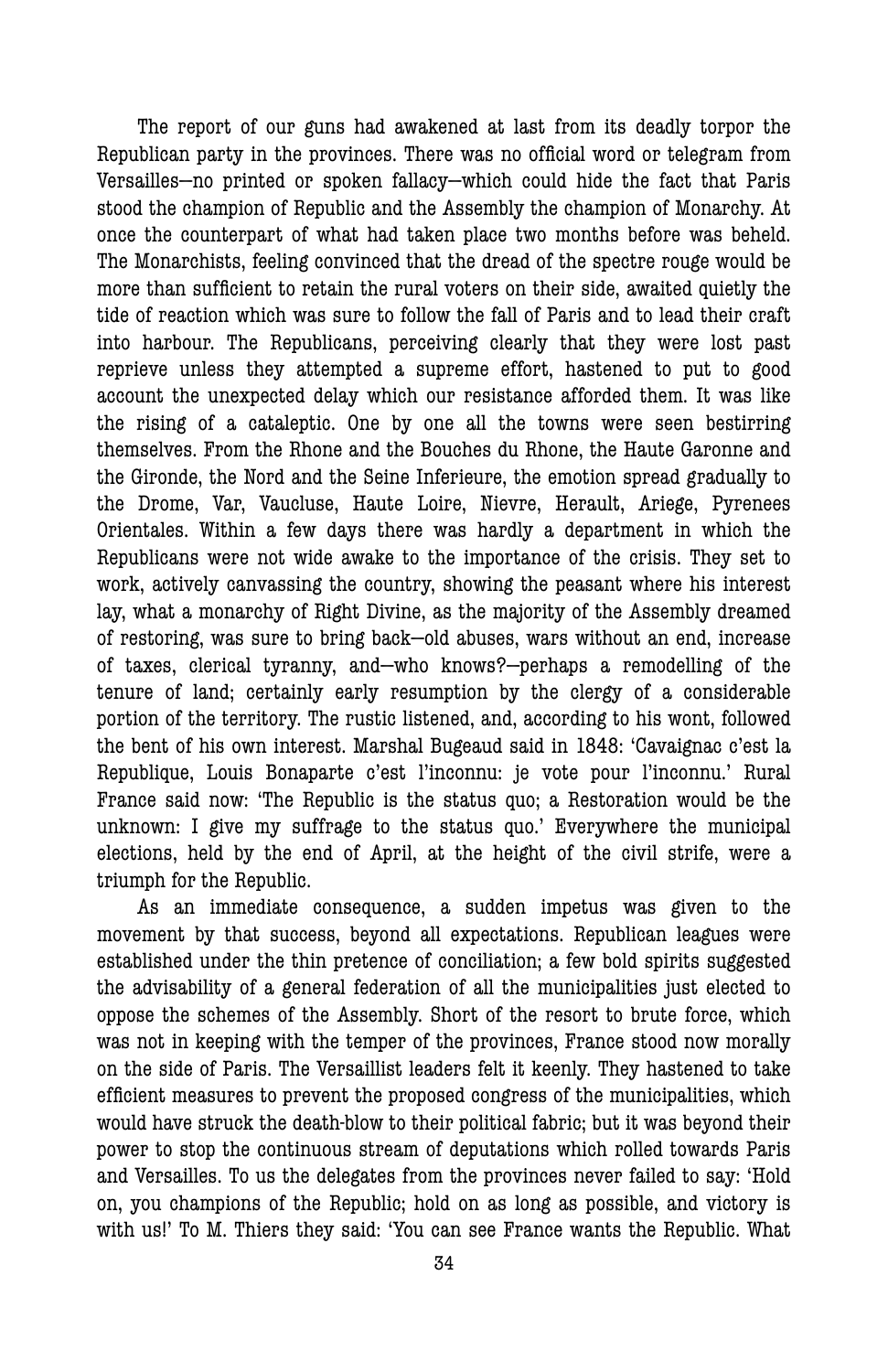are we to tell our people when we return home?' when M. Thiers, as a matter of course, never failed to answer: 'Tell them I do want to uphold the Republic, which is only endangered by the miscreants in Paris.' The next minute he was laughing the matter out with the Commission des Quinze, telling them how he had given audience to those good country folks, and sent them back with a pocket full of promises. What was, at bottom, however, his precise and real meaning just then? Was he struck with the obvious strength of the Republican party, and had he made up his mind already to be false to his Monarchical backers? Who could pronounce? So shrewd a politician as M. Edouard Herve, his familiar disciple as well as the sworn friend of the Orleans Princes, firmly believed up to 1873 that M. Thiers was bent on a restoration, but wanted to abide his time. Most probably, however, the positive date of his inward (though always provisional) conversion to the Republic should be fixed towards the first days of May.

About the same time as the municipal elections, an event of incalculable importance, as bearing on the respective strength oi French parties, had taken place in the revival of Bonapartism. Of all men in the world, Frenchmen had supposed it was dead and huried in the grave of Sedan. It was not dead, however, but dormant in the hearts of the Imperial armies as they were kept captive in Germany. French papers, as a rule, had been scantily allowed to the prisoners in their camps or residences during the second part of the war. They mostly read La Situation, edited in London by M. Rouher, and which systematically represented the Republican party as daily insulting their misfortune. With mingled feelings of humiliation and revenge they went back to France, convinced that they were held responsible for the shortcomings of their leaders, enraged at the idea that they were individually looked upon as paltry capitulards. Had their return taken place under ordinary circumstances, a day spent in the middle of their friends and families would have been enough to dispel such cruel misconceptions. But this was not the case. In consequence of successive contracts passed between the Government of M. Thiers and the German Chancellor, they were marched back to France by the thousand, and incorporated without delay in the Versailles army. From the deleterious idleness of a foreign prison to the turmoil of civil war there was for them no transition. Some misgivings being entertained at head-quarters lest a number of them should be tempted into joining the insurrection, good care was taken to stir their natural hatred of Paris. They were told that they came back as the 'supreme reserve forco of civilisation against barbarity,' the 'saviours of society,' and the 'restorers of order.' They were petted by the ladies, lionised into heroes, turned into arbiters of the situation. A marshal of the Empire, MacMahon, was their commander-in-chief. The delightful duty of shooting at Republicans was set before them. How could even stronger heads have borne safely the burden of such a concourse of circumstances?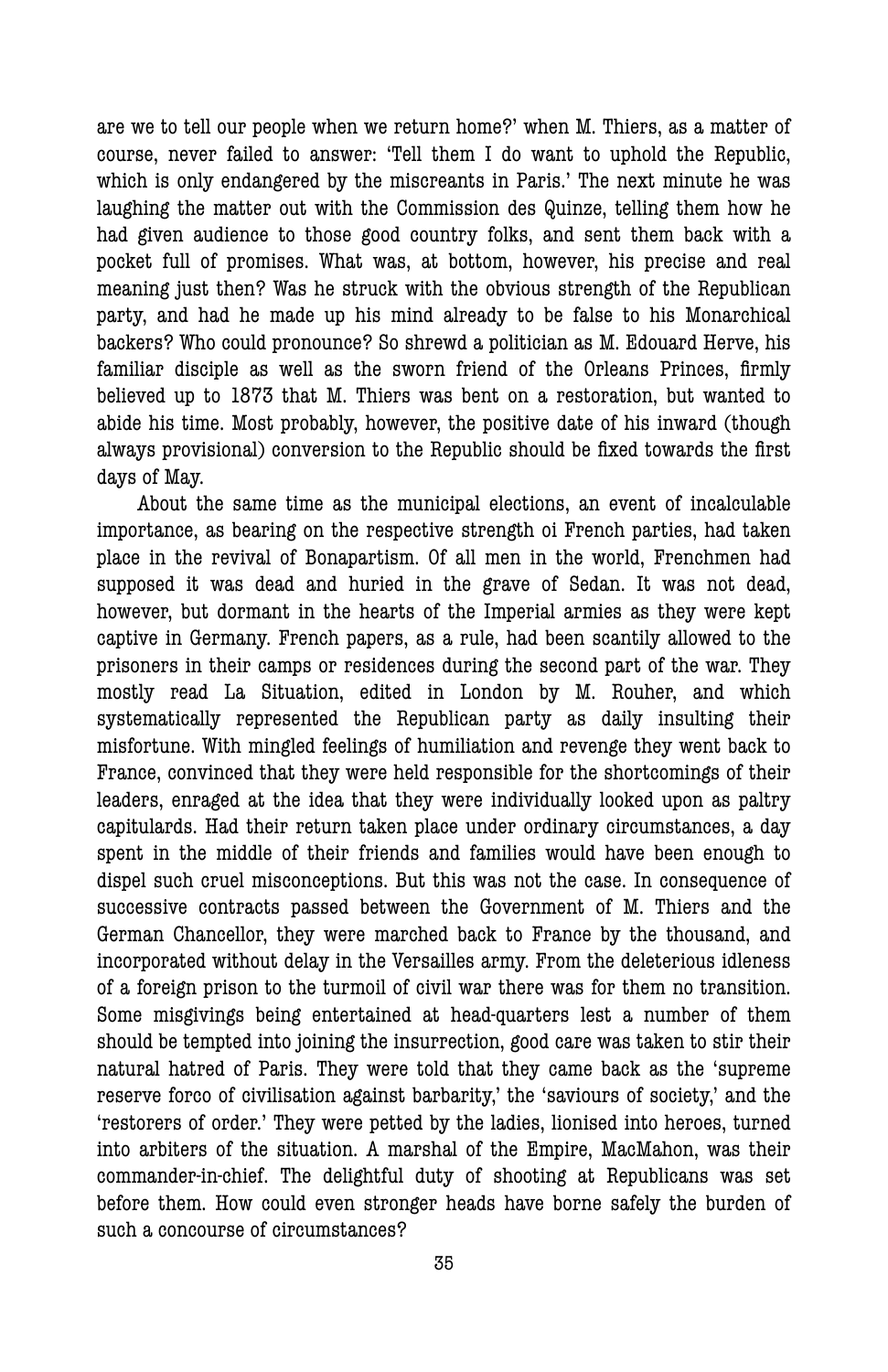As if by the stroke of a magic wand, Bonapartism sprang out of its lurking hole. All those ex-ministers and ex-deputies, excouncillors of state, ex-prefects and sub-prefects, ex-officials of all kinds, who either were disconsolate over their forfeited salaries, or had been imprudently kept in office, lifted their humbled heads and began to speak aloud. Modesty was never the special feature of the party, but this, indeed, was a fit occasion for putting on a brazen face. It was not Napoleon III., but France, they did not shrink from asserting, who had wanted a war with Germany. If he had been beaten, it was all the fault of the Republicans, who had prevented him from arming the nation; if a disastrous peace had been signed, it was only because the great diplomatists of the Empire (e.g. M. de Gramont) had not been allowed to make terms with Bismarck. In short, they boldly entered the path which was to culminate within two years in the exploits of M. de Fourtou, and, strong as they undoubtedly were, they began to make twice as much noise as they were strong.

In a moral sense, the revival of Bonapartism was an additional blow to France, that could not have failed to be an active propaganda which appealed to the lowest impulses of human nature, and evoked for its ideal of public happiness those very images of effeminate life, barefaced speculation, artificial luxury, and systematic corruption that were at the core of the national bankruptcy. From a party point of view, however, it must be admitted that the introduction of the new factor proved an incalculable gain to the Republicans, through the powerful counterpoise which it supplied to the Royalist conspiracy. It was the sudden apparition between the two contending forces of the fabulist's troisième larron—Caesarism—threatening to carry the prize away. Henceforth the coalition of interests which had been at the elections of February the successful standing-ground of Orleanism was broken to pieces. The Monarchical majority in Parliament remained with its scanty retinue of old women and political bishops, confronted on one side with the still mighty relique of the Empire, on the other with a democracy which was asserting more and more distinctly its Republican preferences.

M. Thiers, it may be assumed, was not the last in duly weighing the logical consequences of the event. Better than any man in France, he was in a situation to rightly appreciate the respective strength of parties. Everybody could see now that the Orleanist faction consisted of a dozen drawing-rooms, and the Legitimist party of a hundred pigeon-houses. The peasantry did not believe in the Red Scare, and were more afraid of Clericalism than of the Commune, however misrepresented. To turn Bonapartist was out of the question: no man in his senses has ever been known to do so within the last nine years. Thus the notion crept naturally into the old man's brain, as Republican deputations marched past, day after day, in his presence, that he had clearly better, if he valued power (which he certainly did), cast his lot avec le nombre, according to his own expression, and become the President for life, prime minister, war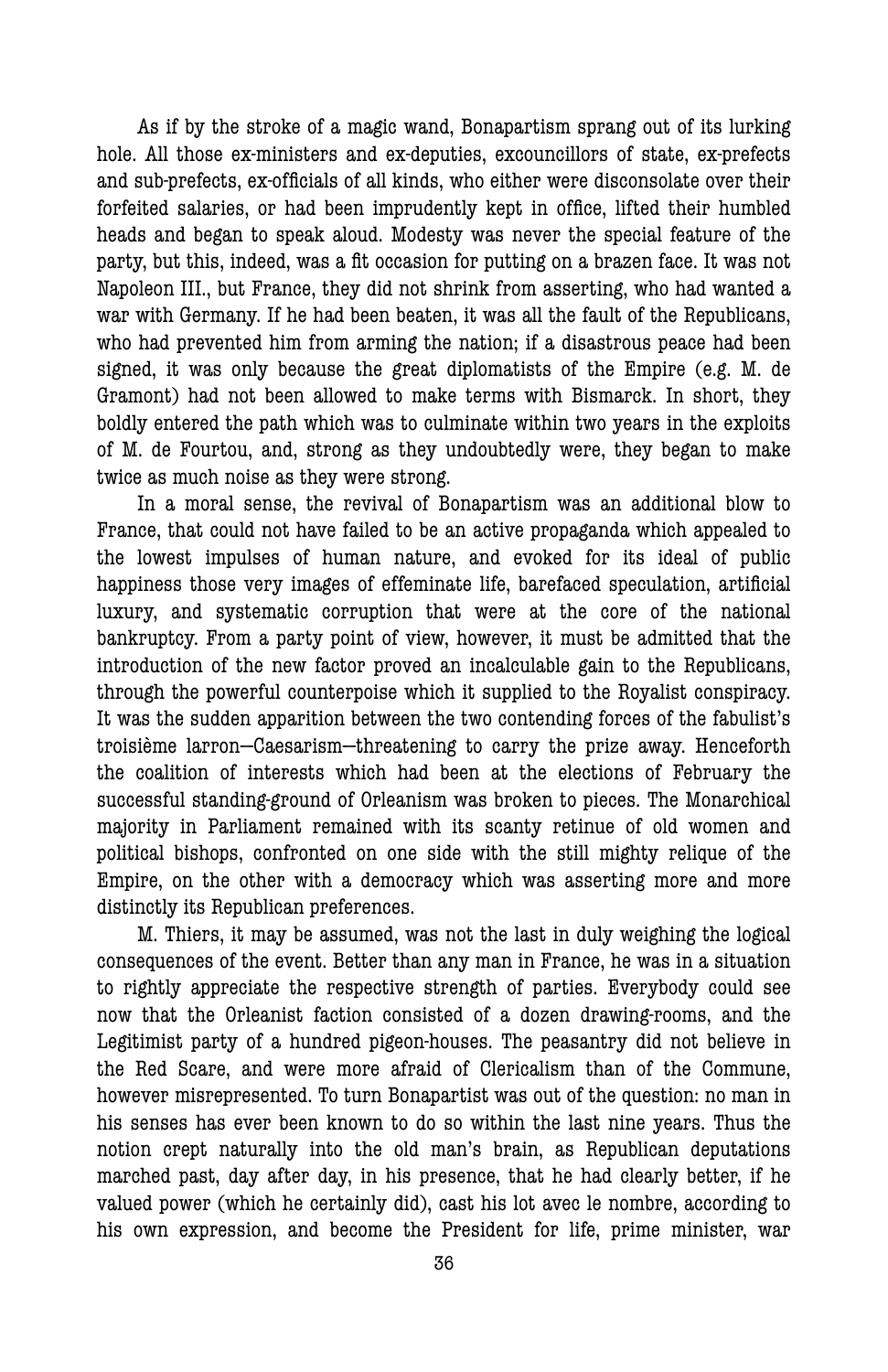secretary, chancellor of the exchequer, parliamentary leader, and universal factotum of a Republic—a Republic of his own make, 'Conservative and without Republicans.' Impertinent as the definition was, he had now sufficient experience of the Republicans around him to feel sure that they would swallow it for the sake of the label. It was reserved for a circumstance almost farcical in its nature to ripen the temptation into a settled resolve.

The Commission des Quinze, that was adjunct to M. Thiers as a kind of privy council, was a body preeminently fidgety. According to the time-honoured custom of vestry mediocrities turned into legislators, its members entertained the highest idea of their own statesmanship, and insisted upon taking in earnest their consultative function. Their notion of the responsibilities placed upon their shoulders, as well as their perpetual intrusion on the privacy of the chief of the Executive, had soon become offensive to their ward, who was too old to enjoy a walk in leading-strings. Above all, to a man of M. Thiers' turn of mind, it would have been impossible not to make merry over the busy incapacity of those would-be kingmakers, and, having done so, not to let it transpire. Both forces were not long in coming into collision. The Quinze complained of being slighted; they affected to feel uneasy at the outburst of Bonapartism, and were of opinion, in their high wisdom, that with 170,000 picked men, la plus belle armée que la France ait jamais eue, the Executive ought already to have recaptured Paris; finally, they were much disgusted (not without cause, the respectable old folks) at what they called 'his continuous coquetting' with Republican delegates from the provinces. 'Why, they come to warn me that they will rise in arms and join the Commune, unless I promise to maintain the Republic!' would expostulate the old man. 'How could I do otherwise? Cela n'engage que moi.' But the Fifteen would not be cheered up.

One fine morning M. Thiers heard of a lobby conspiracy, headed by the Duke Decazes, which aimed at putting General Changarnier in power. At once he tried to parry the blow by a timely offer of a Great Cross of the Legion of Honour to the veteran warrior. The latter declined the offer. This seemed to imply that he felt confident of winning the higher prize, and frightened M. Thiers not a little. With characteristic promptitude, he determined rather to throw the Assembly overboard than to be discarded; and he took his first opportunity of telling a deputation that for the Assembly 'ever to assume a constituent character was out of the question.'

Such an open defiance of the first article of faith of the Assembly—its own omnipotence—could not have passed unnoticed. Without loss of time, the Changarnierists introduced an 'interpellation,' and one of them, Mortimer Ternaux by name, challenged an explanation of the phrase. This took place on the 11th of May. The date is worth quoting, as it marks the precise moment of the secession of M. Thiers from the Right. Instead of answering the question, he resorted to his wonted humbug of an overworked old man; spoke of his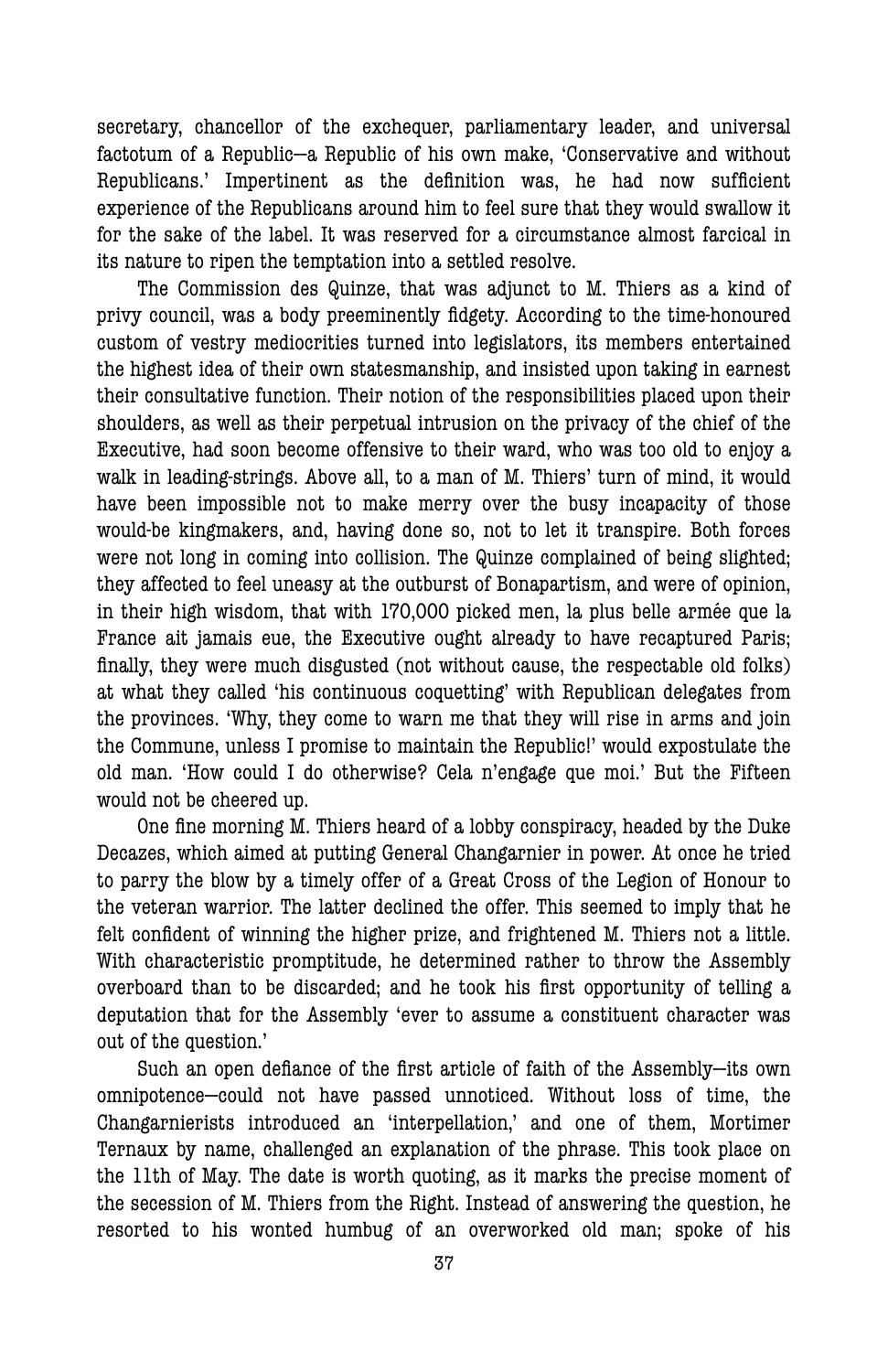multifarious duties and failing strength; complained that in the middle of the most arduous situation he had to meet tracasseries. 'There are in this House,' he exclaimed, in conclusion, 'imprudent members, men who are in too great a hurry. I ask from them that they may credit me with eight days more. Then danger will be over, and the task will be on a level with their courage and ability.' Frantic applause from the Left and violent protests from the Right laid full stress on the insolence; but the majority bowed to it, and, by 490 against 9, a vote of confidence was passed.

Thus, after two months of civil war, M. Thiers had actually arrived at the point of upholding in the face of the majority, if not directly, at least implicitly, the very doctrine of the non-constituent character of the Assembly that we were asserting by force of arms. Supposing that the majority would not have accepted the bitter pill, what else could he have done but appeal to the country or resign? Of course, when he spoke in that strain, it was only because he had ascertained that the country was not at the back of the Monarchists. But if the country's opinion had thus apparently shifted in a few weeks, and if M. Thiers himself deemed it indispensable to adopt the country's opinion, who was to be credited with the miracle, if not Paris and its passionate effort?

Such a declaration as the Executive had been gradually led to make to a provincial deputation, and which he managed to have indorsed, however reluctantly, with a vote of confidence, would have been more than sufficient, if made at the right time, to prevent the bloody strife which was drawing to its appalling conclusion. But how could M. Thiers have delivered it, when he had not yet been converted by the national outcry? Even now, so simple an agreement as the simultaneous dissolution of the Assembly and the Commune, as suggested by Le Temps newspaper, would have prevented the unspeakable horrors which the world was about to witness. But who might have succeeded, on the 11th of May, in holding back the dogs of war? Paris was launched beyond hope, to stop only in the grim embrace of Death. The Assembly was ready to follow literally M. Thiers' advice, and to dismiss him after the fall of Paris, if he ventured again to oppose its will. Personally, he saw that a restoration had become impossible; he knew that the Monarchical majority was a sham; he anticipated that the conqueror of Paris would be dictator for life if only he declared himself Republican, and he quietly prepared to play one faction against another for the purpose of reigning supreme.

First of all, however, it was desirable to drown the Commune, not merely in blood, but, if possible, in shame.

#### VI. Eumenides Abroad.

M. Barral De Montant, a military-looking man, age about thirty, is in the witness-box. The scene is at Versailles, in the old riding-school of the Petites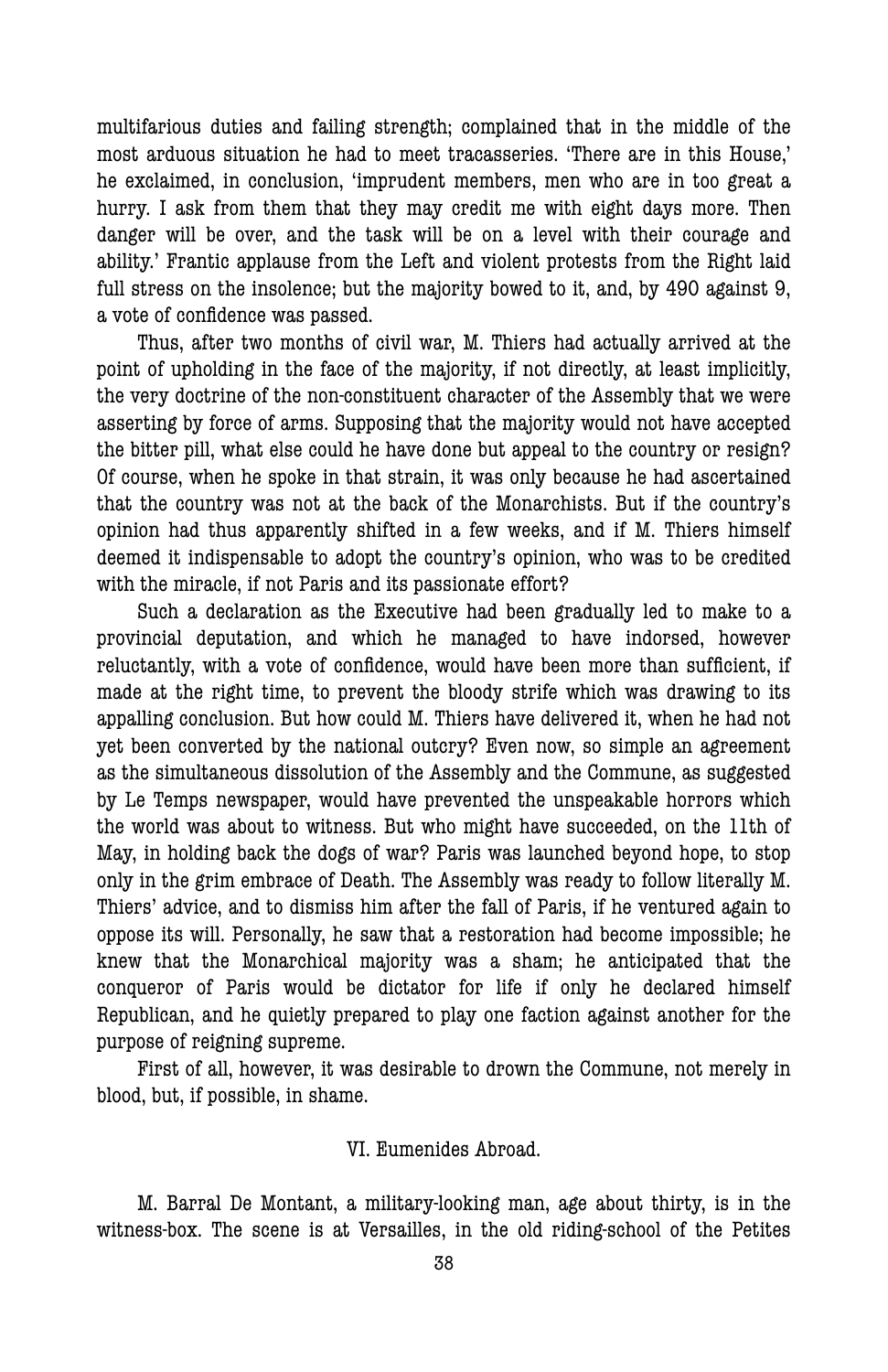Ecuries, transformed for the occasion into a praetorium. A court-martial is sitting there, made up of a colonel, a major, two captains, two lieutenants, and a non-commissioned officer, all fresh from Sedan or Metz, the German exile, and the revanche over Paris. A dozen and a half ex-members of the Commune are in the dock. Witness examined: 'I have been an officer in the navy. I went to Paris about the 8th of April last, and entered the service of the Commune. On account of my military attainments I obtained immediate employment, and was soon raised to the rank of chief of the seventh legion in the National Guard. In that capacity I had frequent intercourse with the prisoner Urbain, the member of the Commune in charge of the seventh arrondissement.' Cross-examined by counsel for the defence: 'Did you not frequently urge on the prisoner Urbain the advisability of obtaining for himself a military command?' 'I did, in the hope of thus being able better to serve the Assembly.' 'Did you not urge upon him the advisability of establishing a system of explosives in the sewers of Paris?' 'I did. I had been told that there was some talk in the councils of the Commune of establishing a system of the kind, and I thought I had better have the thing in hand, so as to be the more able to paralyse it.' 'Was not your system of explosives to be connected through electric wires, and to be put in action through a chain of keys, a kind of piano?' 'Just so.' 'But it never was established?' 'Never.' 'Was it not on your advice that the prisoner requested from the Commune, in the sitting of May 17th, that some of the hostages should be shot?' 'It was on a Sunday. The men of the seventh arrondissement had just returned from the front, leaving seventy-two dead and many wounded on the field. A party was sent, with medical help, to pick up the wounded. He returned with the news that the party had been greeted with a perfect shower of bullets, and that a woman from the ambulance had been killed. M. Urbain reported the facts to the Commune, and suggested the advisability of reprisals.' 'Now, sir, upon your oath, when you were acting in the capacity of chi\*f of the seventh legion, and giving such advice to the prisoner Urbain, wcre you not an agent in the pay of M. Thiers." 'I HAD POLITICAL CONNECTIONS WITH M. THIERS.'

This example, taken out of a hundred of the same kind, may help in realising what sort of warfare was waged against the Commune by the Government of Versailles. If was not enough to shell Paris, to shoot prisoners of war, to massacre physicians and sick nurses on duty, and thus gradually to drive to despair and madness a population which was undergoing a siege for the second time within nine months. It was indispensable that the foul accusations heaped up against Paris should be borne out by a few facts at least, and towards that end all means were deemed legitimate. The Commune, indeed, was not easily amenable to what was expected from it. In vain did the Versaillists accumulate provocations on outrages, and atrocities on insults: no reprisals were resorted to. Hardly a few stones, the Imperial Column, the house of Thiers, the Louis XVI. chapel, had been given up to the roaring lion. Not a single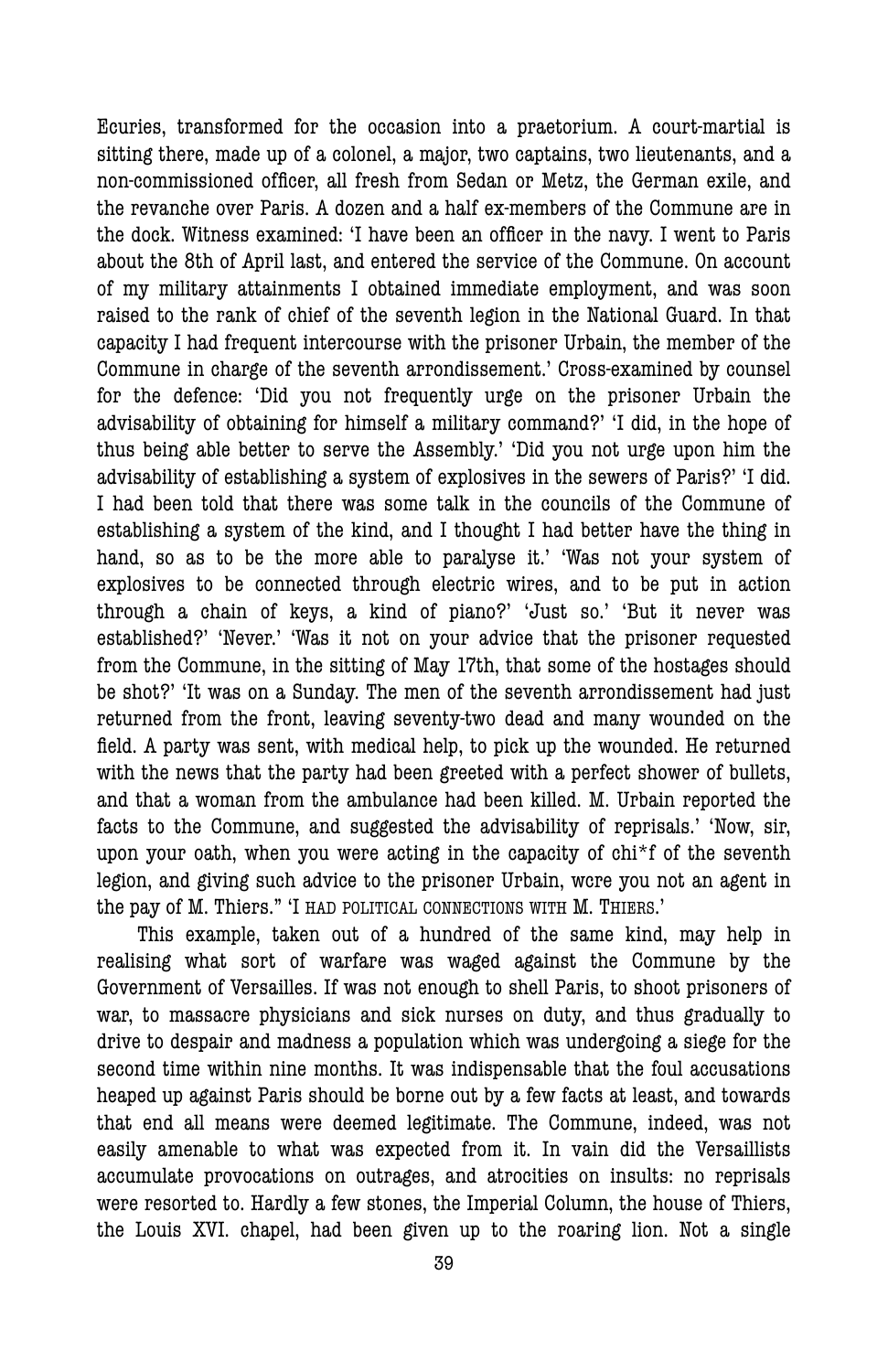execution had taken place in Paris for two months. What is more, one of the first deeds of the National Guard after the 18th March had been to burn the guillotine on the Place Voltaire, a childish manifestation perhaps, but none the less a significant one, under the circumstances. Was it not saying to the world, 'We are no men of blood, and we do not want to reign by terror'? Not a hair had been touched on the head of the hostages, or rather there were no hostages as yet in the legal sense, as the jury provided under the decree of the Commune had never been assembled; and on the 17th of May, when Urbain (on the suggestion of the Versaillist spy attached to his person) proposed that an execution of Versaillist prisoners should take place, to prevent the return of such outrages as he had just reported, the Commune, through a formal vote, rejected the idea, ordering simply that its former decree should be put in practice, and that a jury should be convened to select such prisoners as would assume the character of hostages. The first drawing of the jury took place publicly on the following day, and the jury sat for the first and only time on the l'Jth May, when three prisoners were tried before it and acquitted. It follows that two days later, when the Yersaillists entered Paris, although there were in the Communal gaols 1648 prisoners—namely, 1428 gendarmes or soldiers, prisoners of war made on or after the 18th of March; and 220 civilians, mostly priests, who mixed in politics under cover of their ministry, and spies from Versailles—there was not one single 'hostage,' according to the Communalist legal definition. With such spies Paris bristled literally. If the French army had not made sufficient use of the Intelligence Department pending the German war, it certainly made up for the deficiency in the course of the civil strife. No less than twenty million francs secret-service money, according to trustworthy data, passed within those two months through the fingers of M. Thiers. One may obtain a good sprinkling of detective help at that price, the more so as the chief item of expense really accounted for seems to have been beer-money. The amount of Conservative 'bocks' that were drunk on the Boulevards of the period must have been something dreadful. One Troncin-Dumersan was the chief secretary and superintendent of the service under M. Thiers. He experienced afterwards the misfortune of being placed in the dock, by no means as a political offender, and sentenced to a number of years' imprisonment for obtaining current coin under false pretences. Besides unbounded powers for appropriating public or private moneys, that Versaillist Jugurtha appears to have possessed a special knack of enlisting all the rogues that were just then playing the shuttlecock between Paris and Versailles, an army by itself; but he was never able to discover a Calpurnius in the ranks of the Commune. It was not from want of strenuous attempts. Above all, the military commanders were the special subjects of his soundings. One Aronssohn, his envoy, was arrested under the name of Gutmacher, as he tried to bribe one of our war secretaries into treason, and subsequently succeeded in escaping. Another spy, of the name of Veysset, was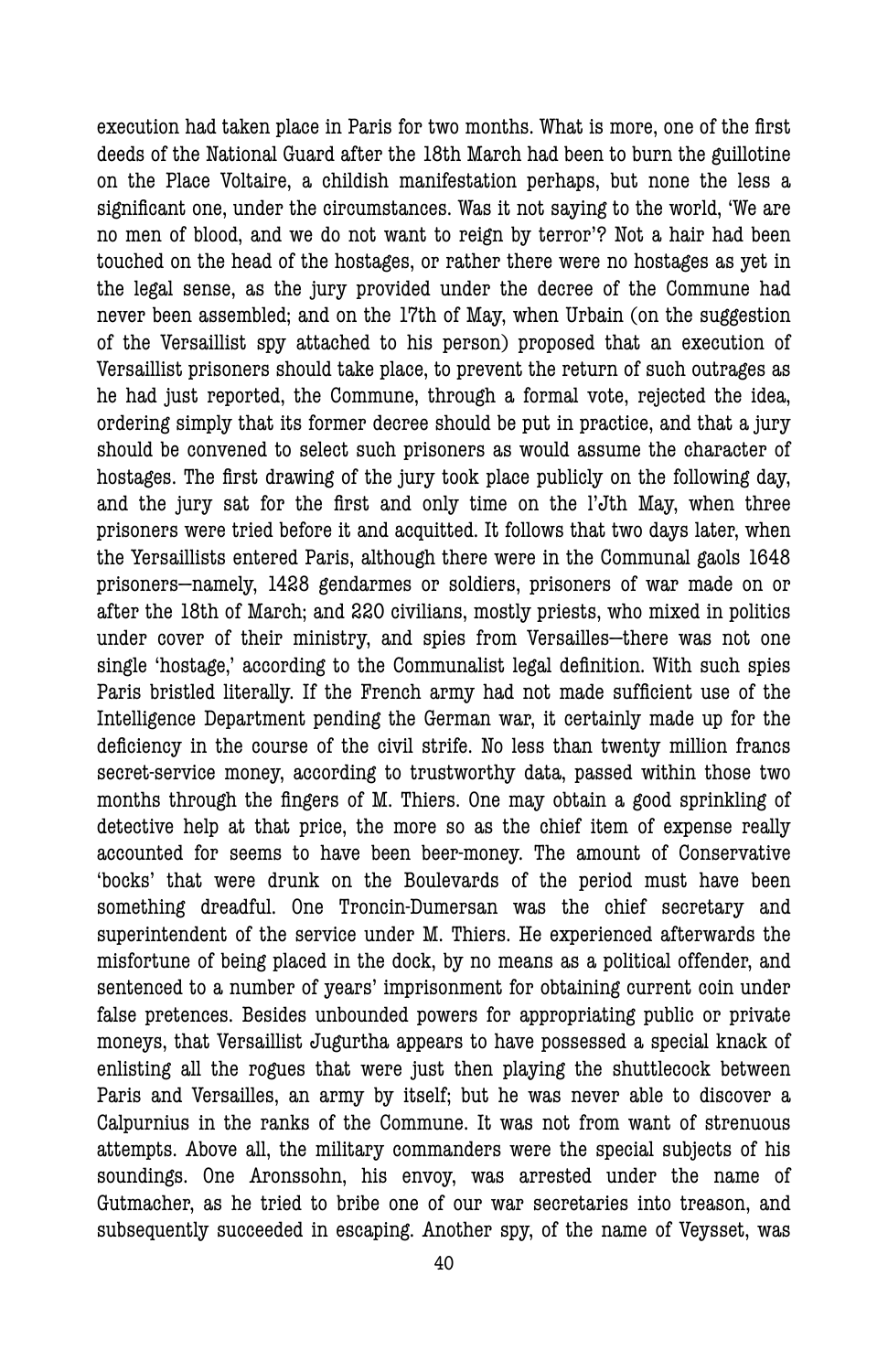less fortunate. He had found means of approaching Dombrowski, who commanded on our west front, and offering him a safe-conduct to the frontier, with sixty thousand pounds, if he agreed to surrender one of the gates. Dombrowski pretended to accept the offer, but immediately sent advice of it to the Commune. He was instructed to give an appointment to the spy, who was carried off with the earnest money he brought on account, put in safe custody, and finally shot. Admiral Saisset was mixed up in the business, and very narrowly escaped experiencing the same fate.

All similar attempts aimed at the leaders of the movement failed ignominiously. But the disease was none the less at the root of the tree, and it was chiefly instrumental in procuring an entrance in our walls for the Versaillists, by spreading at the proper time false news and discouragement amongst the National Guards. One of the successful devices of the spies, for instance, was to approach individually our artillerymen, who made great havoc among the troops, and to enlist them for desertion at a high premium, through the very simple argument that they had much better stay at home and draw double pay. In some cases the spies succeeded in getting guns in important positions spiked. Above all, they kept their employers most accurately informed of the weakness or occasional want of attention of some outpost, an occurrence almost unavoidable with volunteer forces; and to a surprise of the kind, on the afternoon of Sunday, the 21st May, was due the entrance of the Versaillists into Paris.

This was still fairplay, under the common standard ofwar morality. But the general work of the secret agents can hardly be considered in the same light. Whenever they did not openly play the agent provocateur, as in the case of Barral de Montaut, or they found it unadvisable to advocate desertion, they acted as a latent dissolving force on the morals of the soldiers of the Commune, appealed to low impulses, bestirred evil passions, and helped to incense the thirst for revenge which the sudden prospect of a defeat beyond hope and without mercy, succeeding a period of wild hopes and unbounded confidence, was sure to break loose. This is an element which could not be overlooked in the analysis of the last convulsions of Paris, as it is found unmistakably at the bottom of everything which was wanton and useless in the supreme struggle; and when it is added that upon the invasion of the Versaillists all masks were at once taken off, and the spies turned out to be the regular scouts of the army, the boon companion of the day before turned out a denouncer, the commanding officer in some cases a traitor, the friendly house a deadly trap—the surprising fact is, not that some of the champions of despair indulged in a few deeds of revenge, but rather that such deeds of revenge were not more numerous and more terrific. The story is a simple one, and can be told in a few lines.

Seventeen hours after having got hold of the gate of St. Cloud, the Versaillists had lined the walls of Paris, inside the west and north fronts, with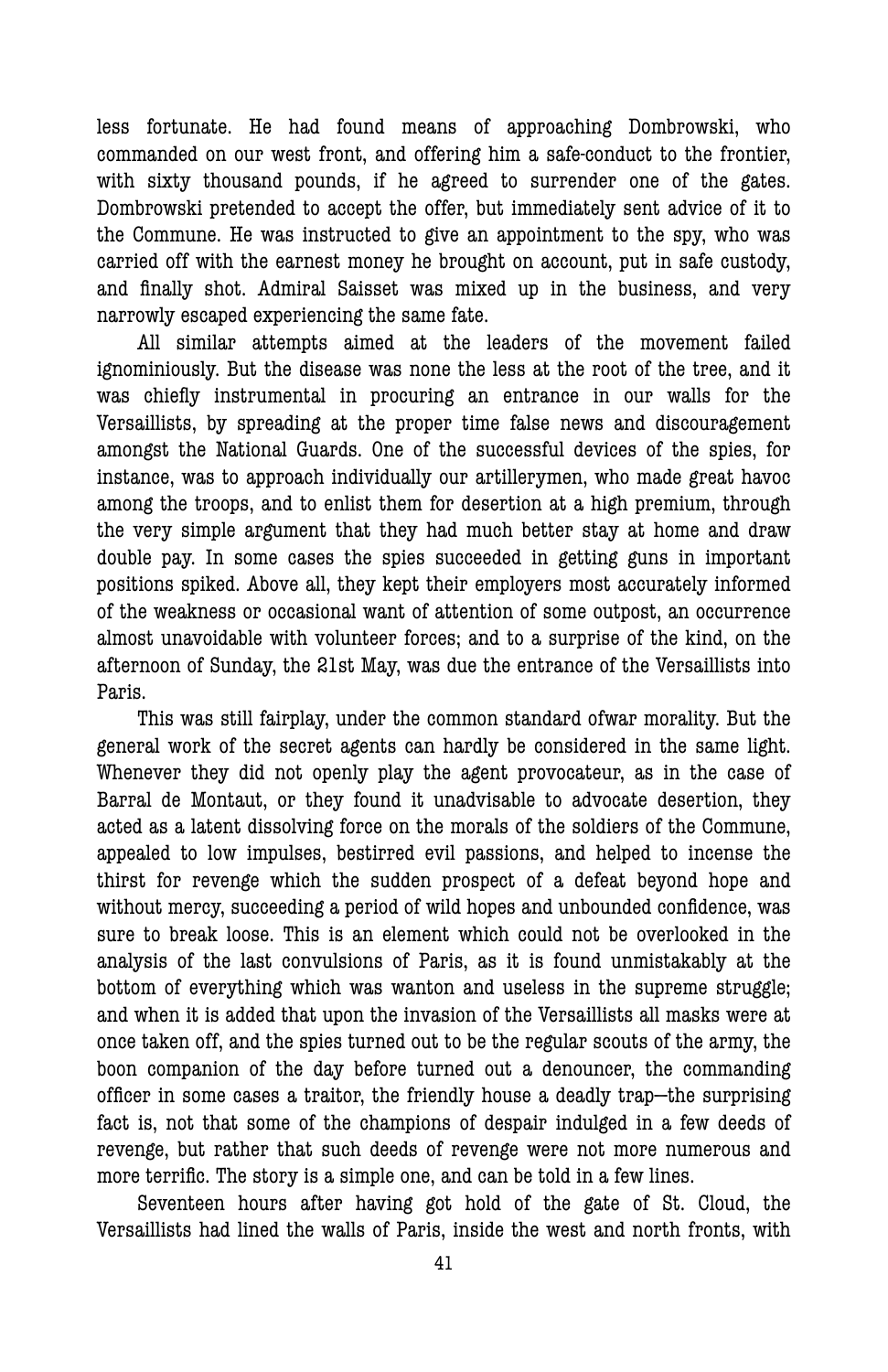an army of 130,000 men, the pick and flower of the trained strength of France. To face such a force, hardly 25,000 odd defenders of the Commune stood behind four or five hundred embryos of barricades. Here, again, improvidence and treachery played a foremost part. Whilst a logical scheme of defence, tying together a system of barricades into a kind of inward stronghold, and supported with the artillery of such positions as the heights of Montmartre, the Pantheon, and Belleville, might have made it possible to resist for days, and to inflict such heavy losses on the enemy as to drive it to retreat, our War Secretary had the fatal idea of breaking loose all ties of discipline, appealing solely to individual devotion, and calling upon each man to fight in his own district. 'Assez d'étatsmajors galonnes; place aux combattants auz bras nus!' wrote Delescluse, in the most disastrous proclamation which might have been posted on the walls under the circumstances. Three days later he was to die the death of a soldier, and to crown with the last sacrifice a life of unflinching devotion to the cause of democratic advance; but the unreserved respect due to his pure memory could not bar the fact that his proclamation was the deathwarrant of the Commuue. His reason for issuing it, as given from his own lips to a young colleague who ventured to remonstrate with him on the subject, was, 'I have only put the official stamp on what grows unavoidable in a street battle—contempt of authority.' The force of the argument was more apparent than positive, however, and up to the last hour what the Communal army wanted, what it craved for and was unable to obtain, was a logical system of defence and a commander. Left to their own devices as they were, and scattered in small knots over the huge city, its remains withstood for six whole days, up to complete extermination, the formidable pressure of that mass of one hundred and thirty thousand men. Thus what might have proved a regular battle turned out a series of partial disasters. In nearly every case the tactics of the Versaillists were the same. They advanced under cover of a row of houses, through which their sappers had opened communication, or operated turning moves round the barricades previously beaten with artillery; then, opening a plunging fire from high windows in the back of their opponents, they succeeded in overcoming the last resistances with comparatively little losses on their side. These tactics, by the way, first led the defenders of the Commune to the burning of houses, especially in the Faubourg St. Honore and on the left bank of the river in the Kue de Lille. When it was found out by the National Guards that the defence of capital positions was not compatible with the conservation of the adjoining houses, as a matter of course orders were given to set them on fire.

It has been freely alleged since, that the sight of those fires was the chief cause which drove the Versaillists out of their senses and led them to the wholesale massacre and fiendish achievements which will for ever stamp the ' Semaine Sanglante,' even by the side of the St. Bartholomew and the 2d of December, as the most shameful date in the French annals. But the assertion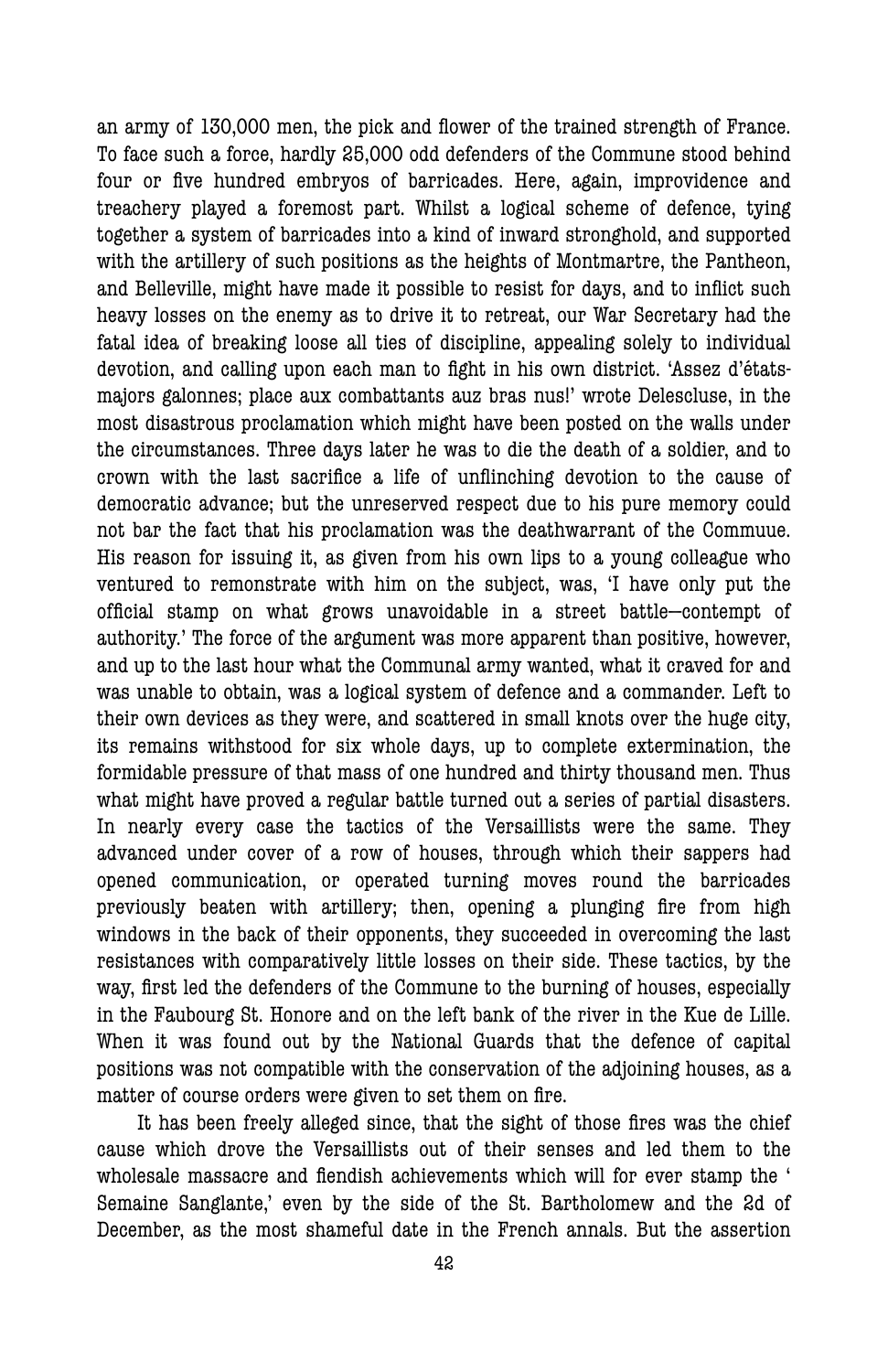does not hold water, and cannot bear the lightest investigation. As a matter of fact, the shooting of prisoners by the army was resumed on Tuesday, the 23d of May, at one o'clock, immediately after the capture of Montmartre, at a time when not one single building in Paris had been set on fire. It was not ascribable to individual passion, but to precise orders from the men in command; for the victims were formally selected, made to wait for one hour, and marched off before being despatched. The holocaust was supposed to be a propitiatory sacrifice to the manes of Clement Thomas and Lecomte, and took place in the Rue des Rosiers. There can be no doubt that' no quarter' was henceforth the password given to the army, as it had been in former times by that Oliver de Clisson who earned for himself the nickname of the Butcher. True it is, that what the Versaillists did with some method on the 23d they did at random on the following days. At first they merely shot prisoners of war, which was bad enough; they came to slaughter indiscriminately men, women, and children, friends and foes, Communalists and others. Ho sooner was a street taken than all the houses in it were searched. Denunciations and private feuds were at work. Persons were murdered for the most futile causes—because they kept a breech-loader, or they had the kepi of a National Guard in their wardrobe, or they sported a beard, or they were beardless, or they had a pair of boots on which a private set his eye, or a debtor of theirs chose to settle his account in that convenient fashion.

It is no part of this paper to retrace the glowing horror of those nights and days, when, under the continuous bursting of shells, the whizz of rifle-shots, the rounds of mitrailleuses, the whirlwind of smoke, by the glare of twenty public buildings and eight hundred houses in a blaze, on both sides of a river literally red with human blood, Frenchmen were hunting Frenchmen to death. Of the fires, some were a strategical measure, others were a political precaution against the seizure of papers which it was found impossible to destroy otherwise; some had been lighted by the fall of a shell on combustible materials; some were the result of the destructive mania which seizes armed crowds on the brink of death. For months Paris had been deluded with protests of ' no surrender,' and oaths that 'the city would bury itself under its ashes.' There were men in earnest who thought that their honour was at stake in abiding by the word. As for the so-called ' hostages,' shot in separate batches on the 24th and 26th May, to the number of sixty-three, not only their execution was not the outcome of any orders from the Commune, but it took place in downright defiance of our decrees. At that date the Commune held no more sittings. Its members were scattered over the various parts of the town. None of them had any share in the deed. Some of them personally opposed it to the utmost of their power, and to the peril of their own lives, in the face of the infuriated crowd which avenged on the ill-fated men the atrocities for which the Versaillists were responsible. These men were no hostages. They had never been declared as such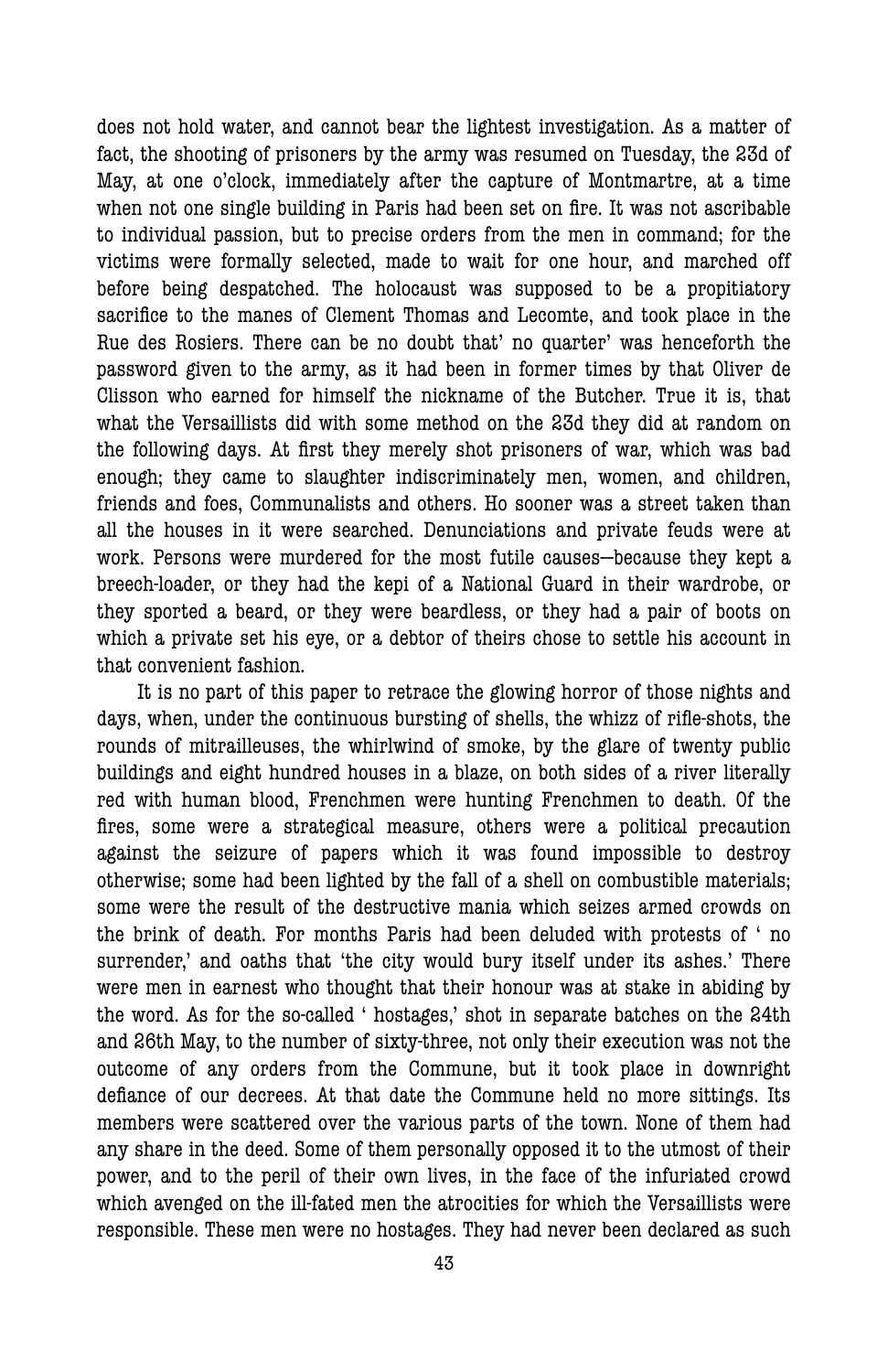by a jury of their fellow-citizens, as provided by the special law of the Commune. They were merely persons in custody, charged with being in the active service of the enemy. Their execution was emphatically an irregular and fortuitous measure of reprisals, the individual work of an irresponsible, minority, maddened with the smell of powder, harassed with four days of carnage, and doomed to certain death in its last trenches. That there were Versaillist wirepullers at its back amounts to a certainty, whilst most of its elements had personal wrongs to retaliate, and had just heard of the shooting by the army of a son, of a father, in some cases of a mother or a sister. When they caused some of the foremost prisoners of the Commune to bear the weight of their irrepressible fury, they overlooked the fact that they had no right over the lives of noncombatants; above all, they did not remember that the tumultuous shooting of threescore priests, gendarmes, spies, and stock-jobbers could only serve the purpose of the Versaillists, without conferring any practical advantage on the cause of Paris. In that sense, it was again 'more than a crime—a fatal mistake.' But for it, no revolution in history would have stood so pure from blood and violence as ours. It should be noted here, that some Versaillist newspapers recorded on the 23d as an accomplished event the tragedy which only took place on the 24th. The only possible inference is that they were commissioned to suggest what M. Thiers had clearly shown to be his most earnest desire, by declining to grant the exchange of M. Blanqui for any number of prisoners. Hie fecit cui prodest is generally found to be a most applicable axiom in such cases.

Supposing, however, that those sixty-three corpses are to be put down to the debtor account of bona-fide defenders of the Commune, what a balance when one turns to the account-sheet of the Versaillists! Here assassination is recorded not by the dozen or the score, but by the thousand. Here the shooting of the prisoners is not the outcome of a passing fit of frenzy, but the execution of a preconceived system pursued with unflinching barbarity, over a space of ten days, by a disciplined army. Priests are not shot this time, and are satisfied with playing the part of purveyors of human meat in every district; but women are bayoneted when they happen to be poorly dressed or to carry a milk-can, under pretence that they are 'petroleuses,' and when they are pregnant under pretence that they hawk ammunition under their petticoats; old men are despatched because they must have seen the days of '48, and children that they may not witness another Commune. A member of the National Assembly, Milliere, who not only did not take any part in the rising, but was opposed to it, is shot by order of a staff-officer (who afterwards boasted of the exploit and was promoted for it), in the presence of another member of the Assembly, M. de Quinsonas, who not only does not deny the soft impeachment, but coolly relates the incident to a Select Committee. A mayor and a philanthropist, Dr. Tony-Moilin, is arrested in his study, and executed after twenty-four hours' reprieve, during which he is allowed to marry. A physician on duty at the St. Sulpice ambulance, Dr. Faneau,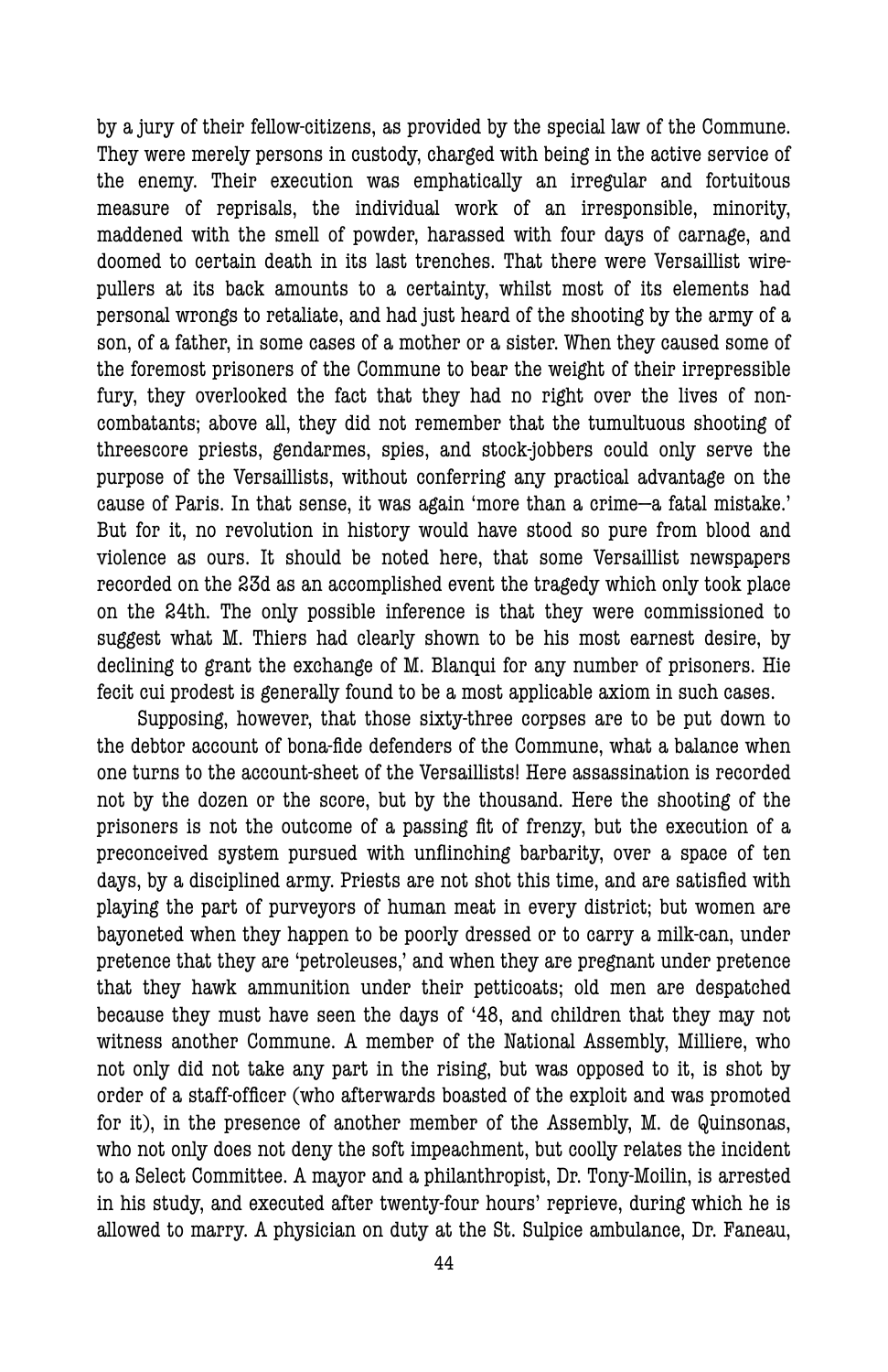is murdered with all the wounded under his care. Two, and in some cases three, persons unknown are shot in succession, as being such or such a member of the Commune, who, however, is now surviving. Others, like Varlin (arrested after the battle, on the denunciation of a priest), are given up to the tender mercies of a mob in broadcloth, and literally torn to death in the streets. The well-known economist, M. Cernuschi, an energetic opponent of the Commune, is doomed to death by General Cissey, simply as having subscribed four thousand pounds against the Imperial plebiscite of '70. Then, for days, there are in every corner of the city slaughter-houses in which human blood is flooding the kennels. The battle has long ago breathed its last smoke, when wholesale murder is still going on in the Pere Lachaise cemetery, in the Park of La Muette, at the Luxembourg Palace, at the Military School, at La Roquette gaol, at the Lycee Bonaparte, at the north and west termini, in the Pare Monceaux, in the Jardin des Plantes, at Bicetre, in the forts, in the Lobau and Dupleix barracks. Atone single place over 1800 prisoners are massacred in one night. At another, the men are caused to dig up the trenches over which they are to be shot. In the Bois de Boulogne, mitrailleuses are put to work, as the executioners are tired with firing. Blood everywhere, heaps of corpses in every street, haggard, anonymous, barefooted, with pockets upturned. Who could tell their names—or even their number? The consistent critic of the misdeeds of the Commune, and special admirer of the good deeds of Versailles, M. Maxime du Camp, has made an attempt towards a computation quite lately, by summing up the official entries at the Paris cemeteries between certain dates. He then comes to a grand total of 6667 Parisian carcasses, which is certainly ghastly enough, and he is so kind as to concede that c'est beaucoup, c'est beaucoup trop. But what about the dead bodies which, having been hidden where they had fallen, were never unburied? What about the train-loads which were sent out to Mery-sur-Oise? What about the mountains of human remains which were sprinkled with mineral oil and burned out on the bastions of Paris? The current estimate of the army, immediately after the event, was that 25,000 persons at the very least had been shot. Many witnesses put it at over 35,000. MacMahon admitted 17,000 in the parliamentary inquiry. The real figure is probably between the two extremes. When the butchers stopped, it was merely from fear of some infectious disease that might arise out of such a focus of putrefaction, and because it was so difficult to dispose of the bodies, as murderers know well. At the complementary elections of July, two months later, 100,000 Parisian voters were found wanting. Putting aside about 50,000 prisoners that had been taken in custody to Versailles, and were cramming the forts, the isles, the pontoons on the roads of the Atlantic, awaiting a mock trial at the hands of their foes; taking into account 10,000 odd persons who succeeded in escaping to foreign lands, and it may be as many who passed unnoticed,—a margin remains of 30,000 former beings, that tells its own tale, which does not prevent many people from confidently believing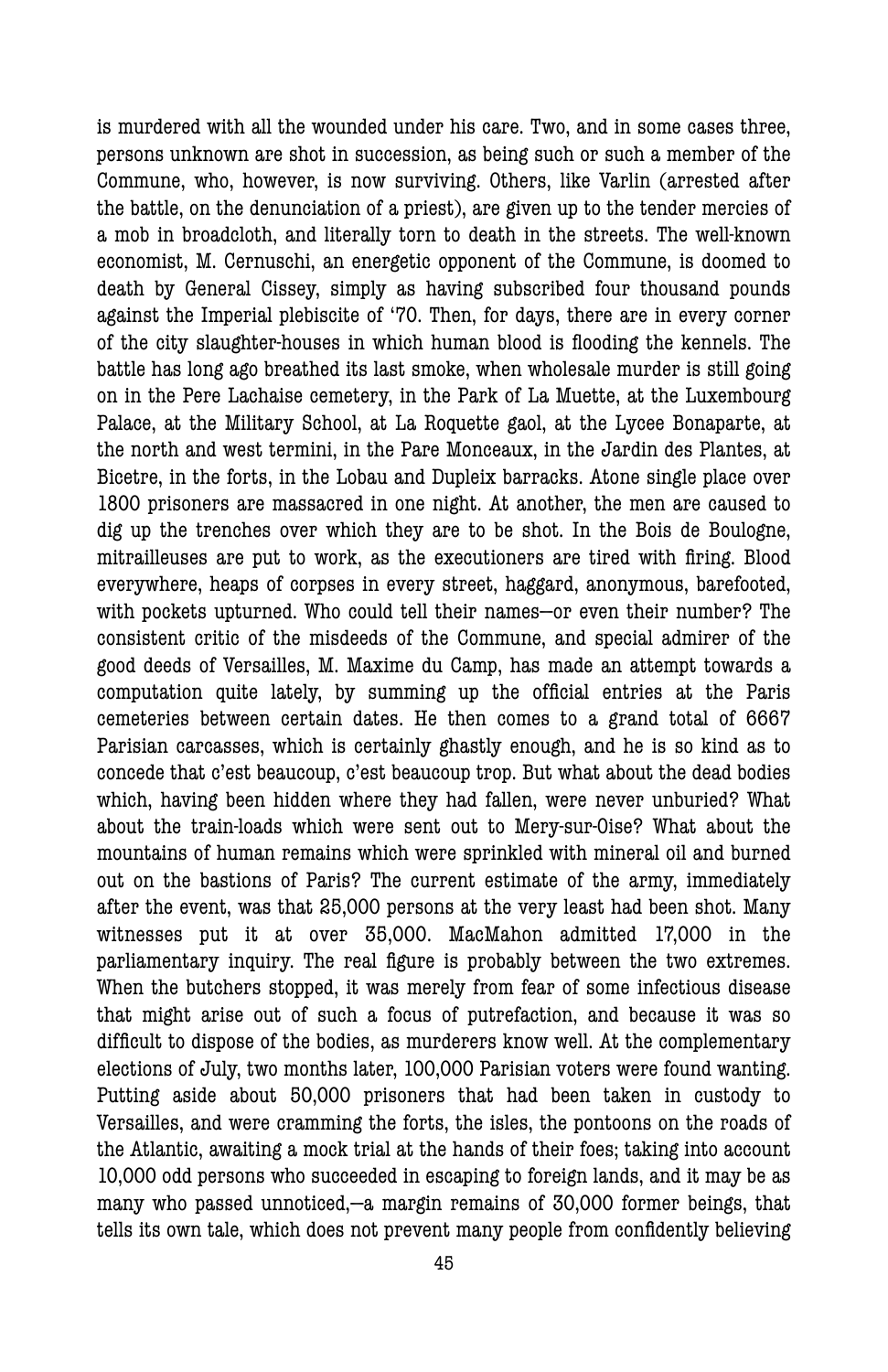that the members of the Commune were mostly cannibals, and the Versaillists models of self-respect.

To consider such horrible data in the abstract, simply as evidence of the fierceness of the forces in conflict, is more than any one could do who has been a party thereof. Indeed, it is a question whether such extraordinary excesses were really the outcome of uncontrollable passions. The impression which the scene left on the mind was rather one of cool and deliberate progress towards a given aim. There can be little doubt that the Bonapartists, who were dominant in the army, earnestly believed that, by killing as many Parisians as possible, they were killing the Republic. The result was hardly what they had anticipated. They overdid it. To the mind of such outsiders as were simply and exclusively 'men of order,' the experiment showed that an irresponsible body like the Assembly was most probably the only government that might have crushed such a formidable insurrection, and the feeling went rather to the benefit of a Republican form than the other way. Then the Versaillists fell into the same mistake as the Commune, and having once taken hold of Paris, thought that they disposed of France; whilst the Republican party in the provinces, being almost untouched, pulled the more vigorously against the tide of reaction, as it felt keenly the depth and imminence of danger. In Paris itself the weight of military rule was felt too heavily not to provoke an immediate though latent undercurrent of protest. On the whole, the respite afforded to France by the rising of the 18th March had been put to such good account, and had so well allowed her to consider all sides of the question before taking a decisive step, that the man best placed to feel her pulse, M. Thiers, was led to make in the Assembly, on the 9th of June, the following significant confession. This was less than two weeks after the definitive suppression of the Commune:

'The time has come for speaking the truth, gentlemen, the whole truth. I have had to enter with the country into serious promises. During the terrible struggle which has just come to a conclusion, nearly every city has sent delegates to Versailles. Do you know, gentlemen, what those delegates said to me? They said: "We cannot help being convinced that the Assembly wants to do away with the Republic." As for me, I have never ceased to protest that this was a mistake; that the Assembly most assuredly entertained Monarchical preferences, but knew how to overcome its feelings for the sake of the public peace. "It is not the Assembly," I told the delegates, "but you Republicans, who threaten the Republic! Be prudent and wise. Do not lend your help to the miscreants who have taken hold of our unfortunate capital, and you will save the Republic." They went on saying: "We believe in your word. But on the morrow of the fall of Paris, what guarantee have we that you will keep the same influence over the Assembly?" I have ventured to assure the delegates that whenever I may tell you, honestly and simply, what I believe to be the political necessity of the hour, you will give me your hearty support.... Well, gentlemen,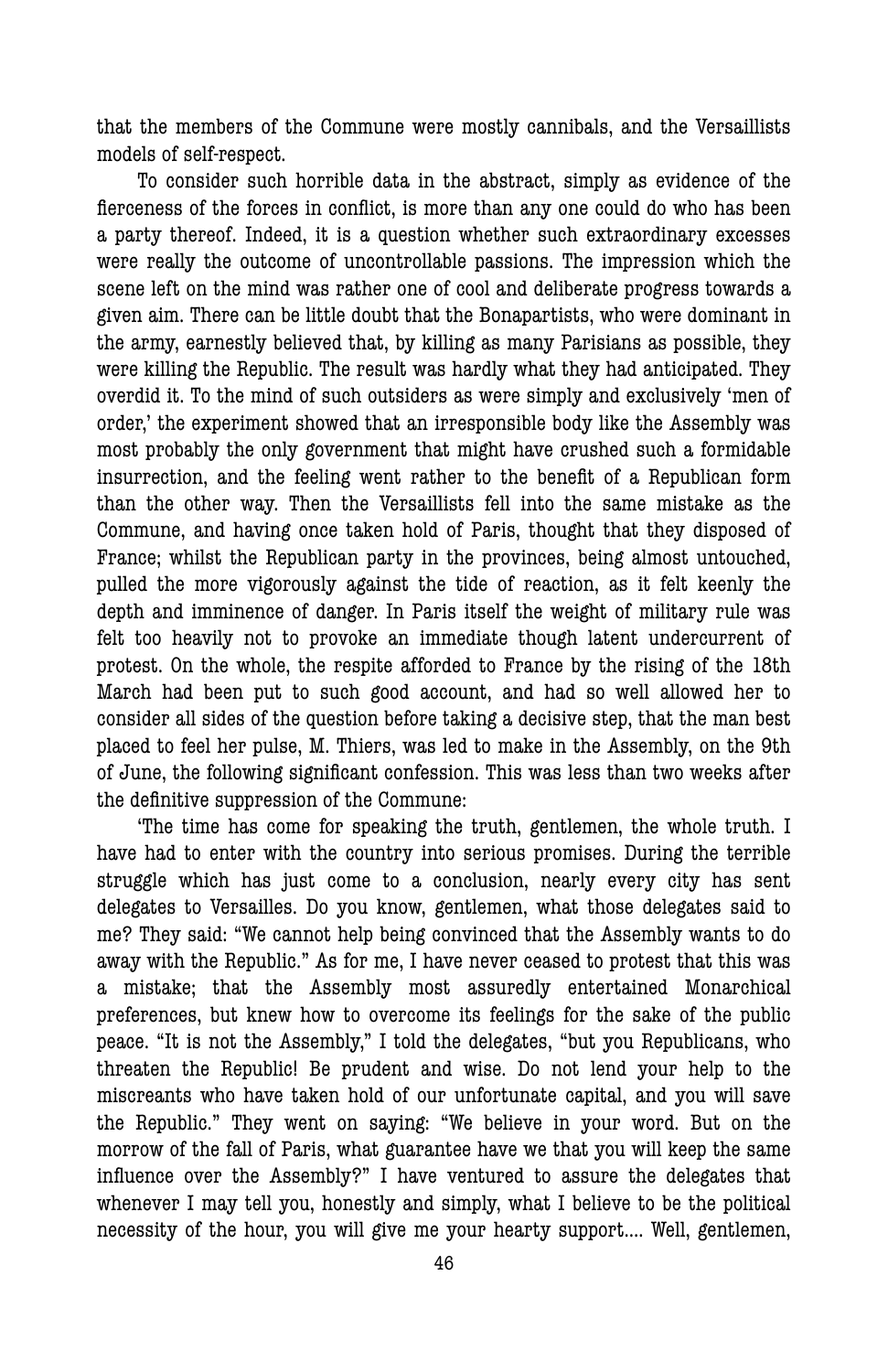who would argue that, in the face of those men, incensed with feelings as vehement as they were sincere, and who were about to return to their provinces, I ought to have held a different language? It is only thus that I have succeeded—allow me to tell it to you, for it is no exaggeration, you would see that it is no exaggeration if you could peruse the whole correspondence of our agents in the provinces—it is only thus that I have succeeded in soothing a distrust which was a formidable danger as long as we had not reentered Paris. If the departments did not stir, it was exclusively on the strength of such declarations, which I never was tired of renewing.... Now, gentlemen, if you are of opinion that I was wrong, you may disapprove me. But such was my line of policy, and I do not think I could wisely have followed another.'

No better apology for the Commune is needed, from a Republican point of view, than the above testimonial from its conqueror. Whenever the conventional Republicans have sufficient manliness and honesty to admit the simple truth that but for the self-sacrifice of Paris they would under all probability have had, in the summer of 1871, no heads left on their shoulders, and the tremendous reaction of which we bore the burden would have fallen on the men of the 4th of September, it may be hoped that a modest memorial will be raised over the bones of our heroes, with the speech of the 9th of June as an epitaph. They were the real fathers of the Republic. It was their stubborn resistance that converted France and made her contradict her own vote at two months' interval, as it was the pressure of France which converted M. Thiers. Of course, after the great crisis, history resumed its natural course, and the conflicting forces set again to work; but the crisis had impressed on the wheel a decisive turn. If M. Thiers, having diverged from the Assembly, was not upset at once, it was simply because he lived on the foreign occupation, and because he had to cast a shipload of Republicans bound for the antipodes to the Versaillist sphinx as often as it grew troublesome. The occupation over, he fell a victim once more to the passions which he had helped in breaking loose. Like the Commune, having dared to oppose the Assembly, he was overcome. Like it, he bequeathed to the conqueror the political legacy which was, in the long-run, infallibly to prevail. In the moral world, as in mechanics, there can be no forces lost. When forty thousand men die freely and willingly on behalf of a cause, the odds are that they bore in them the real strength, genius, fire, and soul of their race. The Commune, it need hardly be added, was something more than Republican. It was the government of the fourth or working estate, the landmark of its first conscious advent to power. But when its members knew how to merge provisionally the class interests of their constituents into the national interest, it is difficult to see why the very men who profit by the sacrifice would persist in ignoring it. Lawyers they are, and it seems that the 18th March was somewhat unlawful. So were -the 4th of September 1870, the 24th of February 1848, and several other orthodox dates—were they not? Would it be that our fault was to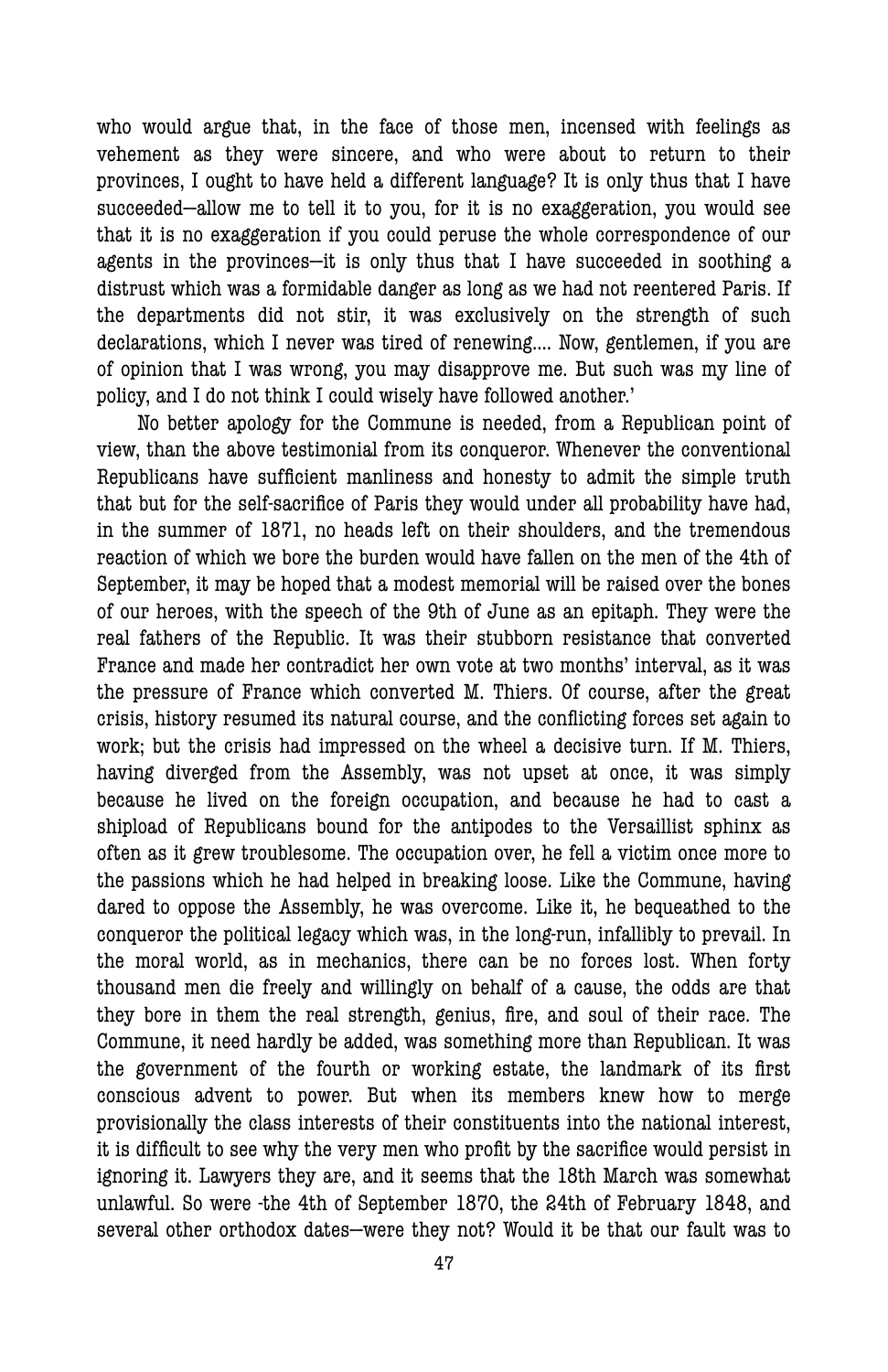make the Republic against the rules? We did like Claudine in the Bourgeois Gentilhomme: we used the foil without parrying first en tierce; and although our thrust went home, and saved the life of M. Jourdain, the stern old gentleman complains that we had no patience, and did not let him be stabbed in the most approved fashion, as he richly deserved.